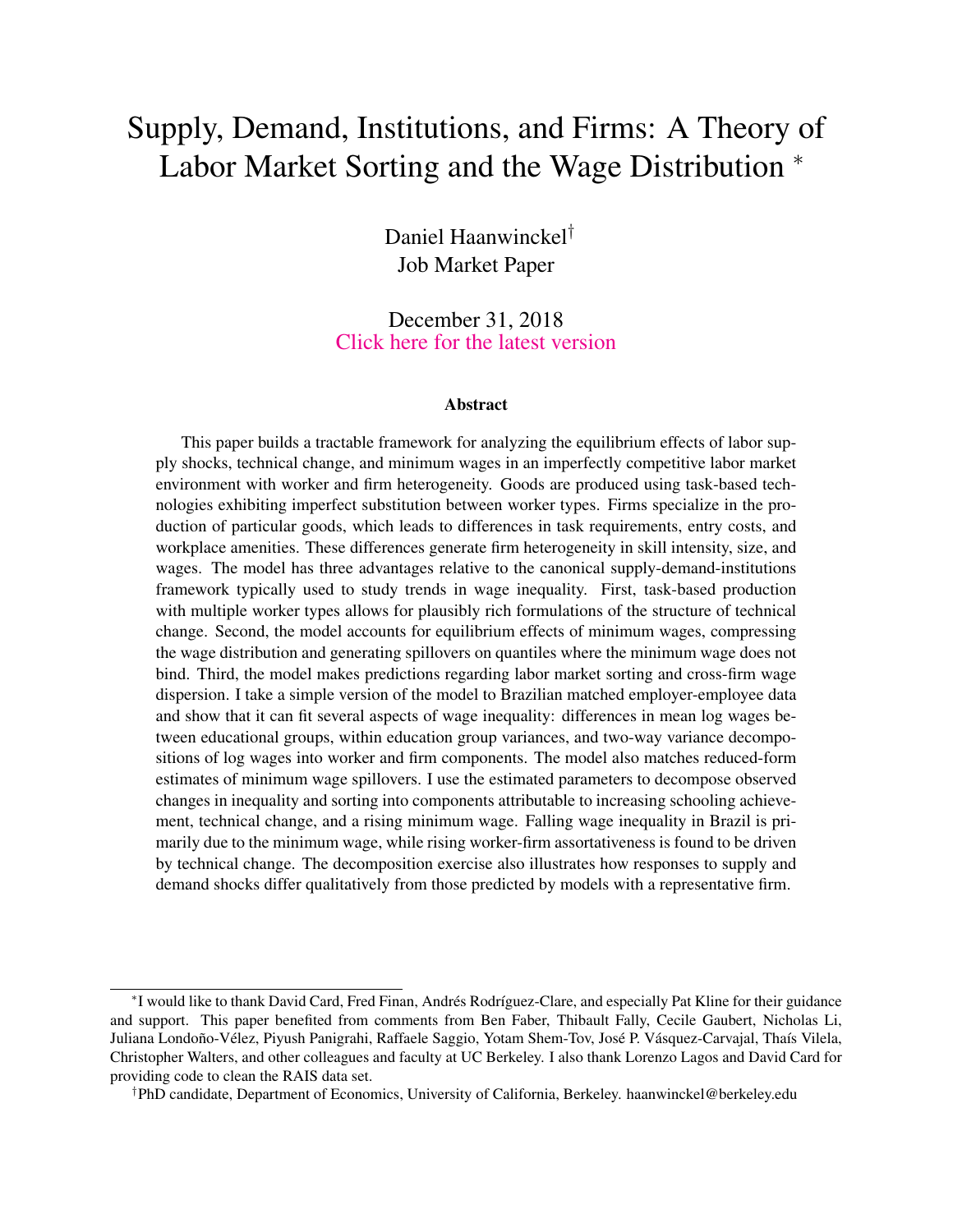# 1 Introduction

A central task in labor economics is understanding the source of changes in the wage distribution. Three sets of explanatory factors have received the most attention in this literature: trends in the relative supply of skills, such as increasing college completion rates; shocks to relative demand for skills, such as skill-biased technical change; and changes in labor market institutions, such as minimum wages. The dominant approach in this literature employs competitive labor market models with a constant elasticity of substitution production function to quantify the relative importance of these factors [\(Bound and Johnson,](#page-47-0) [1992;](#page-47-0) [Katz and Murphy,](#page-49-0) [1992;](#page-49-0) [Card and Lemieux,](#page-47-1) [2001\)](#page-47-1). This approach successfully captures trends in mean log wage gaps between broadly defined worker groups (e.g., college versus high school) and is still used by leading researchers [\(Autor,](#page-46-0) [2014\)](#page-46-0). But it has limitations on three fronts. First, it cannot match other measures of wage inequality using its parsimonious formulation of demand shocks as skill-biased technical change [\(Card and DiNardo,](#page-47-2) [2002;](#page-47-2) [Autor, Katz and Kearney,](#page-47-3) [2008\)](#page-47-3). Second, the focus on between-group wage gaps also prevents that approach from fully accounting for the effects of changing minimum wages [\(DiNardo,](#page-48-0) [Fortin and Lemieux,](#page-48-0) [1996;](#page-48-0) [Lee,](#page-50-0) [1999\)](#page-50-0). Third, it cannot be used to study between-firm wage dispersion for similar workers, a phenomenon that is now extensively documented [\(Manning,](#page-50-1) [2011;](#page-50-1) [Hornstein, Krusell and Violante,](#page-49-1) [2011;](#page-49-1) [Card et al.,](#page-47-4) [2018\)](#page-47-4) and that some economists suggest might have implications for the evolution of inequality [\(Card, Heining and Kline,](#page-47-5) [2013;](#page-47-5) [Alvarez et al.,](#page-46-1) [2018;](#page-46-1) [Song et al.,](#page-50-2) [2018\)](#page-50-2).

Different strands of the wage inequality literature endeavor to address these limitations. Task-based models of comparative advantage are used to evaluate equilibrium effects of minimum wages [\(Teul](#page-50-3)[ings,](#page-50-3) [2000,](#page-50-3) [2003\)](#page-50-4) and to model richer versions of demand-side shocks that provide a better fit to the data [\(Costinot and Vogel,](#page-48-1) [2010;](#page-48-1) [Acemoglu and Autor,](#page-46-2) [2011;](#page-46-2) [Lindenlaub,](#page-50-5) [2017\)](#page-50-5). This approach still assumes competitive markets. Another strand tackles between-firm wage dispersion using models with search frictions (see [Lentz and Mortensen](#page-50-6) [\(2010\)](#page-50-6); [Chade, Eeckhout and Smith](#page-47-6) [\(2017\)](#page-47-6)) or monopsony power (see [Ashenfelter, Farber and Ransom](#page-46-3) [\(2010\)](#page-46-3)). Models in that strand do not account for the role of supply and demand in changing the marginal product of labor between firm types. There is also emerging reduced form literature finding that increased assortativeness between high wage workers and high wage firms, estimated with two-way fixed effects regressions (henceforth AKM regressions, after [Abowd, Kramarz and Margolis](#page-46-4) [\(1999\)](#page-46-4)), explains a substantial share of increased wage inequality in some countries [\(Card, Heining and Kline,](#page-47-5) [2013;](#page-47-5) [Song et al.,](#page-50-2) [2018\)](#page-50-2). There is no agreement, however, on what causes changes in sorting — or, more fundamentally, on whether these AKM regressions are meaningful [\(Eeckhout and Kircher,](#page-48-2) [2011\)](#page-48-2).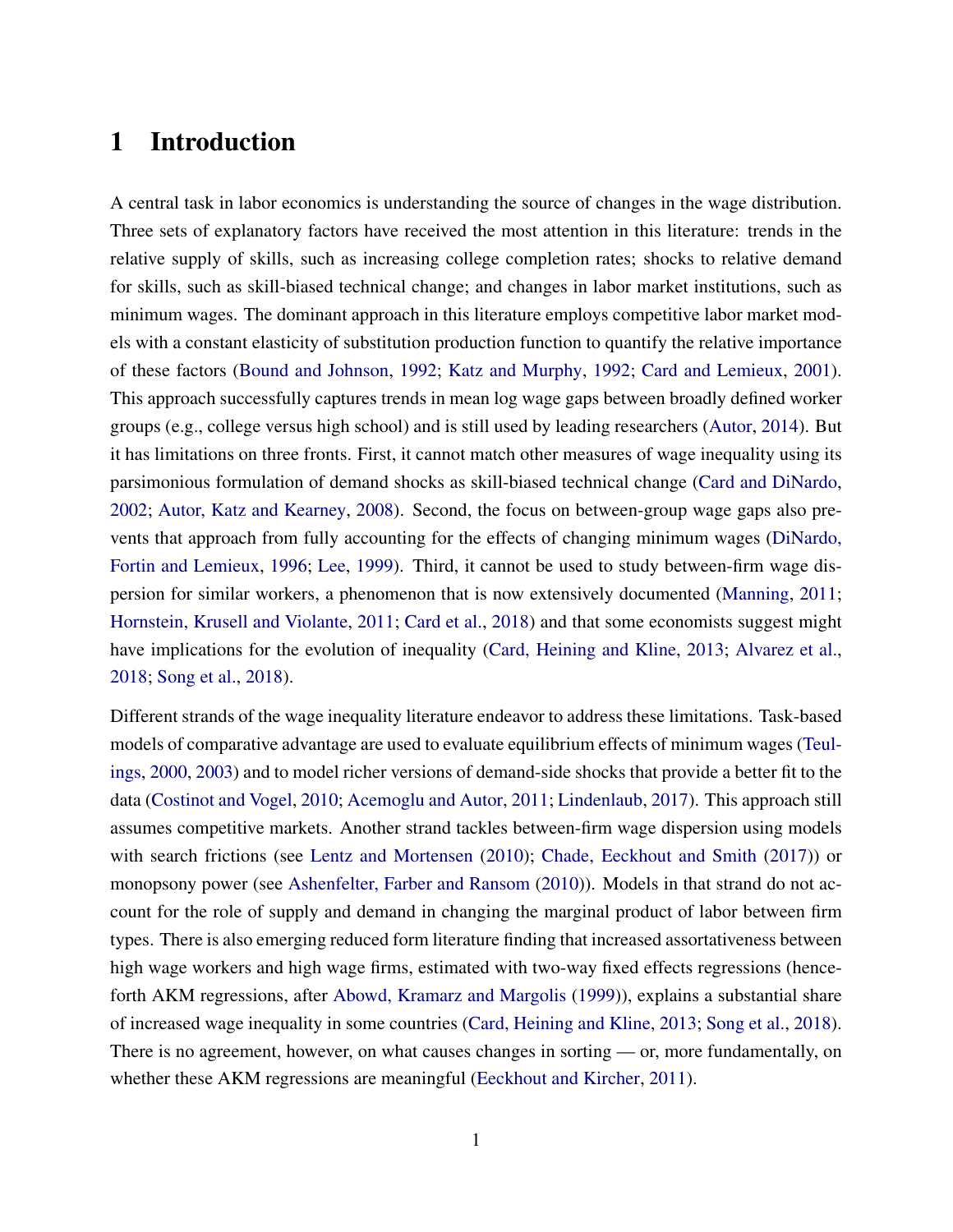In this paper, I propose a tractable task-based framework that captures the equilibrium effects of technical change, labor supply shocks, and minimum wages on the wage distribution, while allowing for realistic worker-to-firm sorting patterns and firm-level wage premia. After studying the theoretical properties of the model, I show that it can be an effective quantitative tool for analyzing wages and sorting. The model can match several forms of wage dispersion: between worker groups, within groups, and across firms among similar workers. It can also match firm to worker sorting patterns and the causal effects of minimum wages measured using reduced form methods. The analytical and quantitative results reveal interactions between supply, demand, institutions, and firms that are important for parsing the contribution of each underlying factor.

In the model, firms produce goods by combining tasks in different proportions. Tasks, in turn, are produced using labor, with more skilled workers having a comparative advantage in more complex tasks. The task-based production function is the solution to the within-firm problem of assigning workers to tasks with the goal of maximizing production. I study the properties of this production function and show that it provides an intuitive and parsimonious way to model heterogeneity in skill intensity across firms, via differences in task requirements for different goods.

Next, I construct a long-run model of imperfectly competitive labor markets and study the determinants of between-firm wage differentials and labor market sorting. In the model, workers have preferences over employers. Firms can set wages below the marginal product of labor, extracting rents from infra-marginal employees that enjoy working there. Firm-level wage premia arise if some firms have higher entry costs than others, such that they locate at different points of the labor supply curve, or if they have worse amenities, such that wages compensate for undesirable workplaces. Additionally, when firms differ in task requirements, they pay more to worker types that they use relatively more intensively. Thus, AKM regressions of log wages, where firms vary only in a proportional term (e.g., firm A pays 10 percent more to all workers relative to firm B), are in general misspecified in this model. Nevertheless, I show that a decomposition of the variance of log wages based on AKM regressions may still be informative about parameters governing between-firm wage dispersion and labor market sorting.

I derive two results on how this economy responds to structural shocks. First, the model admits a balanced growth path where technical progress is conceptualized as shifts towards more complex tasks in the production of all goods (a form of skill-biased technical change) accompanied by increased productivity. If skill levels and minimum wages rise in tandem, the shape of the wage distribution is not affected. Second, substitution in consumption creates an additional channel through which wages are affected by imbalances in the race between supply, demand, and institu-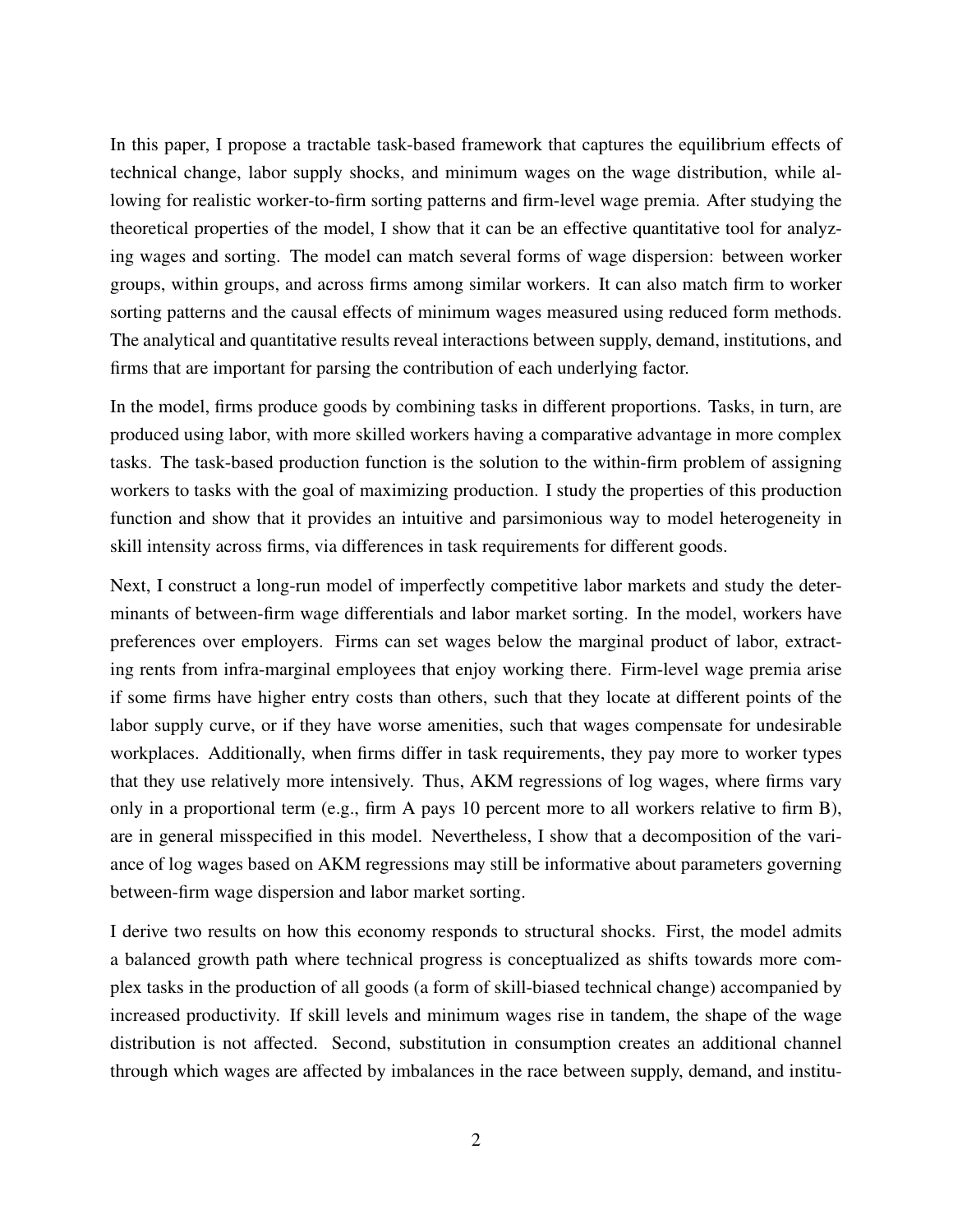tions. Imbalances have direct effects on the costs of labor: for example, a higher minimum wage makes low-skilled workers more expensive relative to high-skilled workers. The ensuing changes in the prices of different goods drive substitution in consumption. In the minimum wage example, consumers substitute away from products that are intensive in low-complexity tasks, which are produced by firms using mostly low-skilled labor. Finally, because the set of tasks being produced in that economy has changed, marginal productivity gaps are affected. Without substitution between goods, a plot of the impact of the minimum wage on quantiles of the wage distribution is a decreasing curve; with substitution, it becomes less steep and can change to a U-shaped curve.

To study the quantitative performance of this framework, I analyze trends in wage inequality and labor market sorting in Rio Grande do Sul state, Brazil using a parsimonious parameterization of the model's primitives. Wage inequality has fallen in that state, following minimum wage hikes and accelerated gains in schooling. Labor markets are also becoming more assortative, as measured using the leave-out estimator of [Kline, Saggio and Sølvsten](#page-49-2) [\(2018\)](#page-49-2). This combination makes for an interesting case study where trends in inequality and minimum wages are mirror images of what has happened in the US, while changes in sorting go in the same direction. I employ a minimum distance estimator that targets levels and changes in (i) mean log wage gaps between educational groups, (ii) within-group variances of log wages, (iii) decompositions of log wages using AKM regressions, (iv) measures of how binding the minimum wage is, and (v) reduced form estimates of minimum wage spillovers (causal effects on quantiles of the wage distribution where the minimum wage does not bind) obtained using the methodology of [Autor, Manning and Smith](#page-46-5) [\(2016\)](#page-46-5). The model can closely match these targets, despite being heavily over-identified.

I use the estimated model to create counterfactuals that isolate the role of supply, demand, and minimum wages in explaining changes in inequality and sorting. With monopsonistic labor markets and firm heterogeneity, these shocks change both the magnitude of firm-level wage premia and which workers earn them, in addition to affecting marginal productivities of labor. These additional effects are illustrated by the role of the demand shock in Rio Grande do Sul, Brazil. The estimated shock includes three components: a drift towards more complex tasks for all goods (i.e., skill-biased technical change), a reduction in the entry cost gap between goods, and a similar convergence in productivity. That shock increases wages for college-educated workers, as it would in most models of labor demand with skill-biased technical change. However, its overall effect on the variance of log wages is negative; indeed, it accounts for almost 40 percent of the overall decline in inequality. That result follows from reductions in cross-firm wage dispersion for all worker groups, particularly those with more education. These reductions are caused by changes in both worker-tofirm sorting patterns and the magnitude of wage premia. I also find that the demand shock is the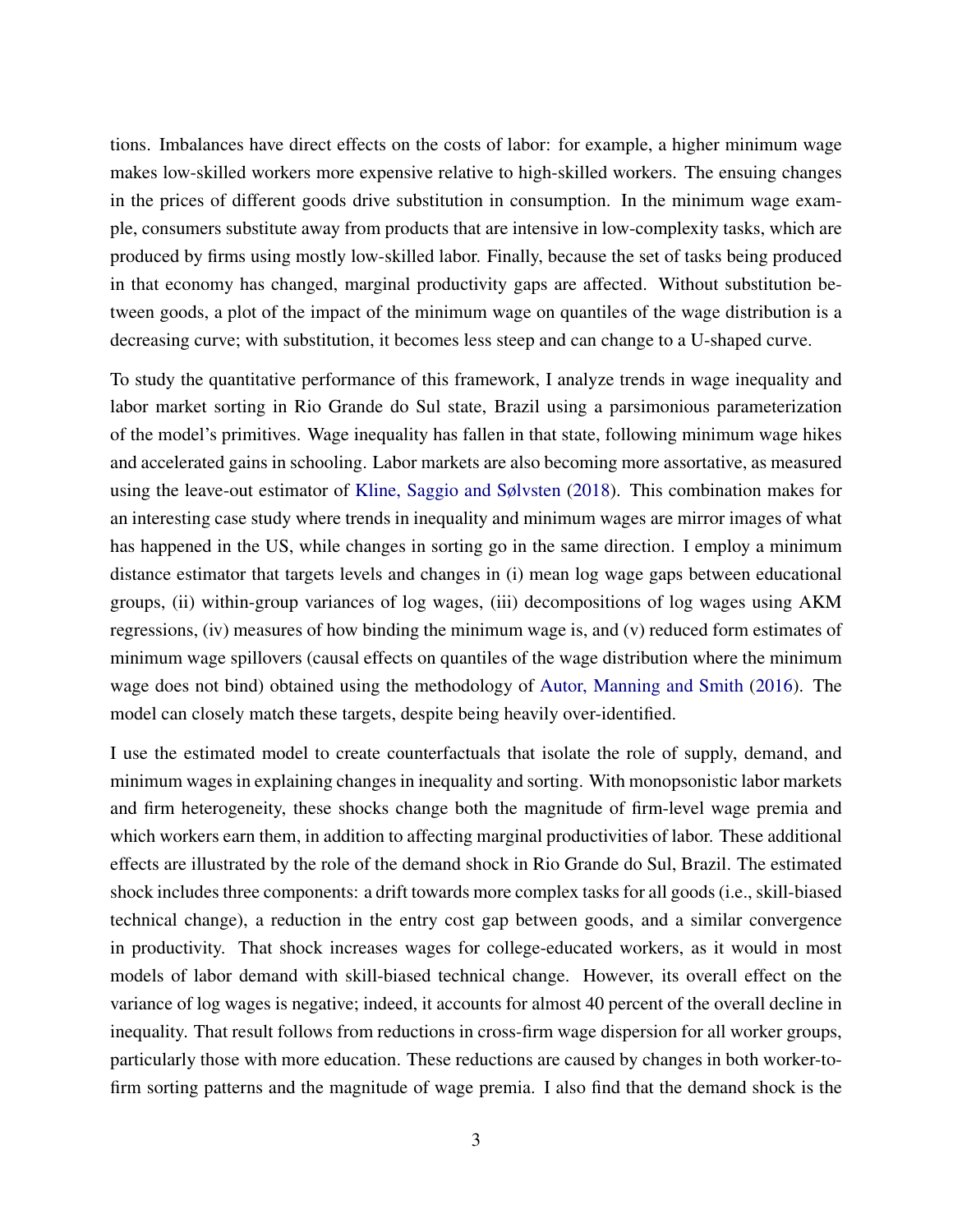main contributor to the observed increase in the correlation between worker and firm fixed effects in AKM regressions.

Minimum wages are the most important factor behind decreased inequality. This shock alone accounts for more than 60 percent of the change in the variance of log wages. It has no effects, however, on the share of the variance attributed to firm effects or the correlation of worker effects and firm effects in the AKM decomposition. The increase in the relative supply of high school and college workers reduces the mean log wage gaps between these workers and those with less education. But its effects on the total variance of log wages is negligible.

The paper is organized as follows. The next section presents the task-based production function. The third section describes the labor market model and provides analytical results. The fourth section contains the quantitative exercise. The last section concludes with a discussion of two directions for further research: adding capital to the task-based production function and using this framework to study the inequality effects of international trade.

# 2 The task-based production function

Task-based models of comparative advantage are increasingly used to model wage inequality. [Ace](#page-46-2)[moglu and Autor](#page-46-2) [\(2011\)](#page-46-2) show these models are better suited than the "canonical" constant elasticity of substitution (CES) model of labor demand to study inequality trends in the US. [Teulings](#page-50-3) [\(2000,](#page-50-3) [2003\)](#page-50-4) shows that substitution patterns implied by assignment models make them particularly suitable for studying minimum wages. [Costinot and Vogel](#page-48-1) [\(2010\)](#page-48-1) develop a task-based model to study the consequences of trade integration and offshoring, finding that it offers new perspectives relative to workhorse models of international trade.

In this section, I show an additional advantage of the task-based approach: it allows for intuitive, tractable, and parsimonious modeling of firm heterogeneity, whereby firms have production functions with imperfect substitution and differ in their demand for skill.

The production structure in this paper is built upon four assumptions. First, final goods embody a set of tasks that vary in complexity, combined in fixed proportions. Second, tasks cannot be traded. Third, workers are perfect substitutes in the production of any particular task, but with different productivities. Fourth, some worker groups have comparative advantage in the production of complex tasks relative to others.<sup>1</sup>

<sup>&</sup>lt;sup>1</sup>There exists a parallel between the task-based production function developed here and models of hierarchical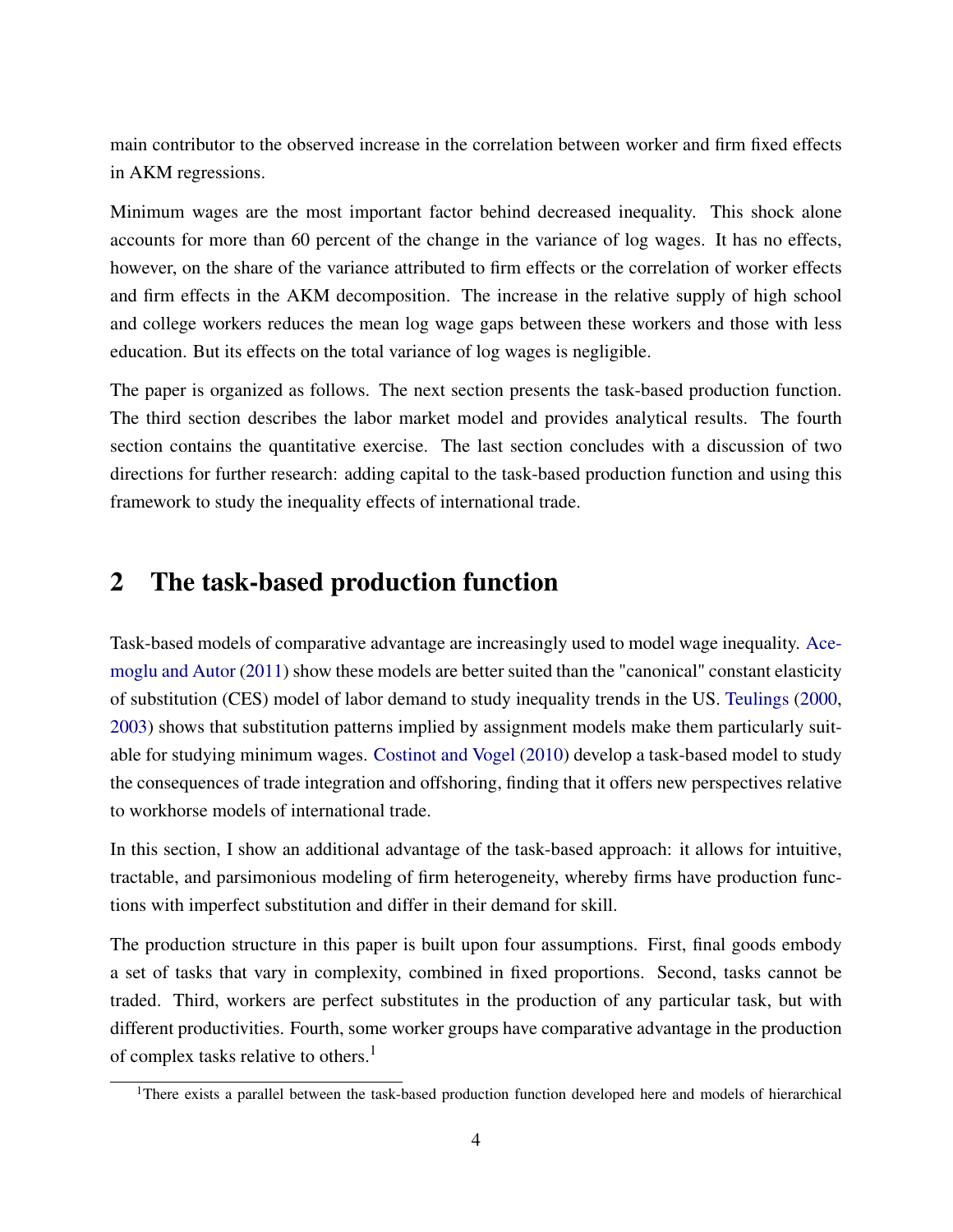I start this section by defining the production function and solving the managerial problem of assigning workers to tasks. The second subsection discusses cost minimization and shows how this structure generates differences in skill intensity between firms. The third subsection derives and explains distance-dependent substitution. The final subsection presents the parametric version that is employed in the quantitative exercises of this paper. All proofs are in Appendix [A.](#page-51-0)

### 2.1 Setup, definitions, and the assignment problem

Workers in this economy are characterized by their type  $h \in \{1, ..., H\}$  and the amount of labor efficiency units they can supply,  $\varepsilon \in \mathbb{R}_{>0}$ . Workers use their labor to produce *tasks* which are indexed by their *complexity*  $x \in \mathbb{R}_{>0}$ . All labor types are perfect substitutes in the production of any particular task, but their productivities are not the same:

**Definition 1.** *The comparative advantage function*  $e_h$ :  $\mathbb{R}_{>0} \to \mathbb{R}_{>0}$  *denotes the rate of conversion of worker efficiency units of type h into tasks of complexity x. It is continuously differentiable and log-supermodular:*  $h' > h \Leftrightarrow \frac{d}{dx} \left( \frac{e_{h'}(x)}{e_h(x)} \right)$  $e_h(x)$  $\big) > 0 \forall x.$ 

To fix ideas, consider two workers, whom I will refer to as Alice and Bob. Alice, characterized by *h*,  $\varepsilon$ , can use a fraction  $r \in [0, 1]$  of her time to produce  $r \varepsilon e_h(x)$  tasks of complexity *x*. Bob  $(h', \varepsilon')$ , who belongs to a lower type  $(h' < h)$ , can still produce more of those tasks than Alice, so long as his quantity of efficiency units is high enough relative to hers  $(\varepsilon' > \varepsilon e_h(x)/e_{h'}(x))$ . But Alice has a comparative advantage: moving towards more complex tasks increases her productivity relative to Bob's.

The interpretation of task complexity depends on how worker groups are defined. In the quantitative exercise of this paper, workers are grouped by educational achievement, and thus more complex tasks are those that benefit from formal education (or intrinsic characteristics that correlate with formal education). The assumption that all tasks are ordered in a single dimension of complexity is strong. [Autor, Levy and Murnane](#page-47-7) [\(2003\)](#page-47-7), for example, have a multidimensional definition of task complexity; in their case, manual versus analytic and routine versus non-routine. For a quantitative model of the impact of technological change on wage inequality with multi-dimensional tasks, see [Lindenlaub](#page-50-5) [\(2017\)](#page-50-5).

Because workers in the same group differ only in a proportional productivity shifter, the sum of

firms [\(Garicano,](#page-48-3) [2000;](#page-48-3) [Garicano and Rossi-Hansberg,](#page-48-4) [2006;](#page-48-4) [Antràs, Garicano and Rossi-Hansberg,](#page-46-6) [2006;](#page-46-6) [Caliendo](#page-47-8) [and Rossi-Hansberg,](#page-47-8) [2012\)](#page-47-8), once one reinterprets tasks in my model as "problems" in those models. The key difference is that I ignore costs of information transmission within the firm, adding tractability by simplifying the assignment of workers to problems/tasks.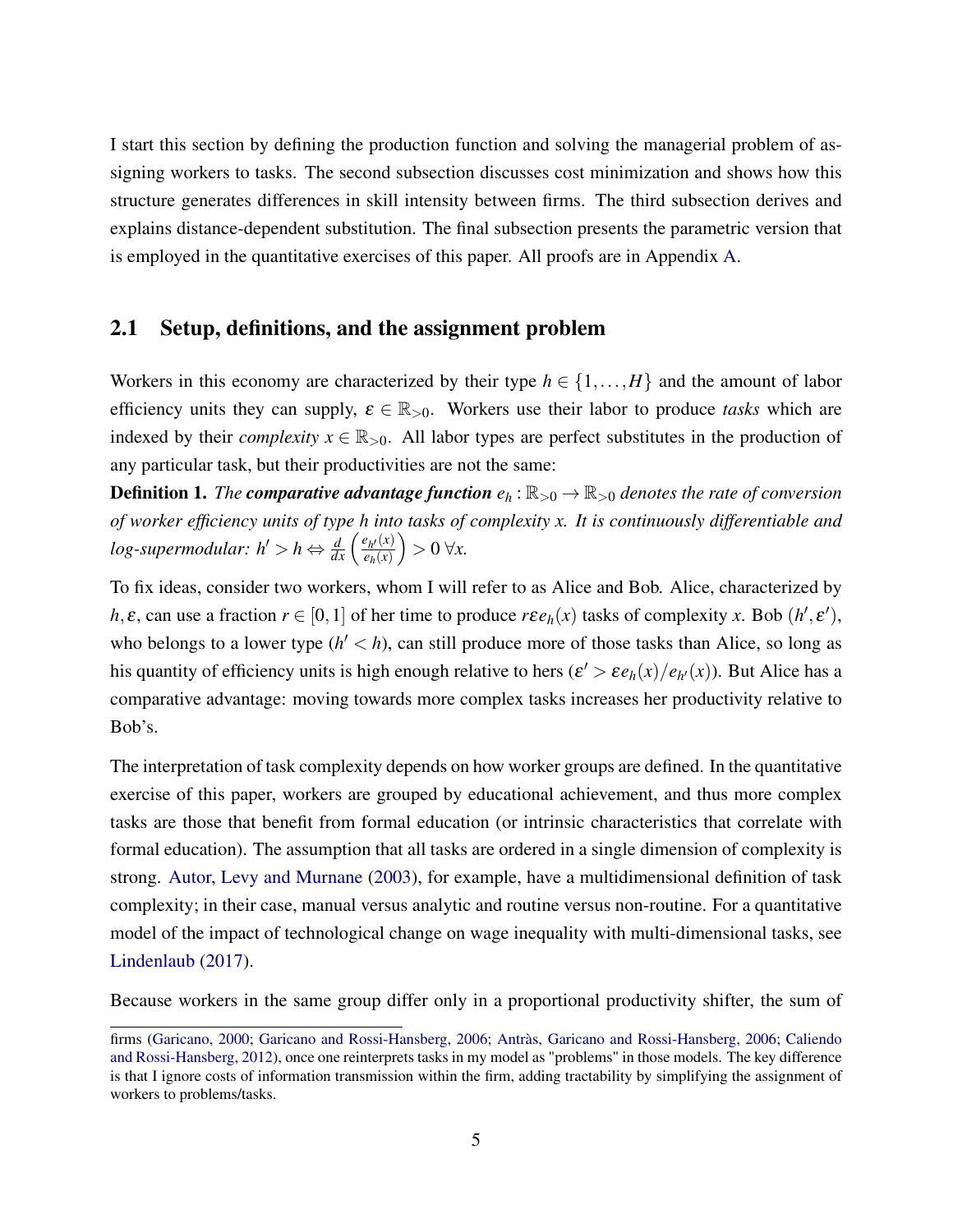efficiency units of each type is a sufficient statistic for analyzing production. Thus, throughout this section, definitions and results are in terms of total efficiency units of each type available to the firm, which I denote by  $\mathbf{l} = \{l_1, \ldots, l_H\}$  (bold-faced symbols denote vectors over worker types throughout the paper). The distinction between labor efficiency units and workers will be relevant in the next section, when discussing labor markets and the wage distribution.

There is a discrete number of final consumption goods,  $g = 1, \ldots, G$ . Each good is produced by combining tasks in fixed proportions:

**Definition 2.** *The blueprint*  $b_g : \mathbb{R}_{>0} \to \mathbb{R}_{>0}$  *is a continuously differentiable function that denotes the density of tasks of each complexity level x required for the production of a unit of consumption* good g. Blueprints satisfy  $\int_0^\infty b_g(x)/e_H(x)dx < \infty$  (production is feasible given a positive quantity *of the highest labor type).*

Tasks cannot be traded; firms must use their internal workforce to produce them. The justification for this assumption is that there are unmodeled costs that make task exchange between firms un-profitable, in the spirit of [Coase](#page-47-9)  $(1937)$ .<sup>2</sup> I assume that firms are allowed to split worker's time across tasks in a continuous way by choosing assignment functions  $m_h : \mathbb{R}_{>0} \to \mathbb{R}_{\geq 0}$ , where  $m_h(x)$ denotes the intensity of use of efficiency units of labor type *h* on tasks of complexity *x*. The only restriction imposed on  $m_h(\cdot)$  is that these functions are right continuous.<sup>3</sup> That formulation of the assignment problem is very general, allowing firms to use multiple worker types to produce the same task, the same worker type in disjoint sets of tasks, and discontinuities in assignment rules.

Given a blueprint  $b(\cdot)$  and l efficiency units of labor, firms choose these assignment functions with the goal of maximizing output. In this problem, they are subject to two constraints: producing the required amount of tasks of each complexity level *x* and using no more than *l<sup>h</sup>* units of labor of type *h*.

Definition 3. *The task-based production function*  $f: \R_{\geq 0}^{H-1} \times \R_{>0} \times \{b_1(\cdot),\ldots,b_G(\cdot)\} \to \R_{\geq 0}$  *is* 

 $2$ If tasks are freely traded, the model makes no predictions about sorting of workers to firms. A less extreme assumption — e.g. formally modeling output losses from assembling tasks produced at different firms — could be used for studying the boundaries of the firm and the effects of outsourcing.

 $3\forall x, \tau \in \mathbb{R}_{>0}, \exists \delta \in \mathbb{R}_{>0}$  such that  $x' \in [x, x + \delta) \Rightarrow |m_h(x) - m_h(x')| < \tau$ .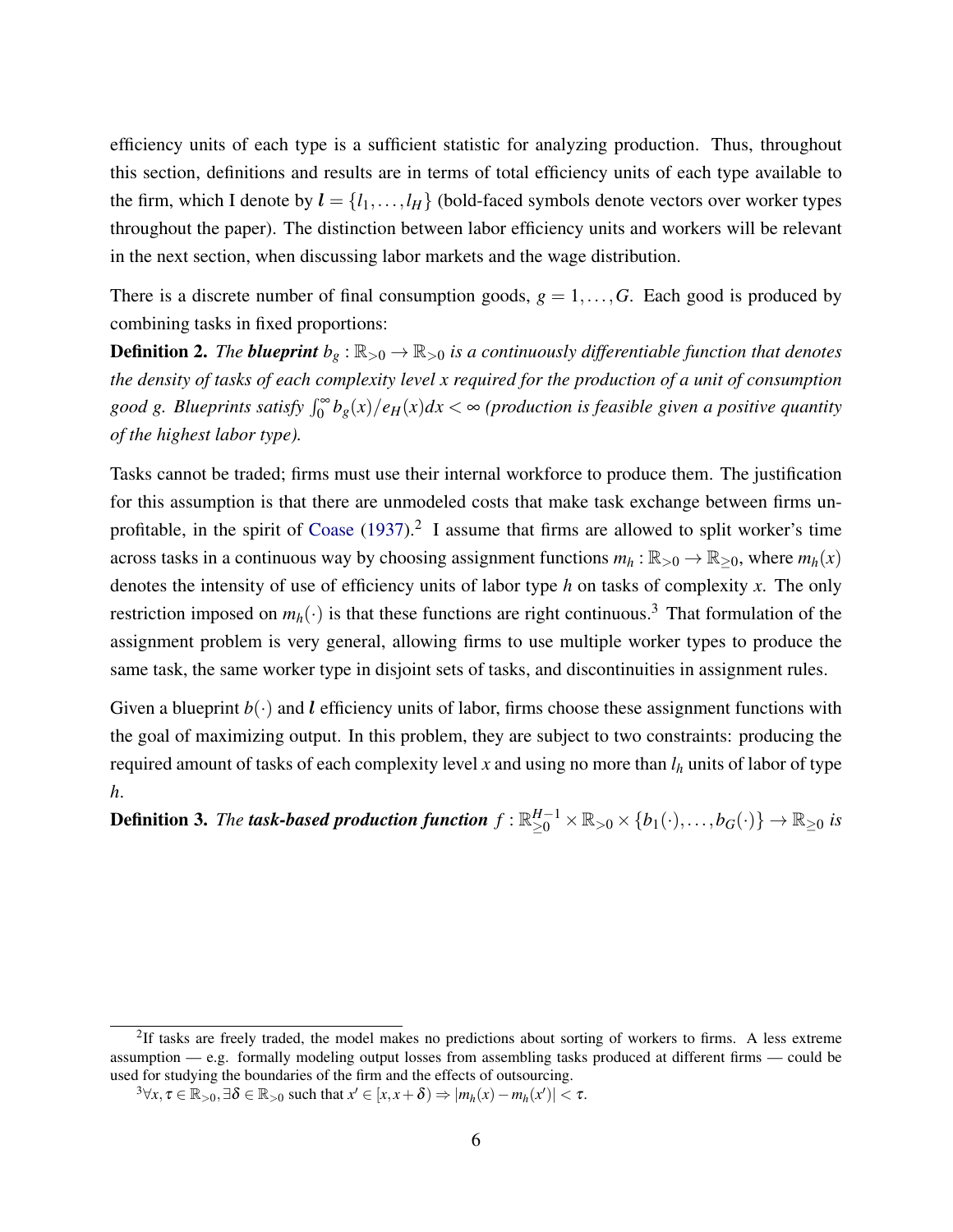*the value function of the following assignment problem:*

$$
f(l;b_g) = \max_{q \in \mathbb{R}_{\geq 0}, \{m_h(\cdot)\}_{h=1}^H \subset RC} q
$$
  
s.t.  $qb_g(x) = \sum_h m_h(x)e_h(x) \quad \forall x \in \mathbb{R}_{>0}$   
 $l_h \ge \int_0^\infty m_h(x)dx \quad \forall \in \{1, ..., H\}$ 

*where q is output and m<sup>h</sup> is an assignment function denoting the density of labor efficiency units of type h used in the production of each task x. RC is the space of right continuous functions*  $\mathbb{R}_{>0} \to \mathbb{R}_{\geq 0}$ .

The definition of the production function assumes positive input of the highest worker type. This assumption simplifies proofs and ensures the well-behaved derivatives, while not being restrictive for the applications in this paper. In general, blueprints might require at least one worker of a minimum worker type  $\underline{h}$  — if none is available, lower types have zero marginal productivity. This  $^{\circ}$ property might be useful for models of endogenous growth and innovation.

<span id="page-7-1"></span>Comparative advantage implies that the optimal assignment of workers to tasks is assortative:

**Lemma 1** (Optimal allocation is assortative). *For every combination of inputs*  $(l, b_g(\cdot))$ *, there exists a* unique set of  $H-1$  complexity thresholds  $\bar{x}_1(l,b(\cdot)) < \cdots < \bar{x}_{H-1}(l,b_g(\cdot))$  that define the range *of tasks performed by each worker type in an optimal allocation:*

$$
m_h(x) = \begin{cases} q \frac{b_g(x)}{e_h(x)} & \text{if } x \in [\bar{x}_{h-1}, \bar{x}_h) \\ 0 & \text{Otherwise} \end{cases}
$$

*where I omit the dependency on inputs*  $(l, b_g(\cdot))$  *and set*  $\bar{x}_0(\cdot) = 0$ *,*  $\bar{x}_H(\cdot) = \infty$  *to simplify notation. Thresholds satisfy:*

<span id="page-7-0"></span>
$$
\frac{e_{h+1}(\bar{x}_h)}{e_h(\bar{x}_h)} = \frac{f_{h+1}}{f_h} \quad h \in \{1, ..., H-1\}
$$
 (1)

*where*  $f_h = f_h(l, b_g(\cdot)) = \frac{d}{dl_h} f(l, b_g(\cdot))$  *denotes marginal product of labor h, which is strictly positive.*

Lower types specialize in low complexity tasks and vice-versa. Equation [\(1\)](#page-7-0) means that the shadow cost of using neighboring worker types is equalized at the task that separates them. This result is useful for obtaining compensated labor demands, as described in the next subsection.<sup>4</sup>

<sup>&</sup>lt;sup>4</sup>In general, the task-based production function and its derivatives do not have simple closed-form representations.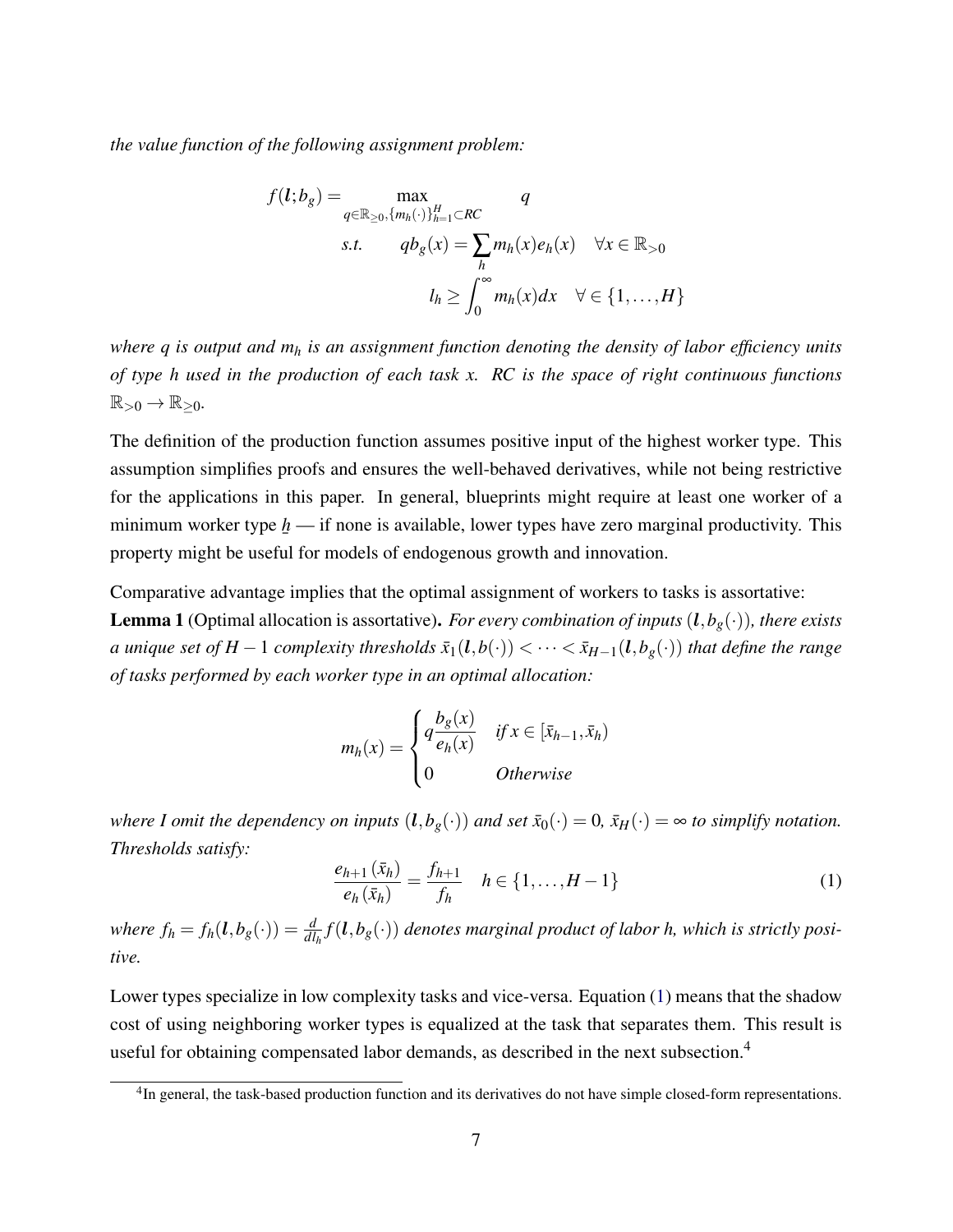### 2.2 Compensated labor demand and sorting of workers to firms

To study the properties of this production function, I start by considering its implications in a competitive labor market, where the cost of acquiring efficiency units of each type is given by  $w = \{w_1, \ldots, w_H\}$ . When firms choose labor quantities by minimizing production costs, marginal productivity ratios equal wage ratios. It then follows from Equation [\(1\)](#page-7-0) that:

$$
\frac{e_{h+1}(\bar{x}_h)}{e_h(\bar{x}_h)} = \frac{w_{h+1}}{w_h}
$$

Because the ratio on the left-hand side is strictly increasing in  $\bar{x}_h$ , this expression pins down all task thresholds as functions of wage ratios and comparative advantage functions. Since neither are firm-specific, thresholds are common across firms in competitive economies.

The compensated labor demand is then given by:

<span id="page-8-0"></span>
$$
l_h(q, b_g, \boldsymbol{w}) = q \int_{\bar{x}_{h-1}(\boldsymbol{w})}^{\bar{x}_h(\boldsymbol{w})} \frac{b_g(x)}{e_h(x)} dx
$$
\n(2)

Figure [1](#page-9-0) illustrates how differences in blueprints reflect into differences in the internal workforce composition of firms. The graphs at the top show the compensated labor demand integral above. The heavy, continuous line is the blueprint, which varies across graphs (becoming more intensive in high complexity tasks from left to right). The vertical dashed lines are the thresholds, which are common for all graphs. The colored areas are the labor demand integrals. The compensated labor demand is shown again in the bottom row, in the form of blueprint-specific wage distributions within the firm (weighted by efficiency units).

If labor markets are not competitive, as in labor market model described in the next section, thresholds might differ across firms. Firms using different blueprints will still differ in the skill composition of their internal workforce, though possibly less so than in the competitive benchmark.

The concept of firms in this model is significantly different from that in the literature on labor market sorting [\(Shimer,](#page-50-7) [2005;](#page-50-7) [Eeckhout and Kircher,](#page-48-2) [2011;](#page-48-2) [Gautier, Teulings and van Vuuren,](#page-49-3) [2010;](#page-49-3) [Gautier and Teulings,](#page-48-5) [2015;](#page-48-5) [Lise, Meghir and Robin,](#page-50-8) [2016;](#page-50-8) [Grossman, Helpman and Kircher,](#page-49-4) [2017;](#page-49-4) [Lindenlaub and Postel-Vinay,](#page-50-9) [2017;](#page-50-9) [de Melo,](#page-48-6) [2018;](#page-48-6) [Eeckhout and Kircher,](#page-48-7) [2018\)](#page-48-7). Most models in this literature focus on sorting of workers to *jobs* (or, equivalently, to firms that employ

If one needs to evaluate output and marginal productivities as a function of labor inputs, first solve the system of *H* compensated labor demand equations [\(2\)](#page-8-0) on  $q$  and the  $H-1$  thresholds. Next, use equation [\(1\)](#page-7-0) to calculate marginal productivity gaps. Finally, use the constant returns relationship  $q = \sum_h l_h f_h$  to normalize marginal productivities.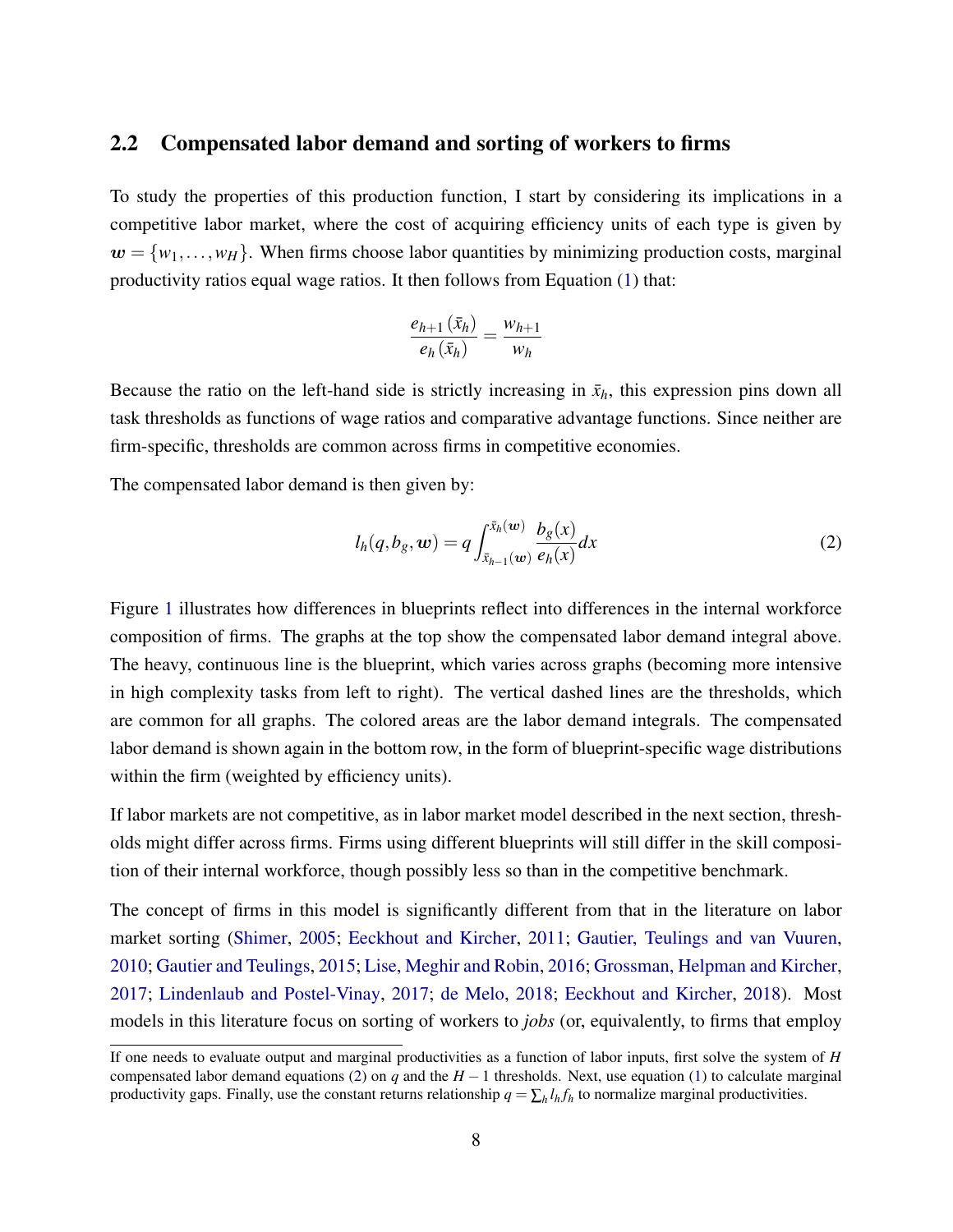<span id="page-9-0"></span>

Figure 1: Compensated labor demand in competitive labor markets

Notes: Graphs on the top show the compensated labor demand integrals for different blueprints. The vertical dashed lines are task thresholds, common for all firms in competitive labor markets. The solid continuous curve is the blueprint showing task requirements of each complexity level. The colored areas are compensated labor demands for each type, which are integrals of task requirements divided by the efficiency of labor at each complexity level. Graphs on the bottom display the resulting employment shares corresponding to each blueprint.

exactly one worker). Even in the ones with a concept of large firms, such as [Eeckhout and Kircher](#page-48-7) [\(2018\)](#page-48-7), any degree of within-firm wage dispersion is a sign of inefficiencies introduced by search frictions; if markets are competitive, each firm hires workers of a single type. I contribute to this literature by introducing a more realistic concept of firms as bundles of jobs (tasks in my model), coupled with a technology to acquire workers. In addition to having welfare implications, this distinction is relevant for quantitative studies where model predictions are matched to firm-related moments, such as the between-firm share of wage inequality or variance decompositions from AKM regressions.

### 2.3 Substitution patterns and distance-dependent complementarity

The task-based structure might appear exceedingly flexible at first glance, due to the infinitedimensional blueprints and efficiency functions. Proposition [1](#page-10-0) extends the results in [Teulings](#page-50-10)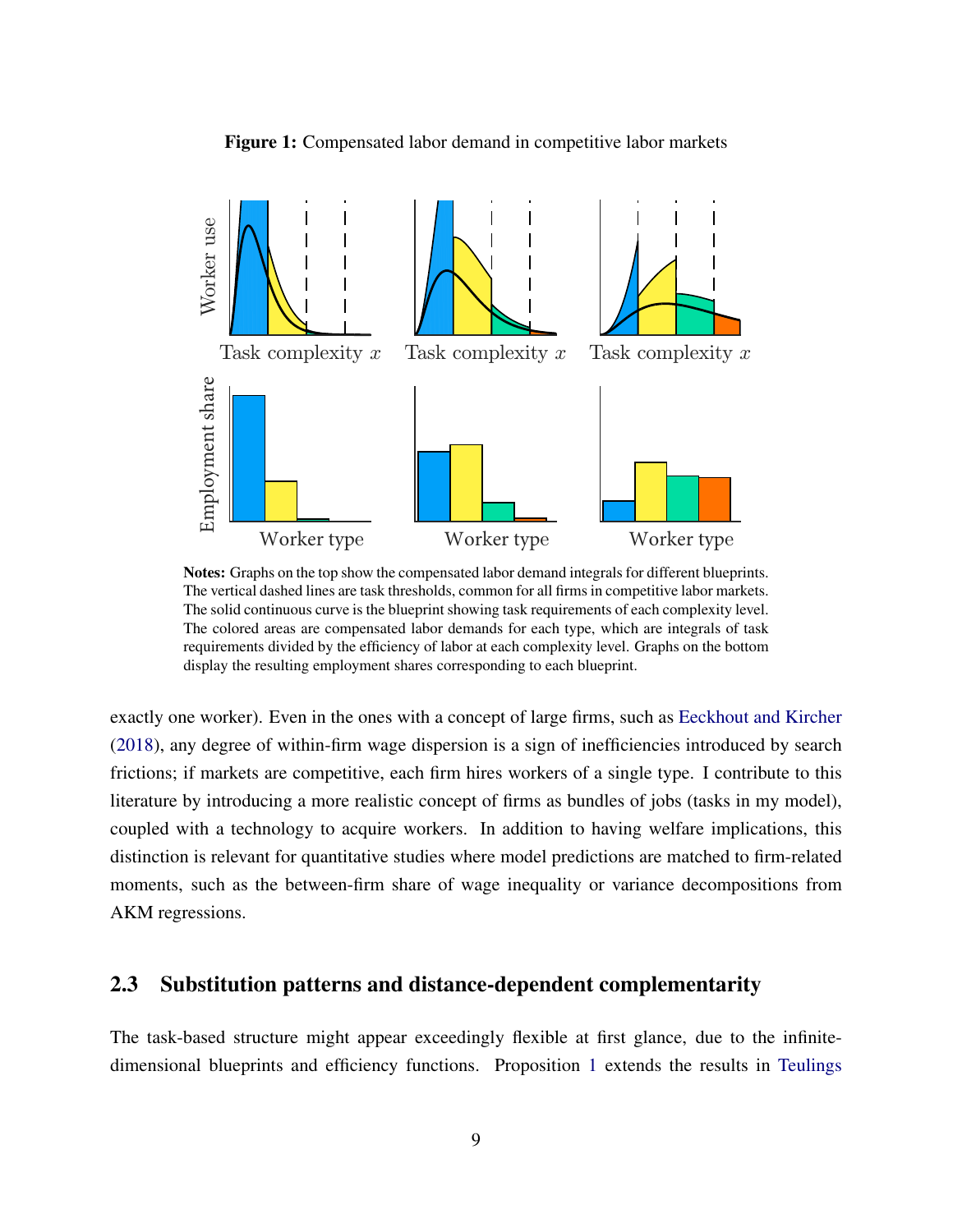$(2005)$  and shows that, on the contrary, there are strong constraints on substitution patterns.<sup>5</sup> Locally, the  $H \times (H-1)/2$  partial elasticities of complementarity or substitution depend only on factor shares and at most  $H - 1$  scalars  $\rho_h$  — the same number of elasticity parameters in an equally-sized nested CES structure. However, unlike with a CES, there is a straightforward way to impose further restrictions on the number of parameters (both elasticities and productivity shifters for each worker type), via parametrization of blueprints and efficiency functions.

<span id="page-10-0"></span>Proposition 1 (Curvature of the production function). *The task-based production function is concave, has constant returns to scale, and is twice continuously differentiable with strictly positive first derivatives. I denote by*  $c = c(w, q)$  *the cost function, use subscripts to denote derivatives regarding input quantities or prices, and omit arguments in functions to simplify the expressions. Then, for any pair of worker types*  $h, h'$  *with*  $h < h'$ *:* 

$$
\frac{cc_{h,h'}}{c_hc_{h'}} = \begin{cases}\n\frac{\rho_h}{s_h s_{h'}} & \text{if } h' = h + 1 \\
0 & \text{otherwise}\n\end{cases}
$$
\n(Allen partial elasticity of substitution)\n  
\n
$$
\frac{f f_{h,h'}}{f_h f_{h'}} = \sum_{h=1}^{H-1} \xi_{h,h',h} \frac{1}{\rho_h}
$$
\n(Hicks partial elasticity of complementarity)

where 
$$
\rho_h = b_g(\bar{x}_h) \frac{f_h}{e_h(\bar{x}_h)} \left[ \frac{d}{d \bar{x}_h} \ln \left( \frac{e_{h+1}(\bar{x}_h)}{e_h(\bar{x}_h)} \right) \right]^{-1}
$$
  
\n $\xi_{h,h',\mathfrak{h}} = \left( \mathbf{1} \{ h \geq \mathfrak{h} + 1 \} - \sum_{k=\mathfrak{h}+1}^H s_k \right) \left( \mathbf{1} \{ \mathfrak{h} \geq h' \} - \sum_{k=1}^{\mathfrak{h}} s_k \right)$   
\nand  $s_h = \frac{f_h l_h}{f} = \frac{c_h l_h}{c}$ 

The curvature of the task-based production function reflects division of labor within the firm. Suppose that, initially, a firm only employs Alice, who belongs to the highest type *H*. In that case, output is linear in the quantity of labor bought from Alice. Adding another worker, Bob, of a lower type increases Alice's productivity, because she can now specialize in complex tasks while Bob takes care of the simpler ones. At that point, decreasing returns to Alice's hours reflect a reduction in those gains from specialization.

The impact of adding a third worker, Carol, on the marginal productivities of Alice and Bob depends on Carol's skill level (in terms of comparative advantage), relative to Alice's and Bob's:

<sup>&</sup>lt;sup>5</sup>[Teulings](#page-50-10) [\(2005\)](#page-50-10) derives elasticities of complementarity for a similar model, but using parametric efficiency functions and taking a limit where the number of worker types grows to infinity.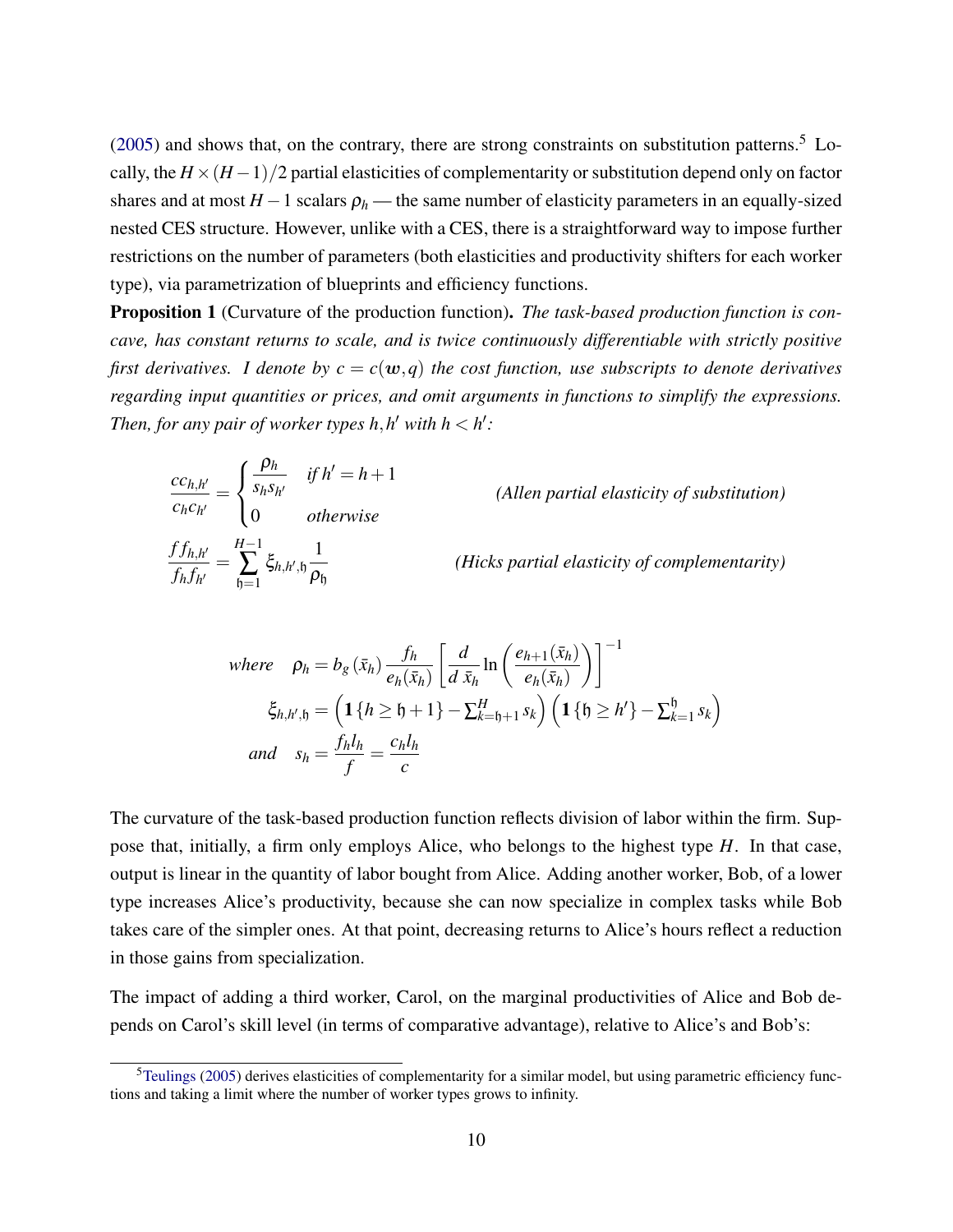<span id="page-11-0"></span>

Figure 2: Distance-dependent complementarity

Notes: This figure shows the impact of adding workers of a given type on the marginal productivity of all types. In this example, the initial labor endowments of the firm are shown as solid bars in the graph on the left, and the increase in labor of type 6 is the dashed bar. The solid line in the graph on the right shows initial marginal productivities for each labor type, and the dashed line shows marginal productivities after the shock. Nearby types are substitutes to labor type 6, while types far away are complements.

# Corollary 1 (Distance-dependent complementarity). *For a fixed h, the partial elasticity of complementarity is strictly increasing in h' for h'*  $\geq$  *h and strictly decreasing in h' for h'*  $\leq$  *h*.

Close types perform similar tasks and are net substitutes; distant types perform very different tasks and are complements. The distance-dependent complementarity pattern is illustrated in Figure [2.](#page-11-0) The left panel shows baseline log employment by worker type (in solid bars) and a shock to employment of workers of type 6 (bar with dashed contour). The right panel shows baseline log marginal productivities (solid line) and marginal productivities after the employment shock (dashed line). Workers of type 6 suffer the largest relative decline in marginal productivity, followed by neighbor types 7 and 5. Marginal productivities increase for types that are further away, both low-skilled and high-skilled.

Distance-dependent complementarity has important implications for modeling minimum wages, a point made by [Teulings](#page-50-4) [\(2003\)](#page-50-4):

Corollary 2 (Effects of the minimum wage). *Consider a competitive economy with a representative task-based production function where the minimum wage only binds for workers of the lowest type*  $h = 1$ . Then, a marginal increase in the minimum wage reduces all wage gaps  $w_{h'}/w_h$  with  $h' > h$ .

A minimum wage that is only binding for the lowest type will have spillover effects along the wage distribution, reducing wage gaps between any pair of worker types. This is in contrast to the CES case, where a small increase in the minimum wage would raise wages for the lowest type but keep wage gaps between other types constant. This property is useful for matching reduced form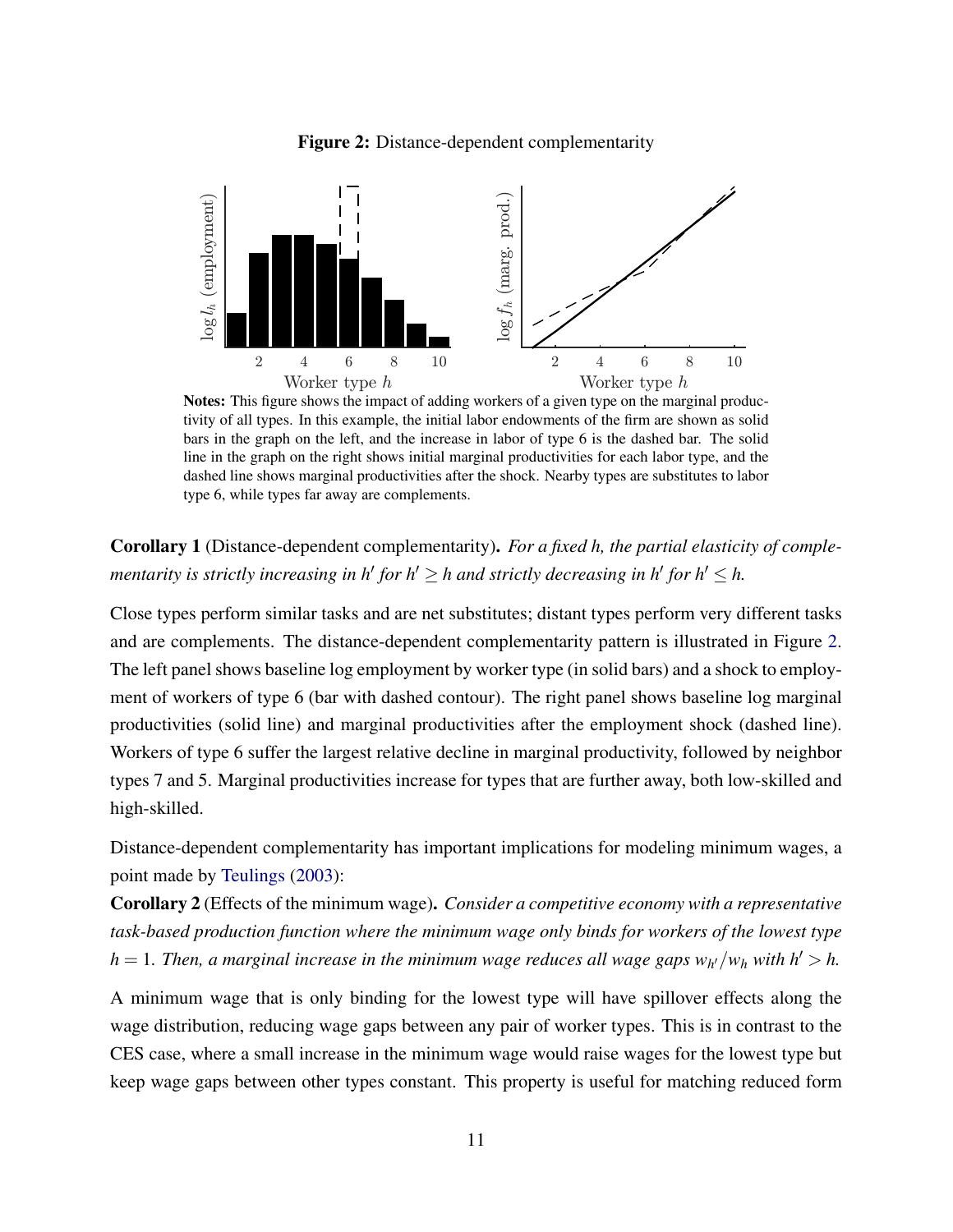estimates of minimum wage spillovers (see Figure [7\)](#page-39-0).

## <span id="page-12-0"></span>2.4 Parametric example

Consider the following parametrization, which I use in the quantitative exercises of this paper: Example 1 (Exponential-Gamma parametrization).

$$
e_h(x) = \exp(\alpha_h x) \qquad -1 = \alpha_1 < \alpha_2 < \dots < \alpha_{H-1} < \alpha_H = 0
$$
\n
$$
b_g(x) = \frac{x^{k_g - 1}}{z^g \Gamma(k_g) \theta_g^{k_g}} \exp\left(-\frac{x}{\theta_g}\right) \qquad (z_g, \theta_g, k_g) \in \mathbb{R}_{>0}^3
$$

The exponential function is a straightforward way to generate log-supermodularity and is used in other models of comparative advantage (e.g. [Krugman](#page-49-5) [\(1985\)](#page-49-5); [Teulings](#page-50-11) [\(1995\)](#page-50-11)). Differences in the  $\alpha_h$  coefficients determine the degree of comparative advantage between any two worker types. The expression for blueprints is the probability density function of a Gamma distribution divided by a "productivity" term *zg*. Doubling *z<sup>g</sup>* divides the quantity of tasks needed per unit of output by two, effectively doubling physical productivity.

Appendix [B](#page-62-0) presents the mapping between marginal productivity gaps and task thresholds in this parametrization, as well as formulas for compensated labor demand integrals in terms of incomplete Gamma functions. These formulas are useful because they dispense with numerical integration, improving computational performance. Incomplete Gamma functions are readily available in software packages commonly used by economists.

The parameter  $\theta_g$  is related to average task complexity. All else equal, firms with higher  $\theta_g$  require more complex tasks and employ more skilled workers (in terms of comparative advantage). Increases in task complexity over time, modeled as changes in  $\theta_g$ , provide an intuitive way to model skill-biased technical change because higher complexity is linked to increasing returns to skill (measured as the worker group *h*). The shape parameter  $k_g$  determines the dispersion of tasks. If two firms differ only in this parameter, the one with the smallest  $k_g$  has fatter tails. Thus, differences in *k<sup>g</sup>* in the cross-section translate into some firms being more specialized than others in their hiring patterns.

This approach allows for modeling firm-level differences in skill intensity, skill dispersion, and productivity with a small number of parameters, while ensuring sensible substitution patterns within all firms. To understand the economic content behind those parametric restrictions, consider an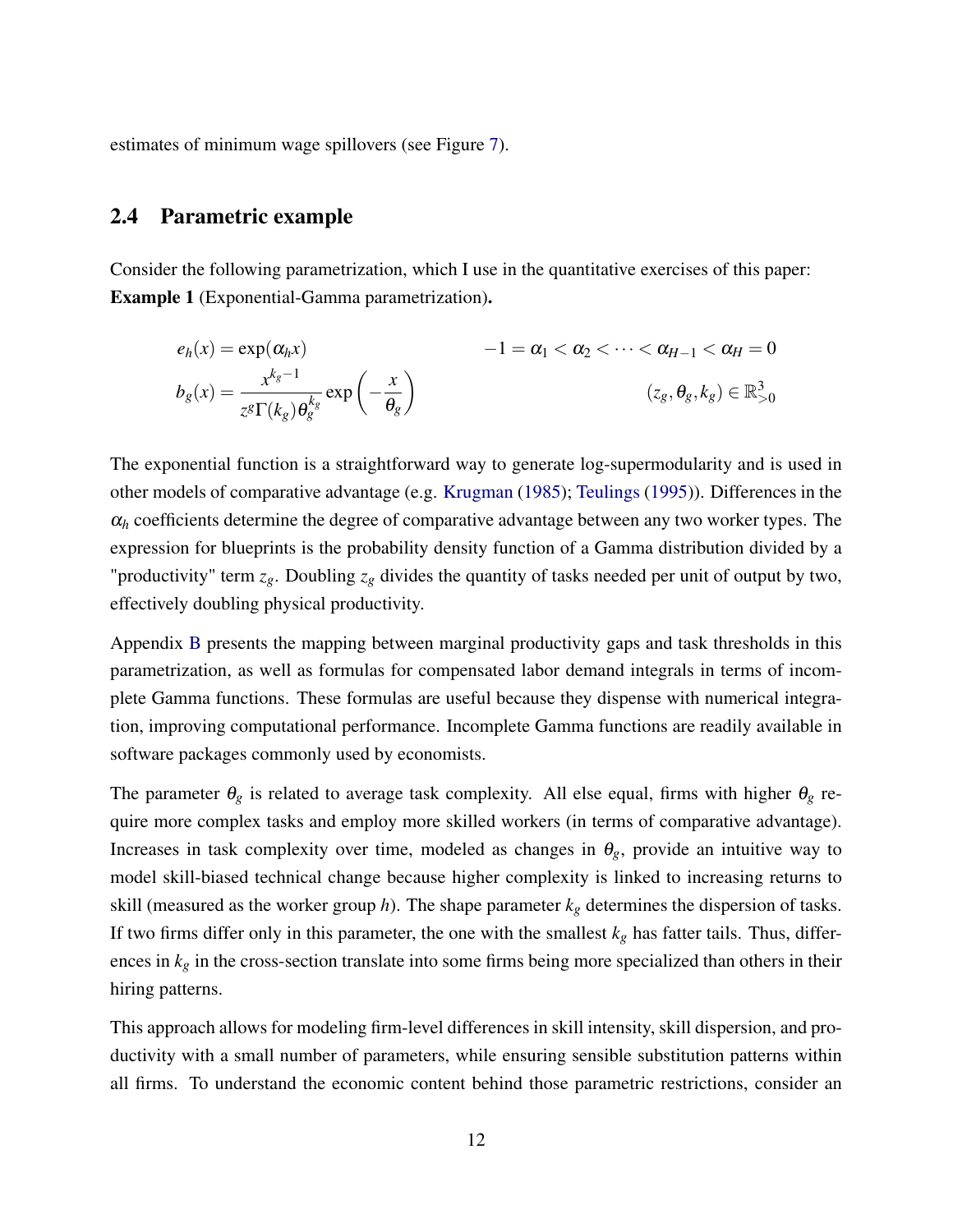example of two firms in the retail sector. One, with a low  $\theta_g$ , is a small local shop, while the other, with a high  $\theta_g$ , is a large online retailer. In the first one, most tasks are of low complexity, measured in terms of how they benefit from schooling: stocking shelves, operating the register, and cleaning. In those tasks, workers with little formal education can substitute for others with a college degree. Because workers with a college degree cost much more, that first firm mostly hires less educated workers. In contrast, the online retailer is intensive in tasks such as web design, system administration, and business analytics, where college-graduated workers usually perform much better. This is why those firms find it profitable to use a more skilled workforce.

# 3 Markets and wages

This section builds a labor market model with monopsonistic firms and free entry. The first subsection lays out the structure of the economy. The second subsection describes the functioning of labor markets, solves the problem of the firm, and shows an important property of the model: goods encapsulate firm heterogeneity in skill intensity and wages. The third subsection derives analytical results on what determines wage differentials between firms and how the wage distribution changes over time.

This is the point of departure from other task-based assignment models of comparative advantage such as [Teulings](#page-50-10) [\(2005\)](#page-50-10), [Costinot and Vogel](#page-48-1) [\(2010\)](#page-48-1), and [Acemoglu and Autor](#page-46-2) [\(2011\)](#page-46-2). The contributions of the previous section fit inside that literature: new formulas for elasticities of complementarity and substitution, along with the convenient exponential-gamma parametrization. This section introduces more significant deviations. First, aggregate demand for tasks is CES in all papers in that literature, but not in this model. This has implications for comparative statics. For example, the introduction of a minimum wage always decreases wage gaps in [Teulings](#page-50-3) [\(2000\)](#page-50-3), but here the same shock might cause wage polarization. Second, labor markets are not competitive. And third, workers in this model differ not only in comparative advantage but also in absolute advantage, generating realistic distributions of log wages that include bunching at the minimum wage.

### 3.1 Factors, goods, technology, and preferences

Consider an economy with  $N = \{N_1, \ldots, N_H\}$  workers of each type *h*, and a large number of entrepreneurs. Entrepreneurs own entrepreneurial talent, whose total stock in the economy is *T*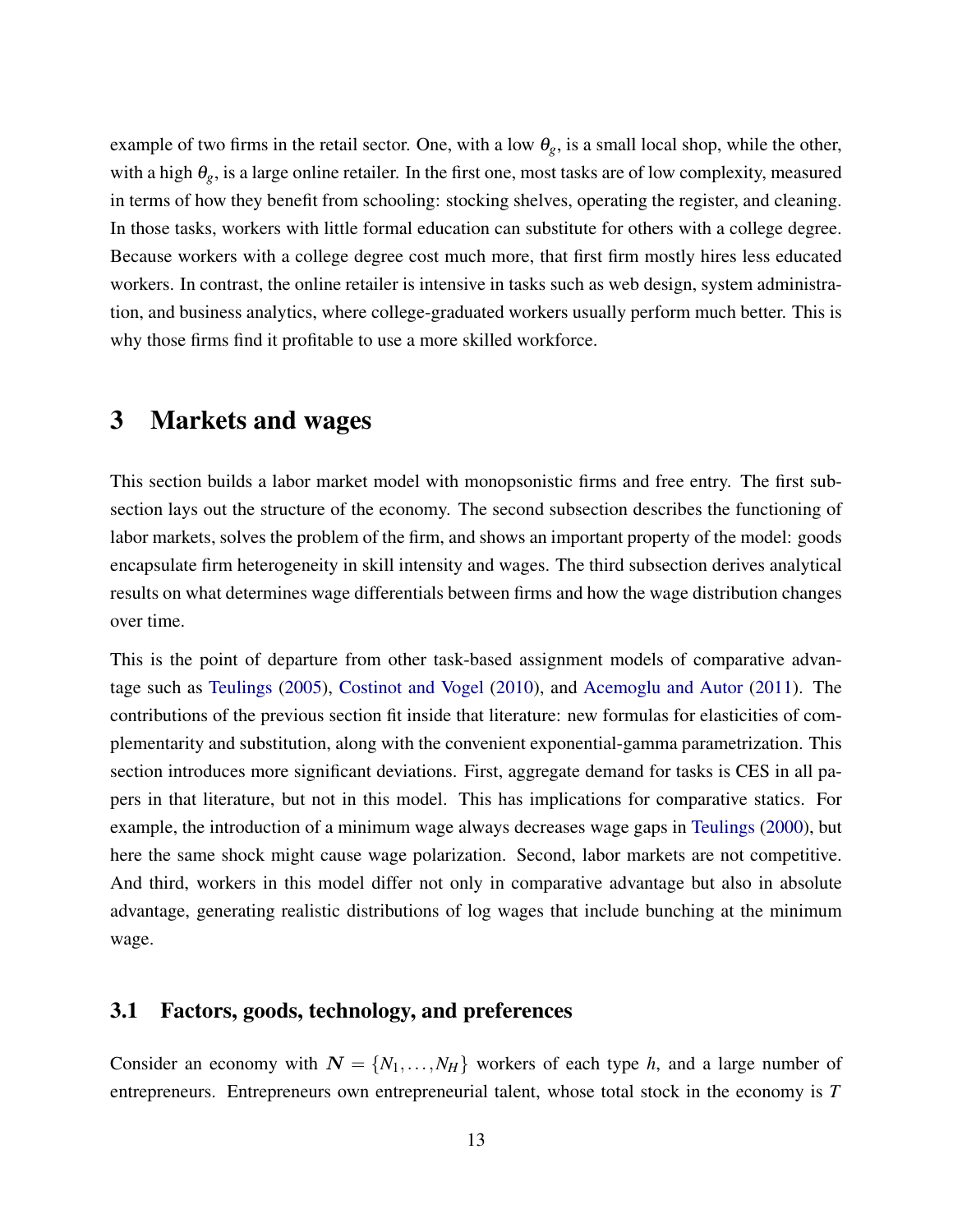and which is used to create firms. The model is static.

There are G final goods in this economy, interpreted as differentiated varieties within an industry.<sup>6</sup> An entrepreneur *j* may set up a firm producing one good  $g \in \{1, ..., G\}$  or not enter at all. Setting up a firm requires a fixed cost  $F_g$ , paid in units of entrepreneurial talent. Once that cost is paid, the entrepreneur receives the blueprint  $b<sub>g</sub>$  and a random draw of workplace amenities  $a<sub>j</sub>$  from a good-specific distribution with strictly positive support and a finite mean  $\bar{a}_g$ . The role of workplace amenities will be explained below. Hiring and production decisions are done after the amenities draw is observed, as discussed in the next subsection.

I assume that there is a competitive market for entrepreneurial talent and that entrepreneurs can form coalitions to insure against idiosyncratic risk associated with the draw of firm amenities *a<sup>j</sup>* . These assumptions allow me to abstract from the distribution of entrepreneurial talent and to pin down firm entry by equating expected profit and entry costs for each good *g*:

$$
E_{a_j|g}\left[\pi_g(a_j)\right] = F_g p_T = F_g \quad \forall g
$$

where  $\pi_g(a_j)$ , defined below, denotes profits achieved by a firm with amenities  $a_j$  producing good *g*. The second equality follows from assuming that entrepreneurial talent is the numeraire in this economy. This choice of numeraire is valid because firms have positive profits, as I will show below, and so the price of entrepreneurial talent cannot be zero. A positive price for entrepreneurial talent also implies that all of it is used up in equilibrium:

<span id="page-14-0"></span>
$$
\sum_{g} J_g F_g = T \tag{3}
$$

where  $J_g$  is total entry of firms producing good g. When there is a single good  $g = 1$  in this economy, the number of firms is fixed at  $J_1 = T/F_1$ . But with multiple goods, the number of firms producing each good might respond to shocks.

The utility function of entrepreneurs,  $U^E$  , is a constant elasticity aggregator of consumption  $Q_1,\ldots,Q_G$ . Preferences of worker *i* of type *h*, captured by  $U_{hi}^L$ , depend on both consumption and the firm *j* 

 $6$ This is my preferred interpretation because, in many contexts, changes in inequality happen within industries (see e.g. [Card, Heining and Kline](#page-47-5) [\(2013\)](#page-47-5) and [Song et al.](#page-50-2) [\(2018\)](#page-50-2)). Consistent with this interpretation, the next section shows that the estimated elasticity of substitution for the two goods in the quantitative exercise is large. The model can also be used for studying between-industry phenomena, such as between-industry sorting in [Abowd et al.](#page-46-7) [\(2018\)](#page-46-7).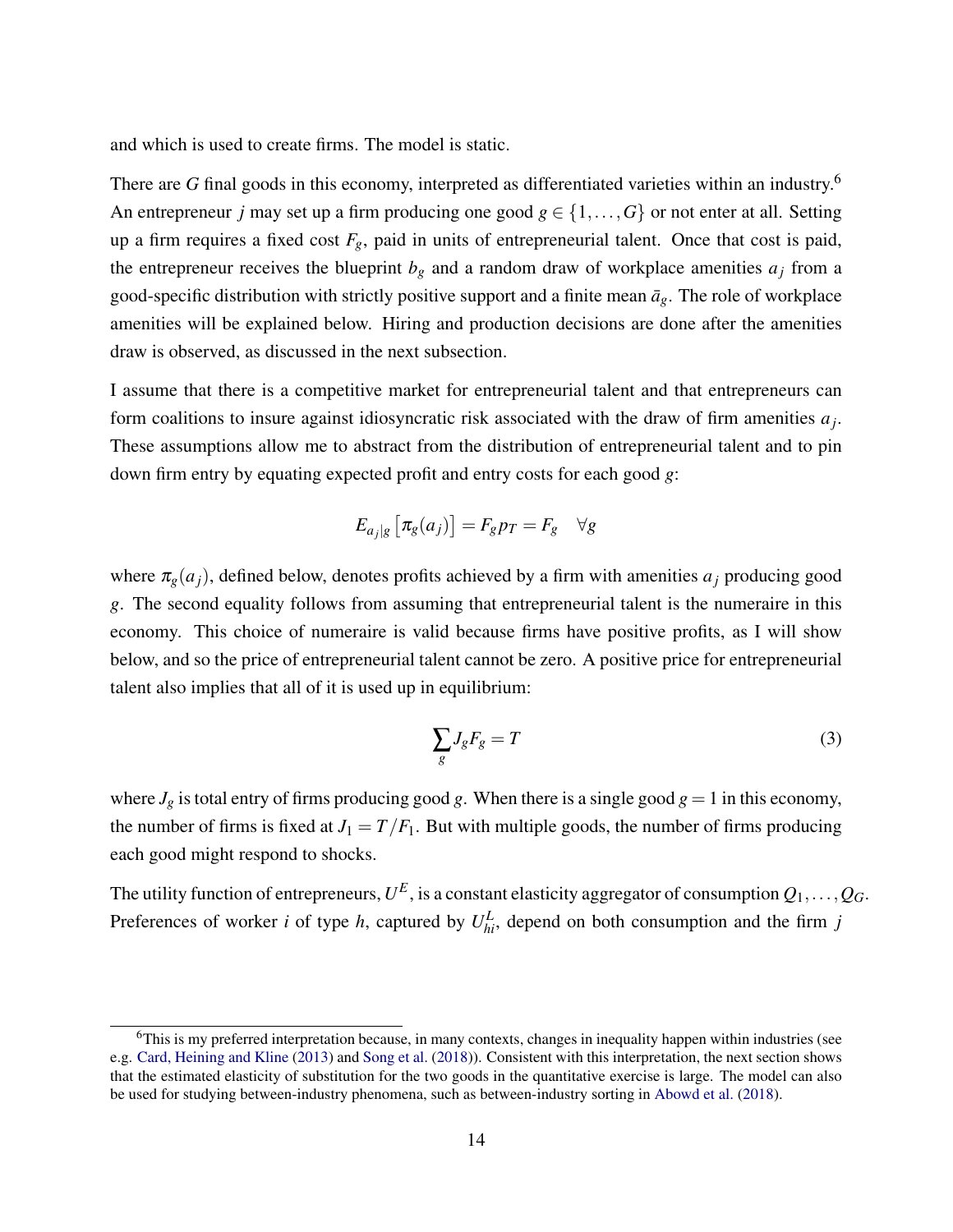where she is employed:

$$
U^{E}\left(\left\{Q_{g}\right\}_{g=1}^{G}\right) = C\left(\left\{Q_{g}\right\}_{g=1}^{G}\right)
$$

$$
U_{hi}^{L}\left(\left\{Q_{g}\right\}_{g=1}^{G}, j\right) = C\left(\left\{Q_{g}\right\}_{g=1}^{G}\right)\left[a_{j}\exp\left(\eta_{ij}\right)\right]^{\frac{1}{\beta_{h}}}
$$

$$
\text{where } C\left(\left\{Q_{g}\right\}_{g=1}^{G}\right) = \left[\sum_{g=1}^{G} Q_{g}^{\frac{\sigma-1}{\sigma}}\right]^{\frac{\sigma}{1-\sigma}}
$$

and  $\eta_{ij}$  ∼ Extreme Value Type I

Firms matter to workers not only due to their overall level of amenities  $a_j$ , but also because of an idiosyncratic component  $\eta_{ij}$ . This component captures match-specific features such as distance to the workplace or personal relationships with the manager or other coworkers. The parameters  $\beta_h$  measure the importance of consumption relative to these non-pecuniary elements. Higher  $\beta_h$ implies that the market for labor of type *h* is more competitive. The details of the labor market are discussed in the next subsection.

Markets for goods are competitive. Thus, any equilibrium will feature prices  $p<sub>g</sub>$  equal to the marginal cost of good *g* at all firms producing that good. There is a price index  $P = \left[\sum_{g \in G}$  $\int_{g=1}^{G} p_g^{1-\sigma} \left| \frac{1}{1-\sigma} \right|$ such that consumption level *C* costs  $C \times P$ . Because  $C(\cdot)$  is homothetic, aggregate consumption is only a function of prices and aggregate income.

Continuing with the example from Section [2.4,](#page-12-0) the small local shop and the large online retailer are interpreted as differentiated varieties in the retail sector, with elasticity of substitution  $\sigma$ . In addition to task requirements, these firms might differ in entry costs and the average level of amenities. The online retailer might require substantial capital investment or managerial input to set up, justifying high entry costs  $F_g$ . If  $\bar{a}_g$  is higher for the large retailers, then they are also more desirable workplaces on average.

### 3.2 Labor markets, the problem of the firm, and equilibrium

Labor markets are based on the model of [Card et al.](#page-47-4) [\(2018\)](#page-47-4), where firms compete monopsonistically for labor. Each worker is characterized by its type  $h \in \{1, ..., H\}$  and a quantity of efficiency units of labor ε. The distribution of efficiency units of labor across workers of type *h* is continuous with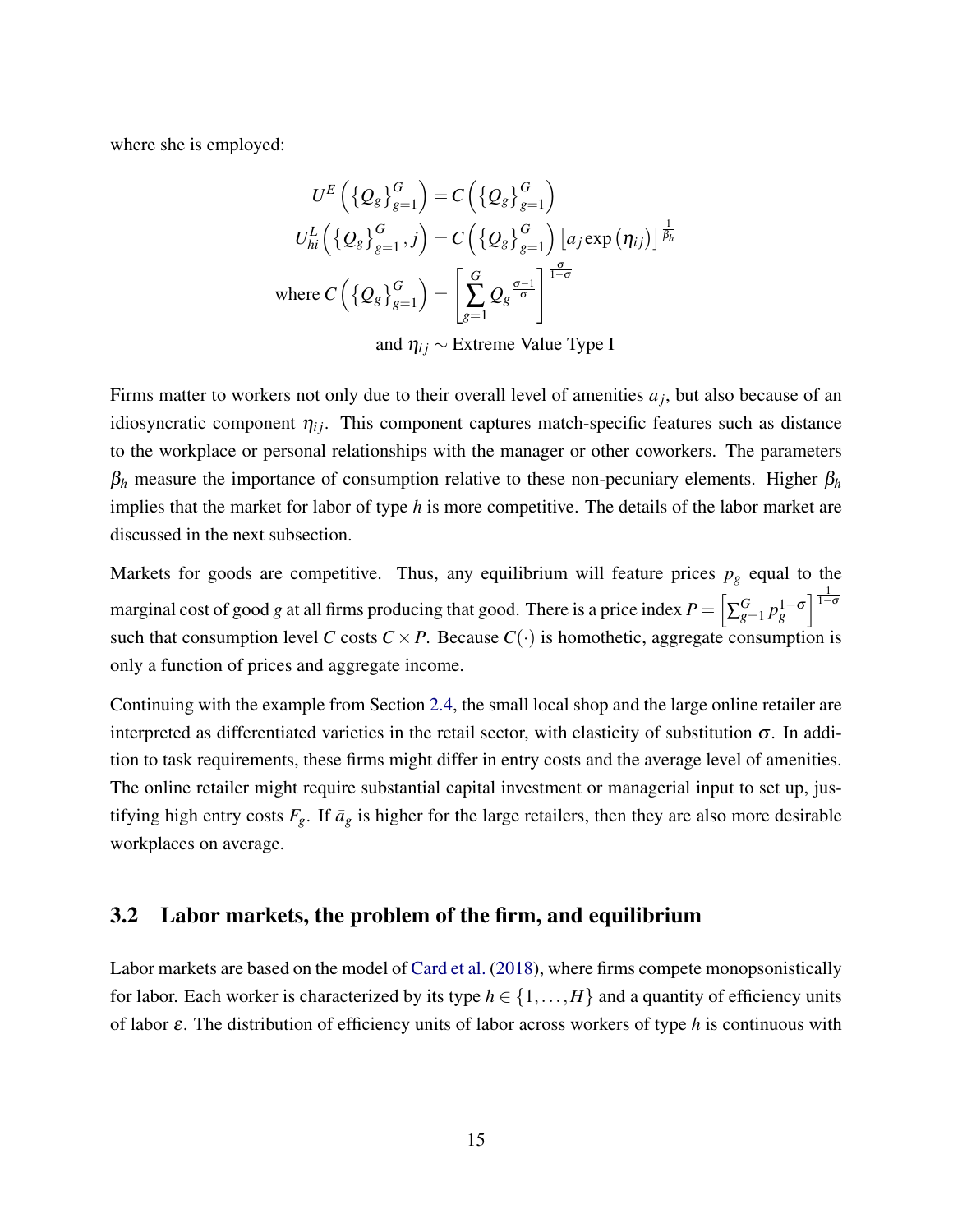density  $r_h(\cdot)$  and support over the real line.<sup>7</sup> Throughout this section, it is important to distinguish between quantities of workers, denoted by *n*, and quantities of labor, denoted by *l*. Worker earnings are denoted by *y*, while prices for labor are denoted by *w*.

Labor regulations prevent firms from paying a total compensation of less than *y* to any worker. I refer to *y* as the minimum wage; the model has no variation in hours worked, so earnings and wages are interchangeable. Workers with low  $\varepsilon$  might have a marginal product of labor lesser than *y* at some firms, in which case hiring those workers would be unprofitable. Thus, I allow ¯ firms to reject workers with productivity below some minimum value  $\underline{\varepsilon}_{hj}$ , generating involuntary non-employment.

### 3.2.1 Firm-level labor supply and labor costs

There are separate labor markets for each worker group *h*. The timing of each of these labor markets is as follows:

- 1. Each firm *j* posts a price per labor efficiency unit  $w_{hj}$  and a rejection cutoff  $\underline{\varepsilon}_{hj}$ .
- 2. Workers observe all  $w_{hj}$  and  $\underline{\varepsilon}_{hj}$ . Based on that information, they choose firms that maximize their indirect utility. If no firm is chosen, the worker earns zero income.
- 3. Firms observe  $(h, \varepsilon)$  of workers who applied to them (but not idiosyncratic preference shifters  $\eta_{ij}$ ) and hire those with  $\varepsilon > \underline{\varepsilon}_{hj}$ .
- 4. Production occurs and hired workers are paid  $y = max{w_{hj} \varepsilon, y}$ . Rejected workers, if any, ¯ earn zero income.

To study worker choices in step 2, consider the indirect utility of a worker *i* characterized by (*h*, ε), if this worker chooses firm *j*:

$$
V_{ih}(\varepsilon, j) = \frac{\mathbf{1}\left\{\varepsilon \geq \underline{\varepsilon}_{hj}\right\} \max \left\{\varepsilon w_{hj}, \underline{y}\right\}}{\text{Consumption}}
$$
\n
$$
= \begin{cases} \frac{1}{P} \exp\left(\beta_h \log\left(\max \left\{\varepsilon w_{hj}, \underline{y}\right\}\right) + \log a_j + \eta_{ij}\right)^{\frac{1}{\beta_h}} & \text{if } \varepsilon \geq \underline{\varepsilon}_{hj} \\ 0 & \text{otherwise} \end{cases}
$$

<sup>&</sup>lt;sup>7</sup>I employ LogNormal distributions of  $\varepsilon$  in the quantitative exercise. Counterfactual exercises require a parametric assumption for  $r_h(\cdot)$ , which is used to obtain the number of workers driven to unemployment because of the minimum wage and the distribution of  $\varepsilon$  in that unobserved population.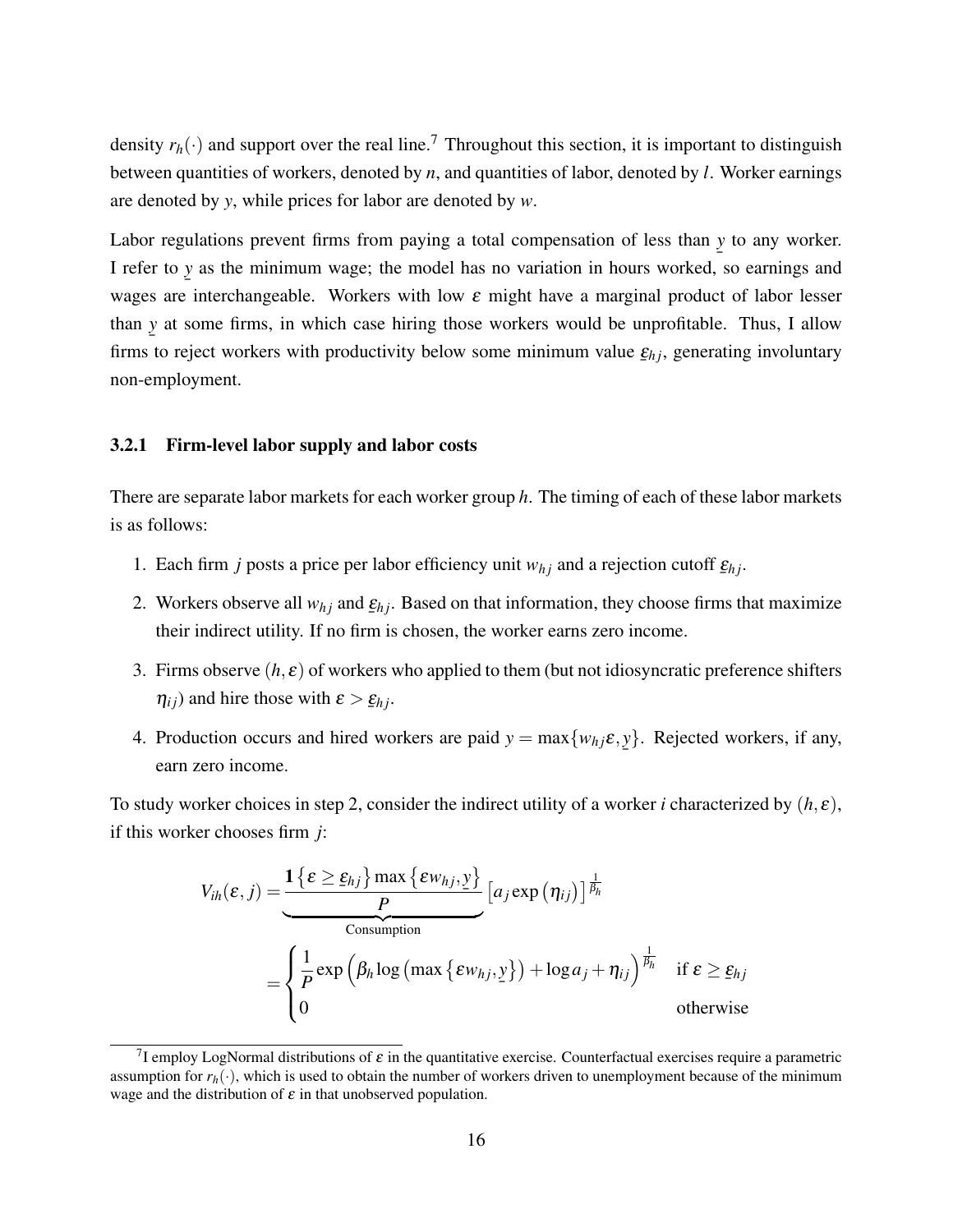where the indicator function denotes that worker *i* earns positive income at firm *j* only if *i*'s endowment of labor efficiency units is at least ¯ ε*h j*.

Because  $\eta_{ij}$  is drawn from a Type I Extreme Value distribution, the probability of a worker  $(h, \varepsilon)$ choosing a particular firm *j* is given by:

$$
P\left(j = \underset{j' \in \{1, \ldots, J\}}{\arg \max} V_{ih}(\varepsilon, j')\right) = \mathbf{1} \left\{\varepsilon > \underline{\varepsilon}_{hj}\right\} a_j \left(\frac{\max \left\{\varepsilon w_{hj}, \underline{y}\right\}}{\omega_h(\varepsilon)}\right)^{\beta_h}
$$
  
where  $\omega_h(\varepsilon) = \left(\sum_{j'} \mathbf{1} \left\{\varepsilon > \underline{\varepsilon}_{hj'}\right\} a_{j'} \max \left\{\varepsilon w_{hj'}, \underline{y}\right\}^{\beta_h}\right)^{\frac{1}{\beta_h}}$ 

The "inclusive value"  $\omega_h(\varepsilon)$  is a measure of demand for skills in this model. A high value means that many firms are posting high wages for type *h* and willing to hire that particular  $\varepsilon$ , despite the minimum wage. That makes those workers harder to attract for any individual firm because they have good outside options at other firms. Mechanically,  $\omega_h(\varepsilon)$  has an allocative role similar to that of wages in competitive models: it is a cost shifter that firms take as given and that ensures labor market clearing.

The number of workers choosing a particular firm and the resulting supply of labor are increasing functions of posted wages, conditional on rejection cutoffs:

<span id="page-17-0"></span>
$$
n_h(w_{hj}, \underline{\varepsilon}_{hj}, a_j) = N_h a_j \int_{\underline{\varepsilon}_{hj}}^{\infty} \left( \frac{\max \{ \varepsilon w_{hj}, y \}}{\omega_h(\varepsilon)} \right)^{\beta_h} r_h(\varepsilon) d\varepsilon \tag{4}
$$

<span id="page-17-2"></span><span id="page-17-1"></span>
$$
l_h(w_{hj}, \underline{\varepsilon}_{hj}, a_j) = N_h a_j \int_{\underline{\varepsilon}_{hj}}^{\infty} \exp(\varepsilon) \left( \frac{\max \{ \varepsilon w_{hj}, y \}}{\omega_h(\varepsilon)} \right)^{\beta_h} r_h(\varepsilon) d\varepsilon \tag{5}
$$

Finally, total labor costs are given by:

$$
C_h(w_{hj}, \underline{\varepsilon}_{hj}, a_j) = N_h a_j \left[ \int_{\underline{\varepsilon}_{hj}}^{\frac{y}{w_{hj}}} \frac{y^{\beta_h + 1}}{\omega_h(\varepsilon)^{\beta_h}} r_h(\varepsilon) d\varepsilon + \int_{\frac{y}{w_{hj}}}^{\infty} \frac{(\varepsilon w_{hj})^{\beta_h + 1}}{\omega_h(\varepsilon)^{\beta_h}} r_h(\varepsilon) d\varepsilon \right]
$$
(6)

In these expressions, I omit the dependency of  $\omega_h(\varepsilon)$  on the own firm's posted wage  $w_{hi}$  because, with monopsonistic competition,  $\omega_h(\varepsilon)$  is taken as given by firms.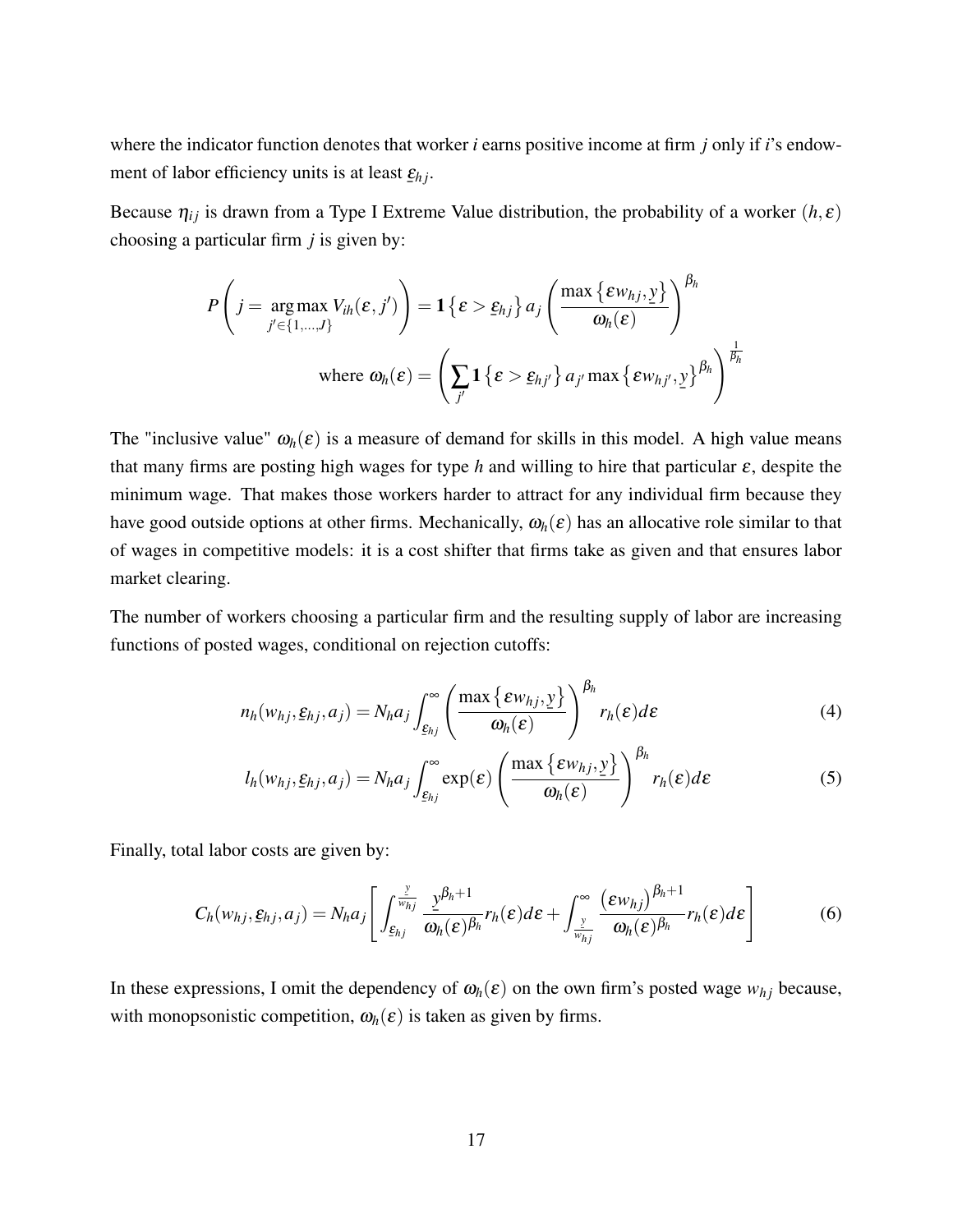### 3.2.2 Problem of the firm

Firms maximize profit by choosing posted wages and rejection cutoffs:

$$
\pi_g(a_j) = \max_{\mathbf{w}_j, \mathbf{\varepsilon}_j} p_g f\left(\mathbf{l}(\mathbf{w}_j, \mathbf{\varepsilon}_j, a_j), b_g\right) - \sum_{h=1}^H C_h(w_{hj}, \mathbf{\varepsilon}_{hj}, a_j)
$$

The following Lemma shows that this problem has intuitive solutions and that the model admits a representative firm for each good:

Lemma 2. *The solution of the problem of the firm is interior and characterized by the following first order conditions:*

$$
p_g f_h \left( \mathbf{l}(\mathbf{w}_j, \boldsymbol{\epsilon}_j, a_j), b_g \right) \frac{\beta_h}{\beta_h + 1} = w_{hj} \qquad \qquad h = 1, \dots, H \qquad (7)
$$

<span id="page-18-1"></span><span id="page-18-0"></span>
$$
p_g f_h \left( \mathbf{l}(\mathbf{w}_j, \boldsymbol{\epsilon}_j, a_j), b_g \right) \underline{\mathbf{\epsilon}}_{hj} = \underline{\mathbf{y}} \qquad \qquad h = 1, \dots, H \qquad (8)
$$

*Additionally, firms producing good g choose the same wages* w*<sup>g</sup> and rejection criteria g. Output* ¯ and employment are linear in firm amenities:  $q_j = \frac{a_j}{\bar{a}_j}$  $\frac{a_j}{\bar{a}_g} \bar{q}_g$  and  $l_j = \frac{a_j}{\bar{a}_g}$  $\frac{a_j}{\bar{a}_g} \bar{\bm{l}}_g$ *, where*  $\bar{q}_g$  *and*  $\bar{\bm{l}}_g$  *denotes mean output and mean labor demand for all firms producing good g, respectively.*

The first order conditions represent trade-offs along two different margins: workers above the minimum wage and workers around the rejection threshold. To build intuition on the optimality condition on wages, denote by  $l_{hj}^{+}$  the sum of efficiency units at firm *j* supplied by workers earning more than the minimum wage. A proportional increase in posted wages  $d \log w_{hj}$  brings in  $(\beta d \log w_{hj})l_{hi}^+$ *h j* labor units, generating  $(\beta d \log w_{hj}) l_{hj}^+ p_g f_h(\cdot)$  in additional revenues. Labor costs increase for two reasons. First, the firm pays  $(\beta d \log w_{hj}) l_{hj}^+ w_{hj}$  for the additional labor purchased. Second, a higher wage increases the wage bill for current workers by  $d \log w_{hj} l_{hj}^{+} w_h$ . Setting added revenues equal to additional costs yields Equation [7.](#page-18-0)

Equation [8](#page-18-1) is the first order condition on the rejection cutoffs. A lower cutoff brings in additional workers with  $\varepsilon = \varepsilon_{hj}$ , each of which increases revenues by  $p_g f_h \varepsilon_{hj}$ . When firms chose thresholds optimally, that additional revenue equals the minimum wage *y*, which is the cost of labor at that ¯ margin.

Figure [3](#page-19-0) illustrates how workers are divided in three groups according to their level of efficiency units. Those to the left of  $\underline{\varepsilon}_{hj}$  are rejected. Those with  $\varepsilon > y/w_{hj}$  earn the wage posted by the firm times their quantity of labor units. Finally, those in the intermediate range earn the minimum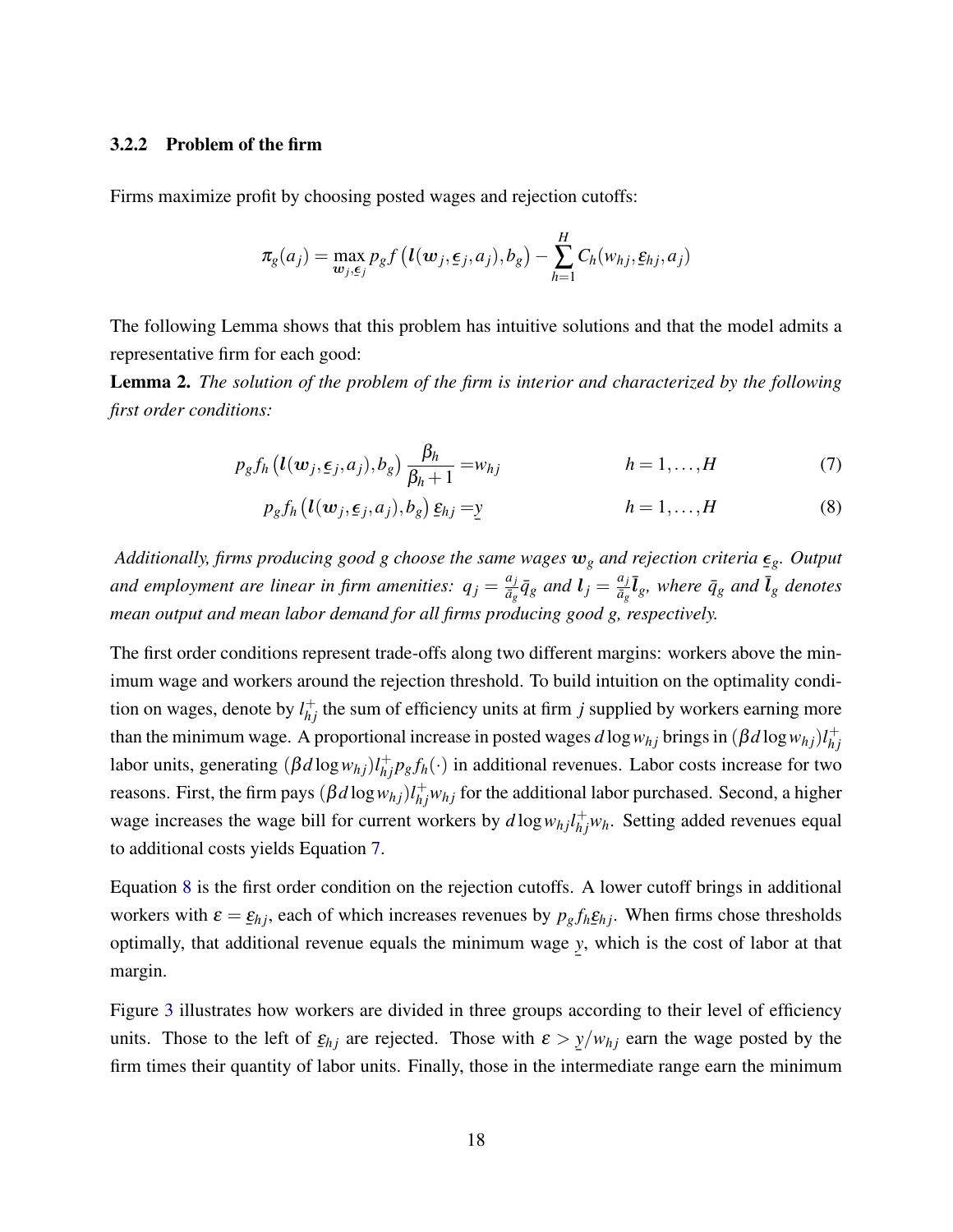<span id="page-19-0"></span>



Notes: This figure shows thresholds in the distribution of efficiency units of labor  $\varepsilon$  that determine whether worker are rejected by firm *j*, are employed receiving the minimum wage, or employed receiving the posted wage times the number of efficiency units. The horizontal axis is in log scale. The blue line shows the distribution of efficiency units, which is LogNormal in this illustration (as well as in the quantitative exercise). When there is a single good in the economy, such that there is a representative firm, the distribution of log wages for workers of type *h* is a truncated normal with a peak at the minimum wage. The mass of this peak is given by the area between the two vertical lines in this graph.

wage. The first order conditions imply that these two thresholds are proportional to each other in all firms choosing labor inputs optimally, with their ratio being given by  $1 + 1/\beta_h$ . Log wage histograms simulated from the model have peaks at the minimum wage corresponding to the mass of workers between the two vertical lines. Bunching at the minimum wage is often observed in the data [\(DiNardo, Fortin and Lemieux,](#page-48-0) [1996;](#page-48-0) [Harasztosi and Lindner,](#page-49-6) [2018\)](#page-49-6) but is not a common feature in models of wage inequality.

Lemma [2](#page-18-1) also shows that firms producing the same good are equal in wages and input intensities. Dispersion in amenities within good only scales the firm up or down. This result simplifies the analysis of between-firm wage differentials and sorting in this model by restricting the sources of these patterns to differences in blueprints, entry costs, or mean amenities  $\bar{a}_g$ . It also simplifies the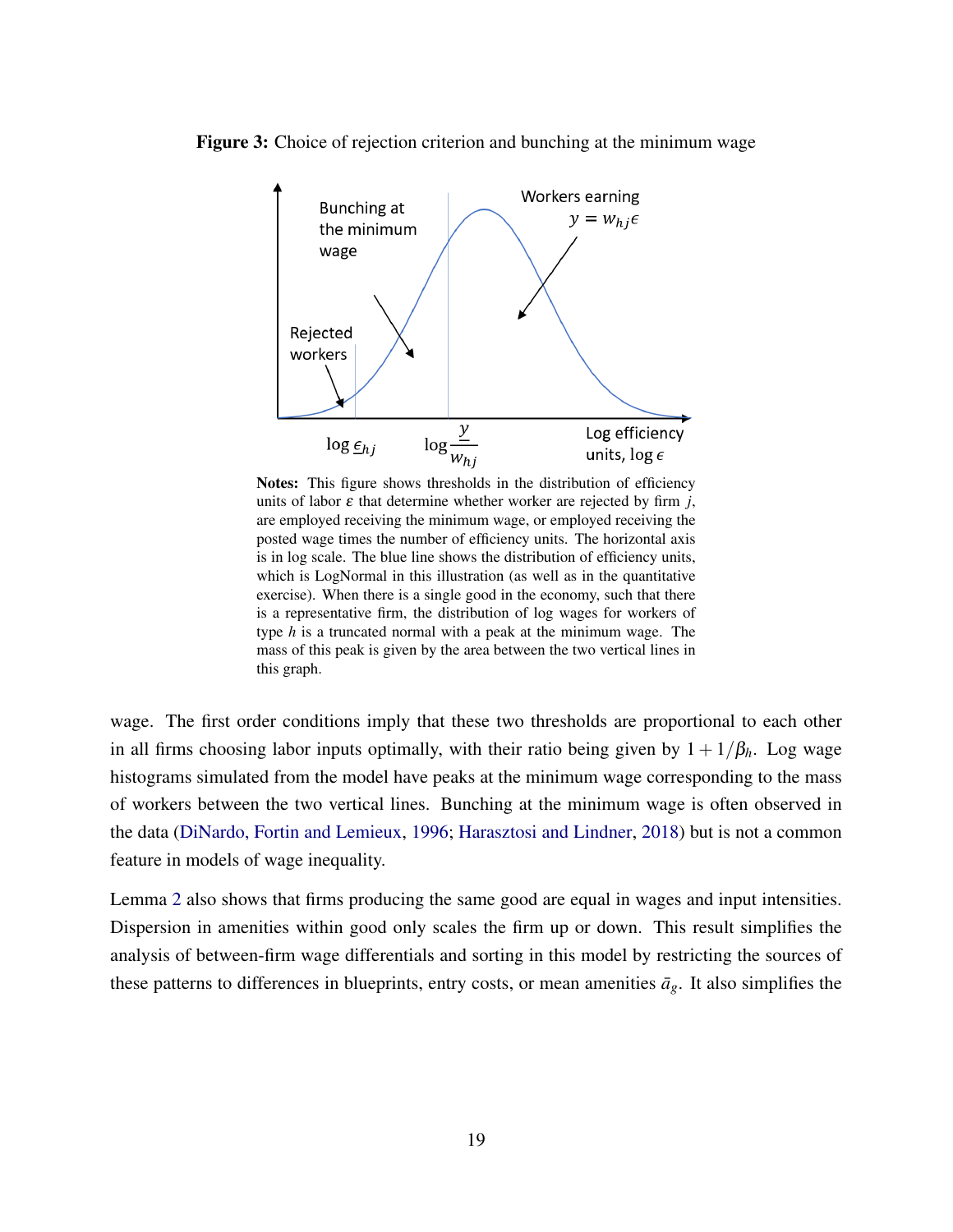expression for  $\omega(\varepsilon)$ , making the computation of labor demands feasible:

<span id="page-20-0"></span>
$$
\omega_h(\varepsilon) = \left(\sum_g J_g \mathbf{1}\left\{\varepsilon > \underline{\varepsilon}_{hg}\right\} \bar{a}_g \max\left\{\varepsilon w_{hg}, \underline{y}\right\}^{\beta_h}\right)^{\frac{1}{\beta_h}}
$$
(9)

### 3.2.3 Equilibrium

An equilibrium of this model is a set of prices  $\{p_g\}_{g}^G$  $_{g=1}^G$ , aggregate consumption  $\{\mathcal{Q}_g\}_{g=1}^G$  $g_{=1}^G$ , firm entry  $\{J_g\}_{g=0}^G$  $G_{g=1}$ , and choices by representative firms  $\{w_g, \underline{\epsilon}_g\}_{g=1}^G$  $g=1$  such that:

1. Markets for goods clear:

$$
Q_g = \left[\frac{p_g}{P}\right]^{-\sigma} \frac{I}{P} = J_g \bar{q}_g \quad \forall g
$$
  
where  $I = T + \sum_{g=1}^{G} J_g \sum_{h=1}^{H} C_h(w_{hg}, \xi_{hg}, \bar{a}_g)$  (10)

- 2. For all *g*, firm choices solve the set of equations [\(7\)](#page-18-0) and [\(8\)](#page-18-1).
- 3. Entrepreneurs have zero ex-ante expected profits:

<span id="page-20-1"></span>
$$
E_{a_j|g}\left[\pi_g(a_j)\right] = p_g f\left(\mathbf{l}(\mathbf{w}_g, \boldsymbol{\epsilon}_g, \bar{a}_g), b_g\right) - \sum_{h=1}^H C_h(w_{hg}, \boldsymbol{\epsilon}_{hg}, \bar{a}_g) = F_g \quad \forall g \tag{11}
$$

### 4. The market for entrepreneurial talent clears (Equation [3\)](#page-14-0).

Labor market clearing is implied by the definition of  $\omega_h(\varepsilon)$ , which ensures that the number of job applicants to all firms (calculated using Equation [4\)](#page-17-0) is equal to total number of workers *Nh*.

Solving for equilibrium can seem challenging at first glance. Using a convenient set of choice variables reduces the problem to solving a square system of  $(H + 1) \times G$  equations where the choice variables are firm-specific task thresholds, firm-level output, and prices for each good. The procedure below describes how to calculate that system of equations:

- 1. Start with values for mean output  $\bar{q}_g$  and task thresholds  $\bar{x}_g = {\bar{x}_{1g}, \dots, \bar{x}_{Hg}}$  for the representative firms of each type, along with prices for goods *pg*.
- 2. Use the compensated labor demand integral for the task-based production function to find average labor demands  $\bar{l}_{hg}$  (Equation [2](#page-8-0) in the text, or Equation [15](#page-63-0) in Appendix [B](#page-62-0) if using the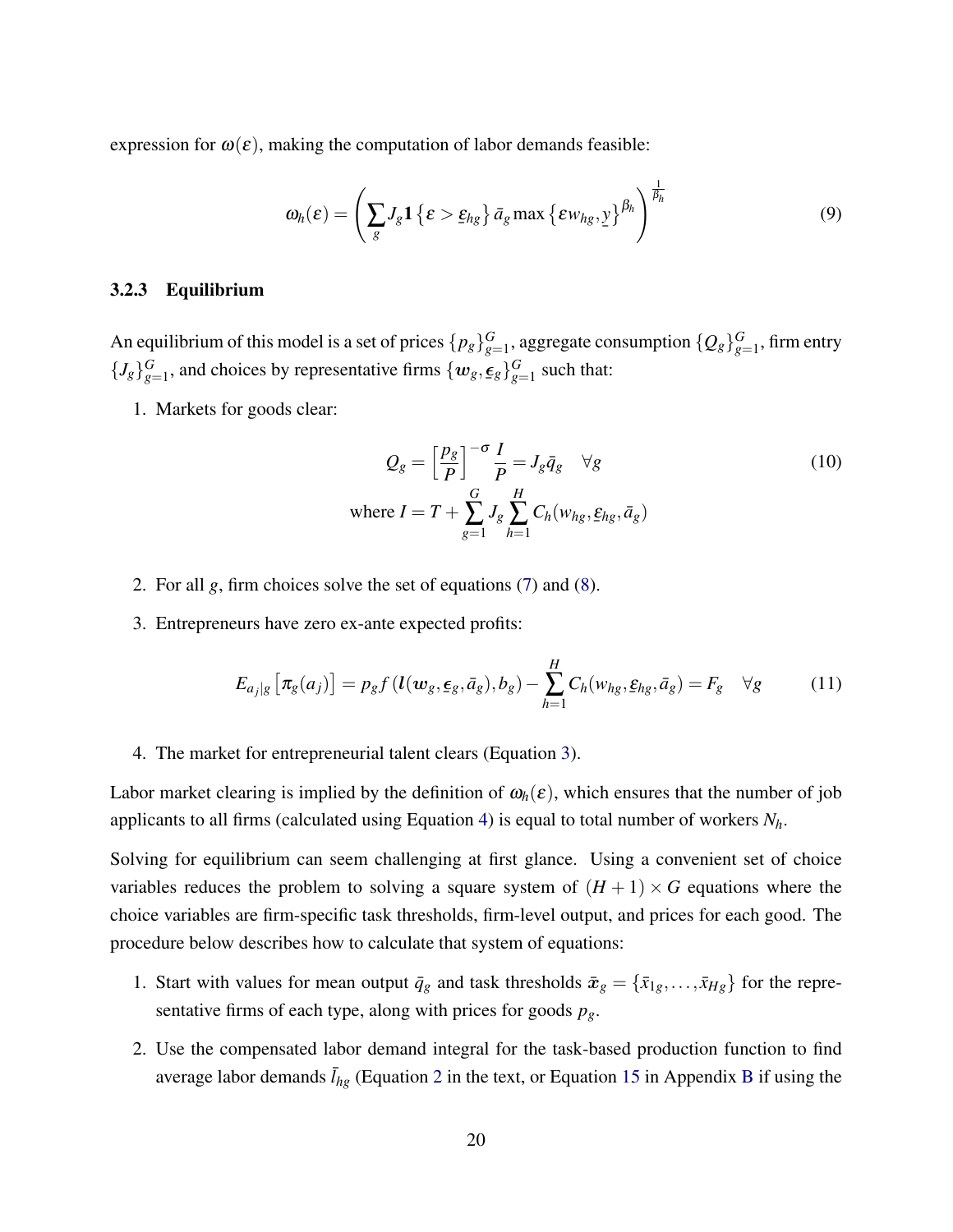exponential-Gamma parametrization).

- 3. Find marginal products of labor *fhg* via the non-arbitrage conditions [\(1\)](#page-7-0) and the constant returns to scale relationship  $\sum_{h} f_{hg} \overline{I}_{hg} = \overline{q}_g$ .
- 4. Employ the first order conditions of the firm  $(7)$  and  $(8)$  to find wages  $w_{hg}$  and rejection cutoffs  $\underline{\varepsilon}_{hg}$ , respectively.
- 5. Calculate relative consumption  $Q_g/Q_1 = (p_g/p_1)^{-\sigma}$  and relative firm entry  $J_g/J_1 = (Q_g/Q_1)/(\bar{q}_g/\bar{q}_1)$ .
- 6. Pin down entry of firm type 1 (and thus all others) with entrepreneurial talent clearing:  $J_1 =$  $T/(\sum_{g} F_{g} J_{g}/J_{1}).$
- 7. Obtain  $\omega_h(\varepsilon)$  using expression [9.](#page-20-0)
- 8. Calculate the error in the system of equations, which has two components:
	- (a) The deviation between  $\bar{l}_{hg}$  found in step 2 and that implied by the labor supply curve [\(5\)](#page-17-1).
	- (b) The deviation between profits and entry costs in Equation [11.](#page-20-1)

That system of equations can be solved using standard numerical procedures, with the restrictions that  $\bar{q}_g > 0$ ,  $p_g > 0$ , and  $0 \le \bar{x}_{1g} \le \bar{x}_{2g} \le \cdots \le \bar{x}_{Hg} \ \forall g$ . These restrictions can be imposed through transformations of the choice variables: log prices, log quantities, log of the lowest task thresholds  $\bar{x}_{1g}$ , and log of differences between consecutive thresholds  $\bar{x}_{hg} - \bar{x}_{h-1,g}$  for  $h = 2, \ldots, H-1$ .

### 3.3 Determinants of the wage distribution

The key outcome of the analysis is how wages differ between groups, within groups, and across firms. We know from the labor market structure that log earnings of a worker *i* of type *h* at a firm producing good *g* take the form  $\log y_{ihg} = \max\{\log w_{hg} + \log \varepsilon_i, \log y\}$ . Variation in wages between worker groups is driven by differences in  $w_{hg}$ . Within-group variation of log wages has three components: the dispersion of efficiency units, differences in mean log wages across goods for the same worker type, and censoring by the minimum wage.

The following proposition provides intuition about how wages vary across firms producing different goods:

**Proposition 2.** *1. If*  $b_g(x) = b(x)/z_g$  *and*  $\frac{F_g}{\bar{a}_g}$  *is common across goods, then there are no firmlevel wage premia:*

$$
\log y_{ihg} = \max \left\{ \lambda_h + \log \varepsilon_i, \log \underline{y} \right\}
$$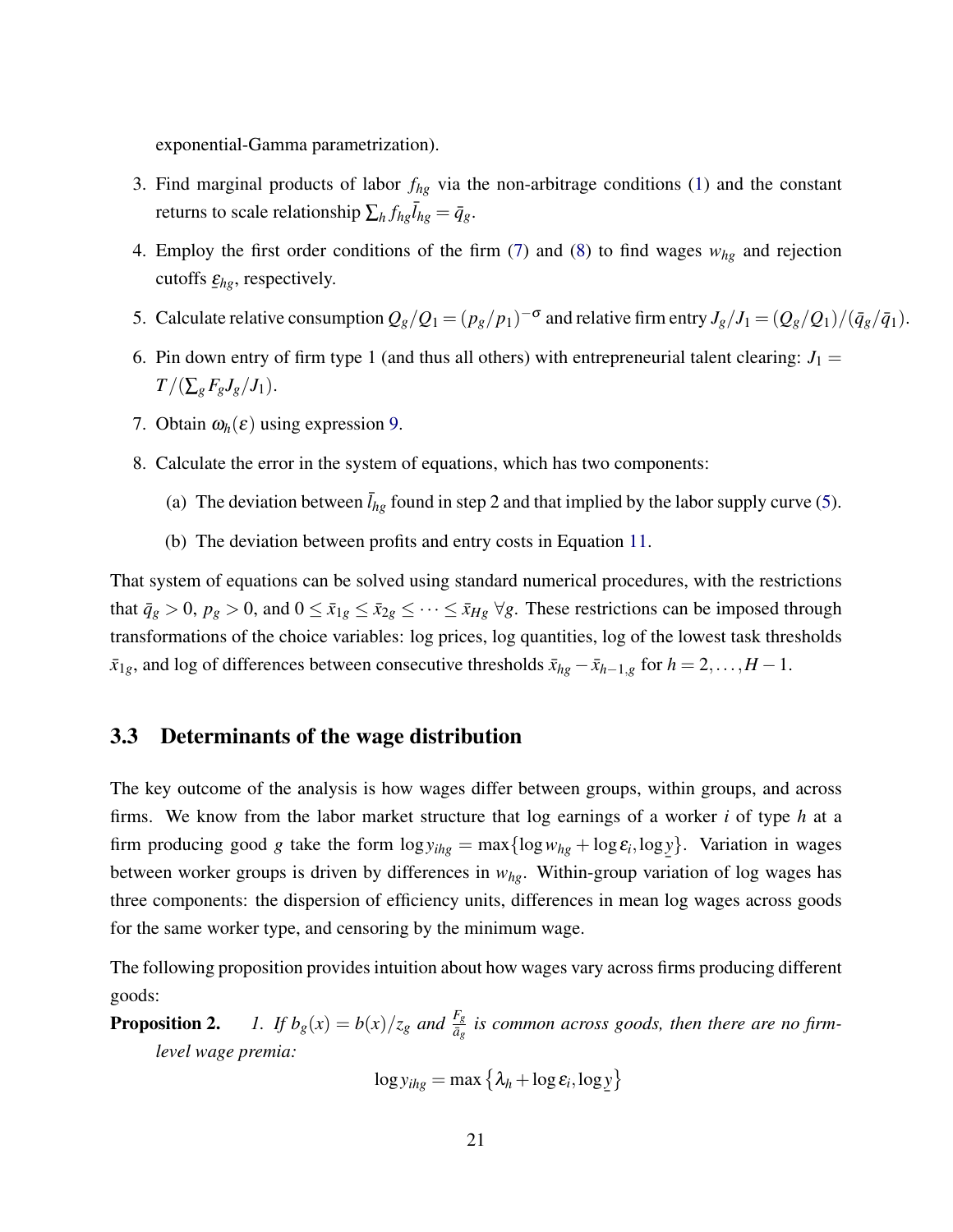*for scalars*  $\lambda_1, \ldots, \lambda_H$ .

*2. If there is no minimum wage (* ¯ *y* = 0*),* β*<sup>h</sup>* = β*, and bg*(*x*) = *b*(*x*)/*zg, then wages are log additive in worker type and firm type:*

$$
\log y_{ihg} = \lambda_h + \frac{1}{1+\beta} \log \left(\frac{F_g}{\bar{a}_g}\right) + \log \varepsilon_i
$$

*3. If there is no minimum wage,*  $\beta_h = \beta$ , and there are firm types g, g' and worker types h' h such that  $\ell_{h'g'} / \ell_{hg'} > \ell_{h'g} / \ell_{hg}$  (that is, good g<sup>'</sup> is relatively more intensive in h'), then:

$$
y_{ih'g'}/y_{ihg'} > y_{ih'g}/y_{ihg}
$$

The first part of Proposition [2](#page-0-0) shows that wage dispersion for similar workers exists only if there are differences in the shapes of blueprints (such that firms differ in skill intensity) or in the ratio of entry costs to mean amenities. Notably, differences in physical productivity across goods (denoted by *z<sup>g</sup>* above) are not enough to generate wage differentials between firms. The reason is that, if the ratio of entry costs to firm amenities is the same, differences in physical productivity lead to additional entry and reduced marginal utility of consumption for the good with more productivity, up to the point where marginal revenue product of labor is equalized across firms.

The second part highlights the role of entry costs in generating wage differences across firms. The zero profits condition implies that firms producing goods with higher entry costs need to operate at larger scale. To hire more workers, these firms need to post higher wages, unless the differences in entry costs are exactly offset by differences in mean amenities.

The third part of Proposition [2](#page-0-0) shows how heterogeneity in skill intensity generates differential wage gaps across firms. Firms using some factors more intensively than others must pay a relative premium to that factor. Thus, in general, the model cannot generate log-additive wages as in [Abowd, Kramarz and Margolis](#page-46-4) [\(1999\)](#page-46-4), except when factor intensities do not vary. Equal skill intensities are ensured by the conditions imposed in (2).

The inability of this model to generate log-additive wages and sorting simultaneously echoes some results in the literature on labor market sorting, such as those in [Eeckhout and Kircher](#page-48-2) [\(2011\)](#page-48-2). But it is possible that skill-intensive firms pay a positive wage premium for all worker types if those firms have high entry costs relative to amenities. The quantitative exercise shows that this flexibility is necessary for fitting the data.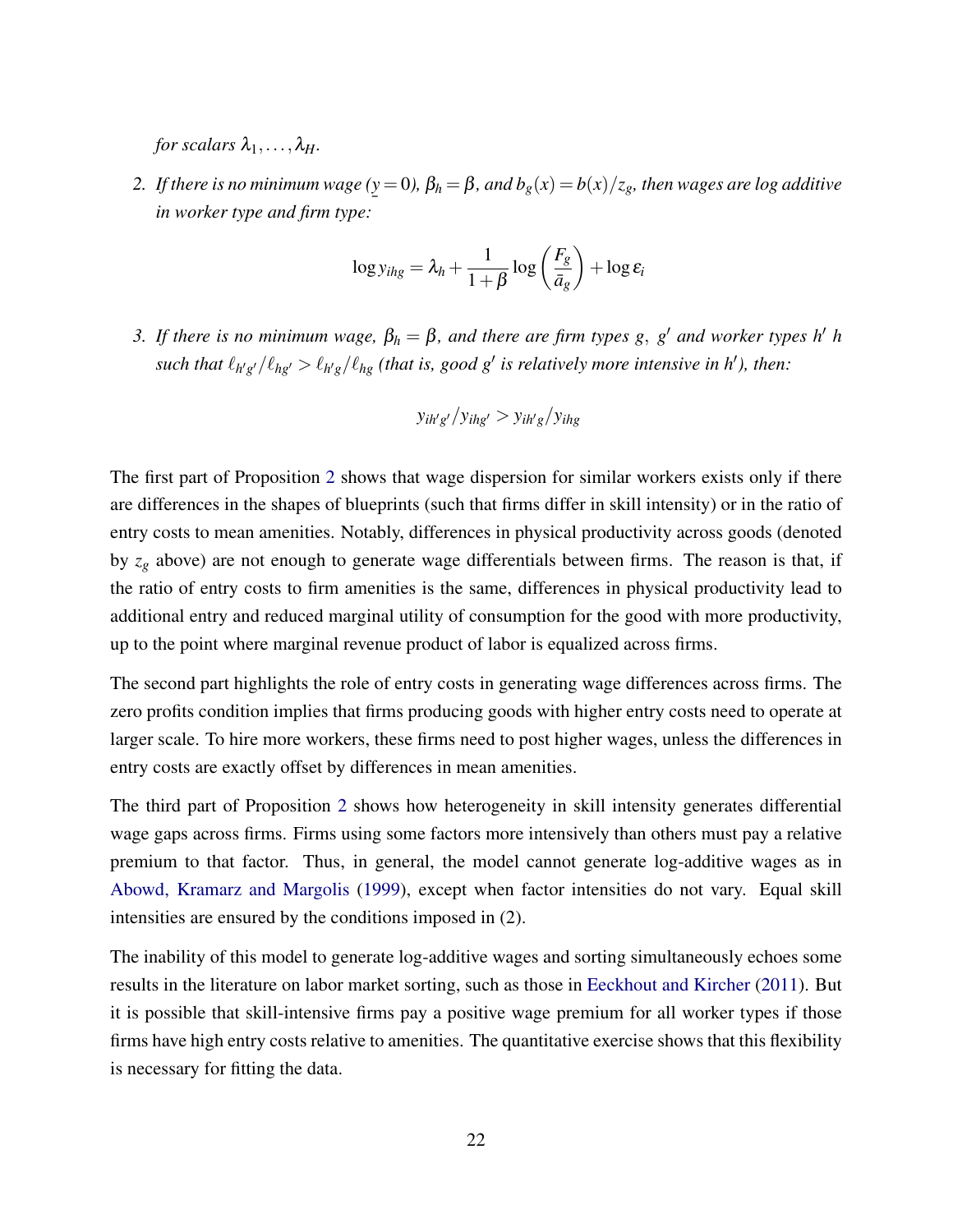To provide a concrete example of how firms differ in equilibrium, consider the Exponential-Gamma parametrization introduced in Subsection [2.4.](#page-12-0) Under that parametrization, goods are fully described by five scalars: blueprint complexity  $\theta_g$ , blueprint shape  $k_g$ , blueprint productivity  $z_g$ , mean amenities  $\bar{a}_g$ , and the ratio of entry costs to mean amenities  $F_g/\bar{a}_g$ . These scalars map directly into five empirical measures for the set of firms producing that good, respectively: mean worker education, dispersion in worker education, share of total workforce employed by those firms, mean firm size, and firm-level wage premia.

The next step in the analysis is understanding how the wage distribution changes over time, given shocks to labor supply, labor demand, and minimum wages. As a starting point, the following proposition considers a case in which the supply of skill, demand for task complexity, and minimum wages rise in tandem:

<span id="page-23-0"></span>Proposition 3 (Race between technology, education, and minimum wages). *Start with a baseline*  $e$ conomy characterized by parameters  $\left( \{e_h, N_h, \beta_h \}_{h=1}^H \right)$  $\left\{ \theta_{k+1}, \left\{ b_{k}, F_{g}, \bar{a}_{g} \right\}_{g=1}^{G}, T, \sigma, \underline{y} \right\}$  and consider a new set of parameters denoted with prime symbols. Assume  $e_h$  are decreasing functions to simplify *interpretation (more complex tasks are harder to produce). Let*  $\Delta_0$ ,  $\Delta_1$  *and*  $\Delta_2$  *denote arbitrary positive numbers and consider the following conditions:*

- *1.*  $N'_h = \Delta_0 N_h \,\forall h$  and  $T' = \Delta_0 T$ : The relative supply of factors remains constant.
- 2.  $e'_{l}$  $\alpha_h'(x) = e_h\left(\frac{x}{1+x}\right)$  $1+\Delta_1$  ∀*h: Workers become better at all tasks and the degree of comparative advantage becomes smaller for the current set of tasks (e.g. both high school graduates and college graduates improve at using text editing software, but the improvement is larger for high school graduates).*
- *3.*  $b'_g(x) = \frac{1}{(1+\Delta_1)(1+\Delta_2)}b_g\left(\frac{x}{1+x}\right)$  $1+\Delta_1$  ∀*g: Production requires fewer tasks, but the composition of tasks moves towards increased complexity.*
- *4.* ¯  $y' =$ ¯ *y: The minimum wage stays constant relative to the price of entrepreneurial talent.*

*If these conditions are satisfied, the equilibrium under the new parameter set is identical to the initial equilibrium, except that prices for goods are uniformly lower:*  $p'_{g} = p_{g}/(1+\Delta_{2})$  and  $P' =$  $P/(1+\Delta_2).$ <sup>8</sup>

Proposition [3](#page-23-0) delineates technological progress in this economy. Production becomes more efficient by using tasks that are more complex. At the same time, the skill of workers increase, changing the set of tasks where skill differences are relevant. If minimum wages remain as impor-

<sup>&</sup>lt;sup>8</sup>Using the exponential-gamma parametrization, changes in comparative advantage functions and blueprints are equivalent to  $\alpha'_h = \alpha_h/(1+\Delta_1)$ ,  $\theta'_g = (1+\Delta_1)\theta_g$ ,  $k'_g = k_g$ , and  $z'_g = (1+\Delta_2)z_g$ .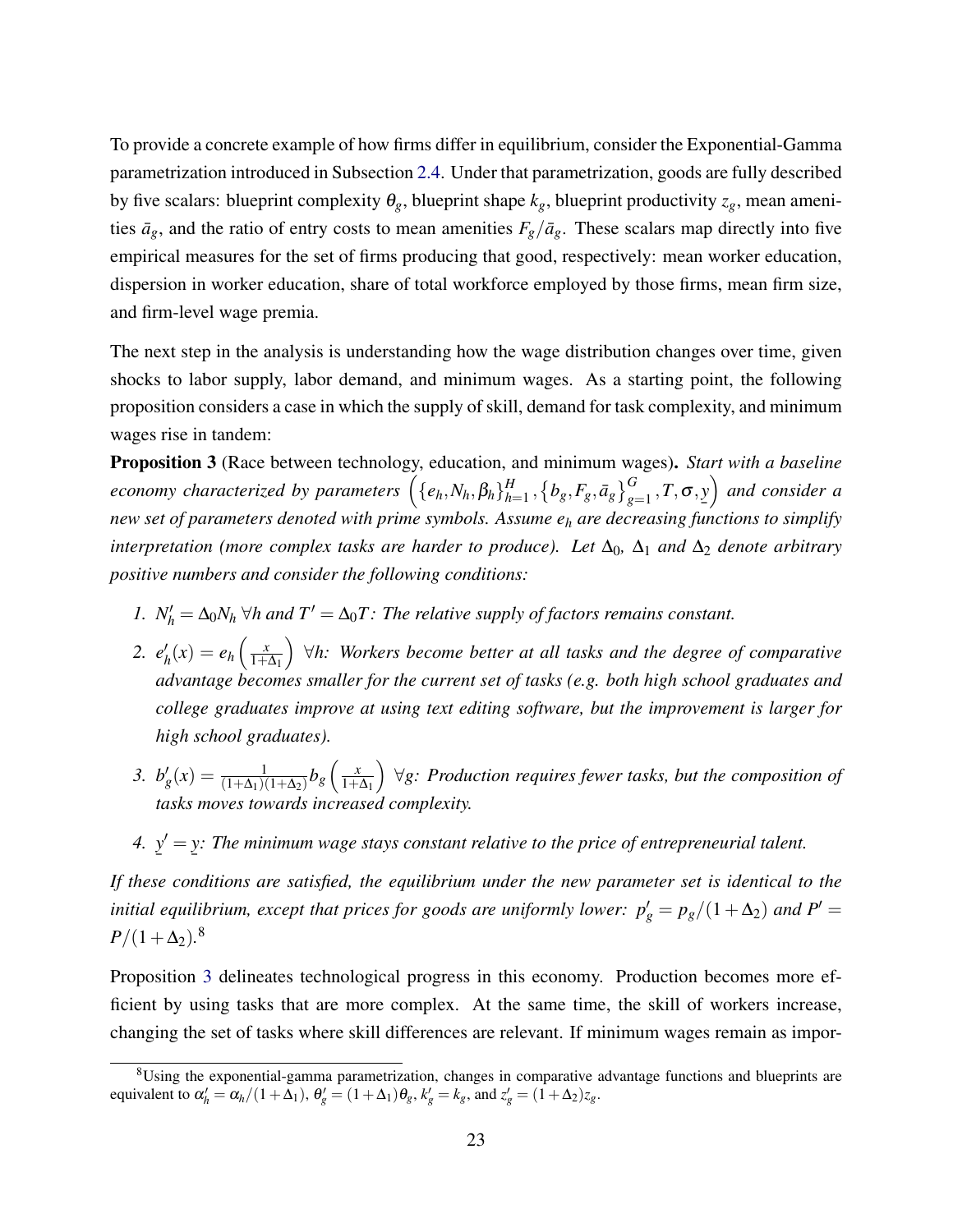tant, then there is a uniform increase in living standards. Wage differences between worker groups and between firms for the same group remain stable.

If these transformations are not balanced, then relative prices and the allocation of resources might change. The overall effect on the wage distribution and sorting is difficult to study analytically because they interact through four different channels: (i) changes in the economy-wide measures of skill scarcity,  $\omega_h(\cdot)$ ; (ii) changes in relative consumption, which are tantamount to changes in the distribution of firm types; (ii) changes in the employment composition of each firm, conditional on type; and (iv) changes in firm-specific wage premia. Since all of these channels are potentially important, the best way to disentangle the role of each shock is through a quantitative application of the model.

It is possible, however, to obtain some intuition about how firm heterogeneity might amplify or attenuate the impact of specific shocks on the wage distribution, relative to a framework with a representative firm. Shocks that affect the price for skills will have differential effects on the cost of goods that are produced using different sets of tasks. Those changes in cost are passed through to consumers. As they substitute towards cheaper goods, the aggregate set of tasks being produced by this economy shifts towards more or less complex tasks. That shift acts as a secondary demand shock, leading to further adjustments in the price for skills.

The following proposition isolates the effect of that secondary shock by considering what happens when there is a change in cost for a particular firm, in a simplified version of the model:

<span id="page-24-0"></span>Proposition 4 (Changes in relative output affects the returns to skill). *Consider a competitive version of this economy* ( $\beta_h = \infty$ ,  $F_g = 0$ ) with two goods ( $G = 2$ ), no minimum wages ( $y = -\infty$ ), and where relative labor demand  $Q_2/Q_1$  *is an exogenous parameter rather than the outcome of consumer optimization. Assume good*  $g = 2$  *is relatively more intensive in high-complexity tasks, such that*  $b_2(x)/b_1(x)$  *is increasing. Then, an increase in*  $Q_2/Q_1$  *causes increases in wage gaps*  $w_{h+1}/w_h$ 

The full effect of a shock to labor supply, technical change, or minimum wages combines a direct effect and this secondary demand effect. Consider for example a minimum wage hike. As discussed in the presentation of the task-based production function, minimum wages decrease all wage gaps in this economy when there is a representative firm. But with two firms, minimum wages increase the cost of the low-skill good relative to the high-skill good. The secondary demand shock is in the direction of increased wage inequality, as in Proposition [4](#page-24-0) above. The overall effect can be either an attenuated decline in wage gaps or wage polarization, whereby wages increase for low and high worker groups relative to intermediate groups. The next section of this paper shows that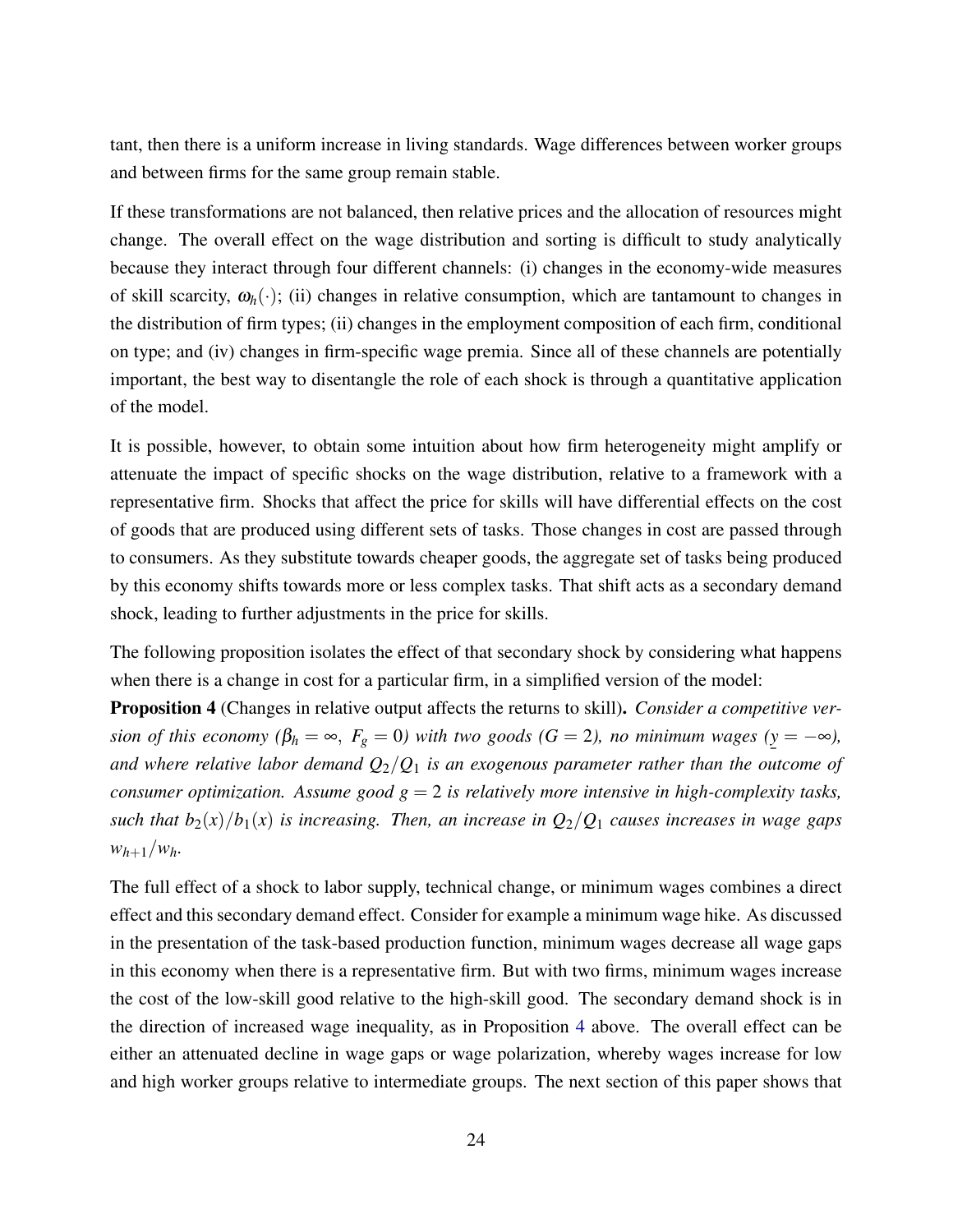this channel can be quantitatively important and help fit reduced-form estimates of the effects of minimum wage shocks.

Proposition [4](#page-24-0) is conceptually related to papers where structural shocks change the composition of jobs in the economy, causing additional effects on the wage distribution through this channel. Examples of such papers are [Kremer and Maskin](#page-49-7) [\(1996\)](#page-49-7), [Acemoglu](#page-46-8) [\(1999\)](#page-46-8), and [Mak and Siow](#page-50-12) [\(2018\)](#page-50-12), which study supply shocks; [Acemoglu and Restrepo](#page-46-9) [\(2018\)](#page-46-9), which studies automation; [Acemoglu](#page-46-10) [\(2001\)](#page-46-10), which studies minimum wages; and [Sampson](#page-50-13) [\(2014\)](#page-50-13) and [Davis and Harrigan](#page-48-8) [\(2011\)](#page-48-8), which study trade liberalization.

# 4 Quantitative exercise: wage inequality and sorting in Rio Grande do Sul, Brazil

While the literature covering countries such as the US and Germany often tries to explain increasing wage disparities in recent decades, the academic debate in Brazil attempts to rationalize a decline in inequality starting in the 1990s. The most salient facts in the Brazilian context are significant increases in both the minimum wage and educational achievement, following policies aimed at universal primary schooling in the 1980s and 1990s and expansion in access to college-level education in the 2000s. In this section, I study the Brazilian context as a proof of concept for the model. In the first step of the analysis, I take a sparsely parameterized, over-identified version of the model to the data and study whether it can rationalize changes from 1998 through 2012. In the second step, I use the estimated model to generate counterfactuals that isolate the individual impact of supply, demand, and minimum wages.

Throughout the analysis, I restrict my attention to the formal sector in the southernmost state of Brazil, Rio Grande do Sul. Similarly to many other developing countries, a substantial share of the Brazilian workforce is informal (employed at firms that evade regulations such as payroll taxes and minimum wages). It would be ideal to include formal and informal workers in the analysis because the model has general equilibrium effects. That is impossible, however, for data limitations. Households surveys measure employment and wages in the informal sector, but I require matched employer-employee data to gauge between-firm wage dispersion for similar workers and labor market assortativeness.

To partially address problems related to informality, I restrict my analysis to Rio Grande do Sul, the largest state in Southern Brazil. Except for the Southeast, the Brazilian South is the region with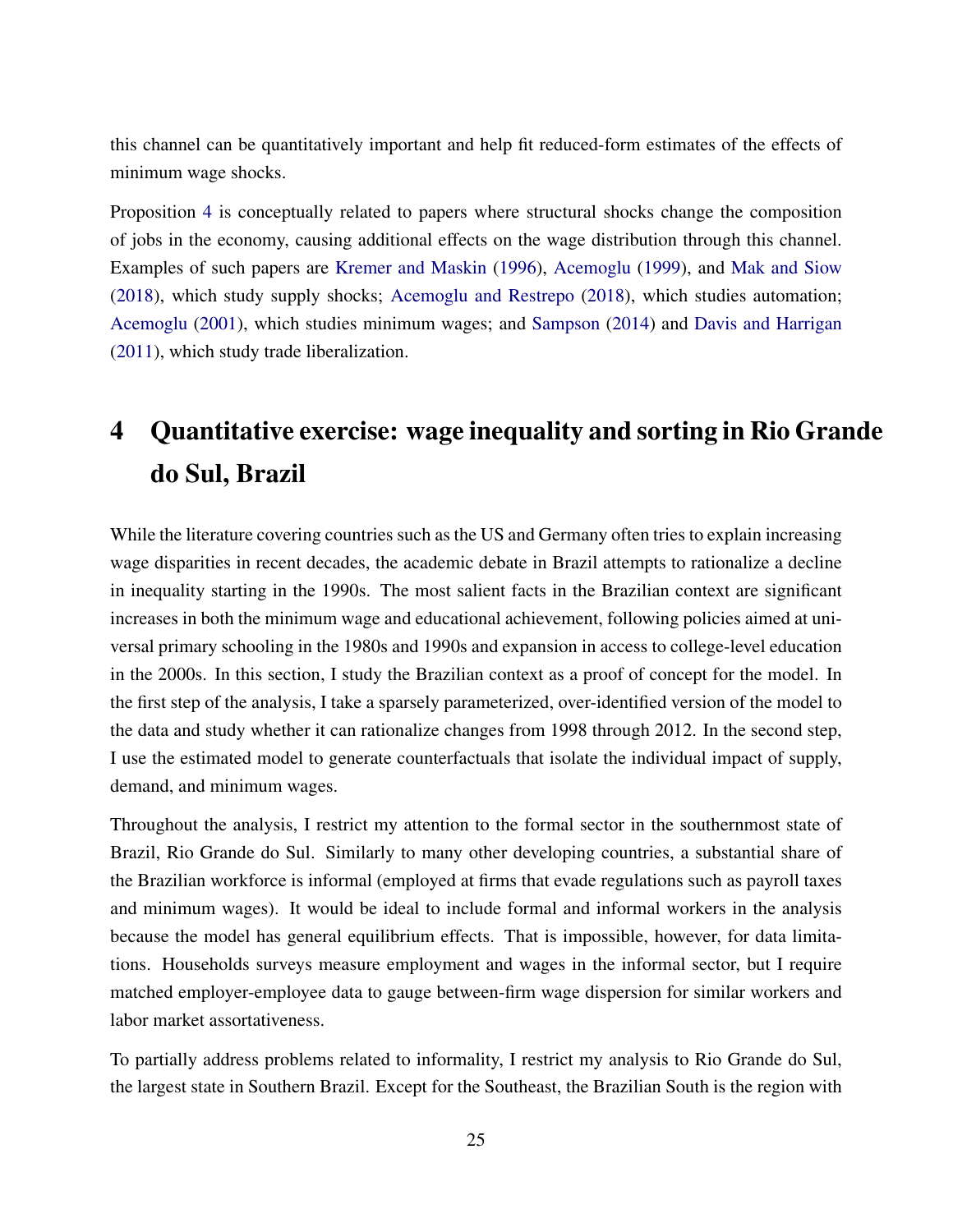the lowest rates of employment informality in the country. The Southeast is less interesting for this exercise, however, because higher wages in that region make the minimum wage shock less relevant.<sup>9</sup> I discuss the implications of ignoring the informal sector before presenting the results of the counterfactual exercises. In addition, Appendix [C.2](#page-64-0) contains a thorough analysis of inequality and education patterns using a different data source that includes the informal sector.

The data source used in this section is the RAIS (*Relação Anual de Informações Sociais*), a confidential matched employer-employee dataset administered by the Brazilian Ministry of Labor. Firms are mandated by law to report to RAIS, and in doing so provide information about their employees. The dataset I utilized contains information about both the firm (including legal status, economic sector, and the municipality in which it is registered) and each worker it formally employs (including education, age, earnings in December, contract hours, and hiring and separation dates).

Because I am interested in equilibrium effects, the sample I use has few restrictions. I select adults of both genders between 18 and 54 years of age, who are not currently in school, and who are working in December having been hired in November or earlier. I only consider one job per worker per year. The resulting data set has 1,494,186 workers and 148,203 firms in 1998, and 2,398,391 workers and 238,545 firms in 2012. For each worker, I calculate the hourly wage based on their monthly earnings and contract hours, before winsorizing the bottom and top percentiles of the wage distribution. Summary statistics are provided in Table [6,](#page-65-0) located in Appendix [C.1.](#page-64-1)

### <span id="page-26-0"></span>4.1 Target moments

Figure [4](#page-27-0) demonstrates the evolution of wages in the *Rio-Grandense* economy. The top left panel shows that, from 1998 to 2012, real wages have increased for all deciles of the log wage distribution, and particularly so for the lowest deciles. Almost all commonly used measures show a reduction in inequality: upper-tail or lower-tail percentile gaps (top-right panel), differences in mean log wage between workers with secondary education (that is, those complete high-school and college dropouts) and less educated workers, and the variance of log wages — for the sample as a whole and within each educational group. The single exception is the gap between secondary and tertiary education (workers that had completed college and beyond), which rose until 2006 and subsequently remained stable through to the end of the period studied. In Appendix [C.2,](#page-64-0) I show that wage inequality trends are similar in a different data set that includes informal workers.

<sup>&</sup>lt;sup>9</sup>I use a single state in the South because the estimator of variance components of [Kline, Saggio and Sølvsten](#page-49-2) [\(2018\)](#page-49-2) performs better in well-connected labor markets (in terms of worker transitions between firms). Table [5](#page-42-0) shows that the sample size is large enough to generate precise estimates.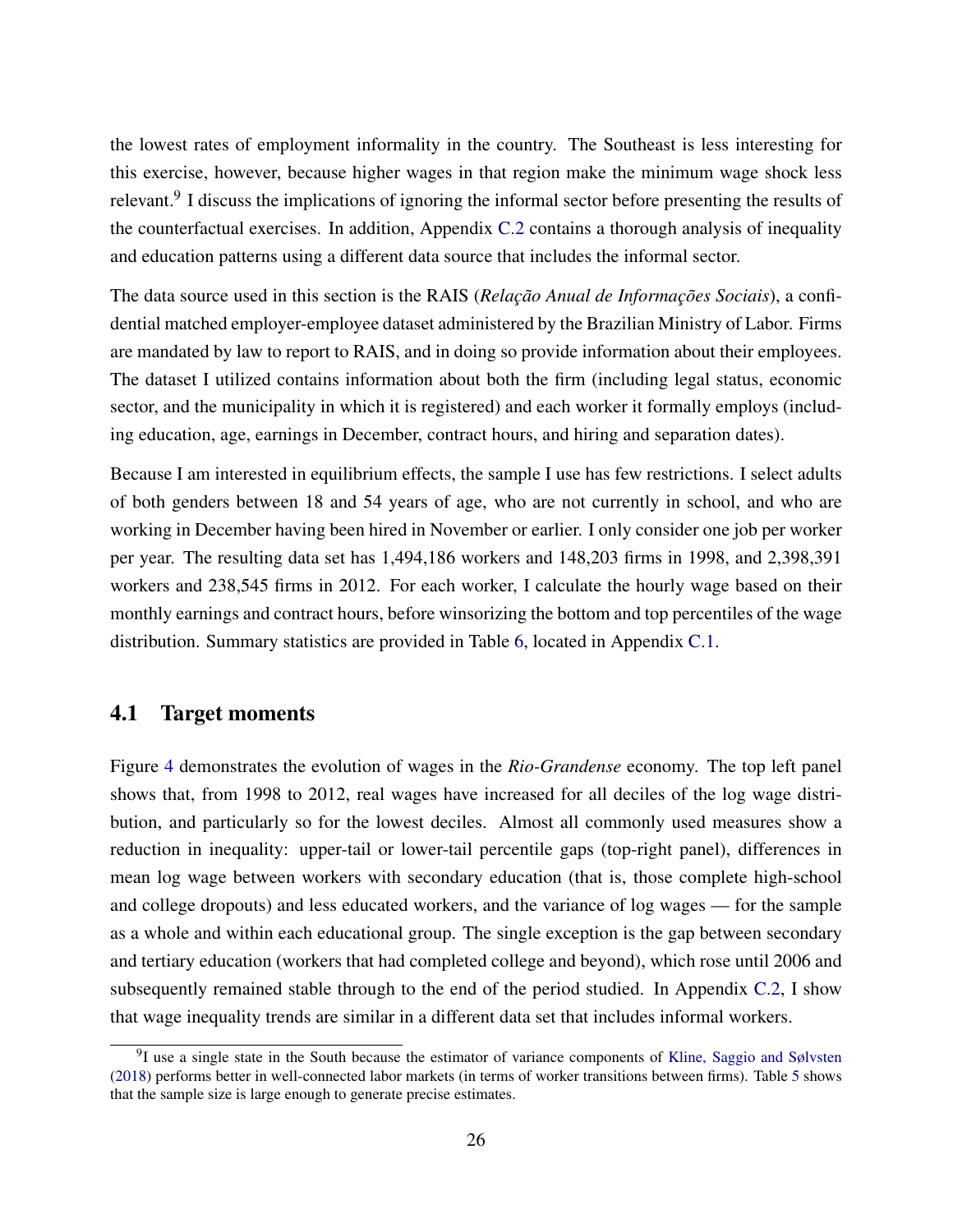<span id="page-27-0"></span>

Figure 4: Measures of wage dispersion in Rio Grande do Sul, Brazil

Notes: RAIS data for the formal sector in Rio Grande do Sul, Brazil. The top left graph shows deciles of the log wage distribution in 1998 and 2012. The top right graph shows the evolution of the 90 to 50 and 50 to 10 percentile gaps from 1997 through 2013. The bottom left and bottom right graphs show means and variances of log wages, respectively, for the whole sample and each educational group. Data for 2003 and 2004 are not available.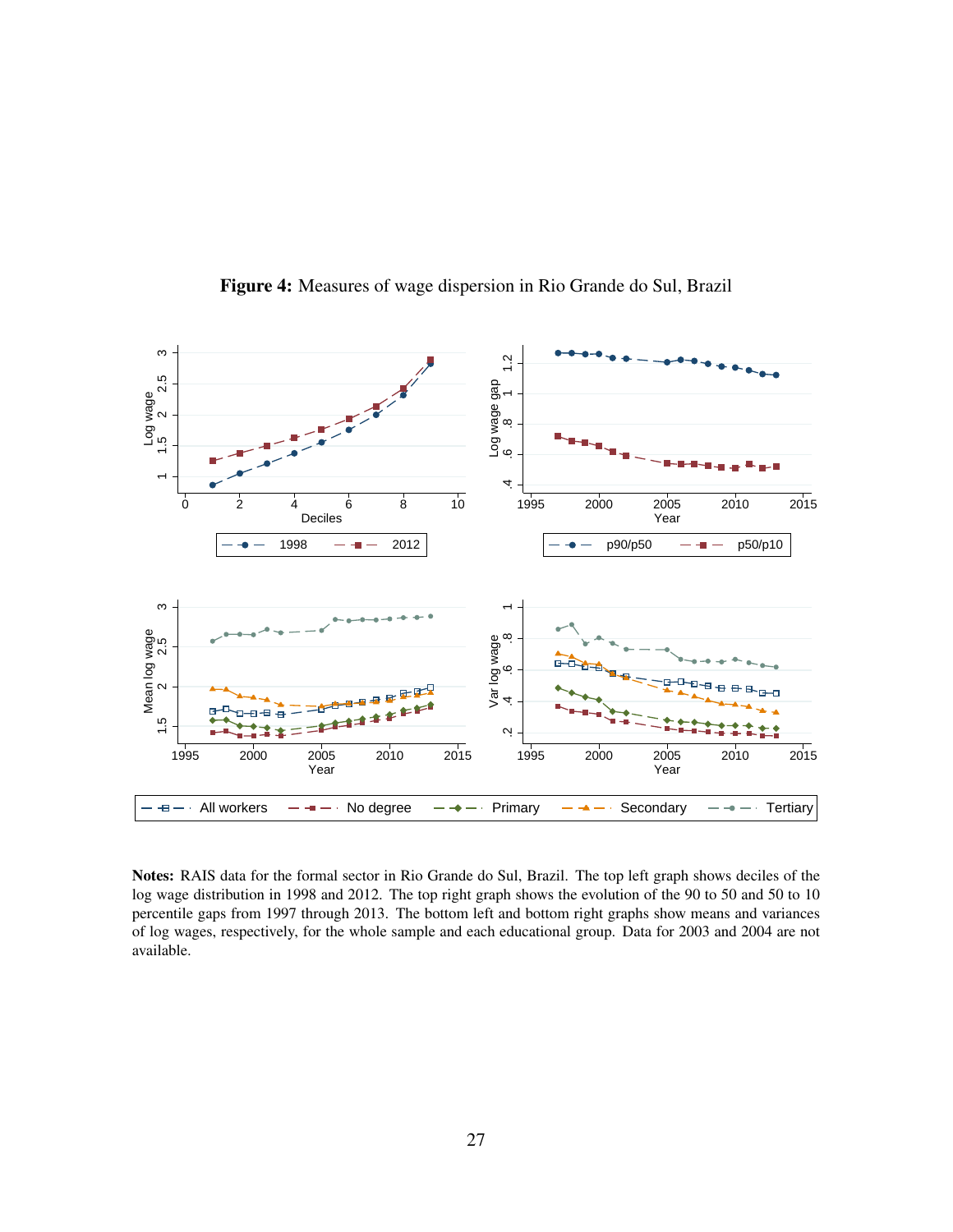<span id="page-28-0"></span>

Figure 5: Changes in educational achievement and minimum wages

Notes: RAIS data for the formal sector in Rio Grande do Sul, Brazil. The top graph shows, for each year from 1997 through 2012, the share of hours worked by employees in each educational group. The bottom graph shows the evolution of minimum wages in the same years, both in real terms and relative to the median wage in that year. Data for 2003 and 2004 are not available.

The estimation procedure will target levels from 1998 and changes from 1998-2012 in betweengroup mean log wage gaps and in the variance of log wages within each group.

The literature studying wage inequality in Brazil highlights two candidate explanations for these patterns: increased educational achievement and minimum wages. Figure [5](#page-28-0) shows that both factors are relevant in Rio Grande do Sul. The first graph displays the fraction of hours worked by employees in each educational group. The pattern is striking: workers with less than a complete primary education (that is, less than eight years of schooling) supply 40 percent of the hours in 1998, but only around 15 percent in 2012. On the other hand, the group with a complete secondary education (high school and college dropouts) increased its participation level by almost 30 percentage points. Moreover there is a substantial increase in college completion in relative terms (from 9.4 percent to 12.2 percent), though they remain a fraction of the formal workforce.

In a strict sense, these are not changes in the supply of labor, but are instead the observed employ-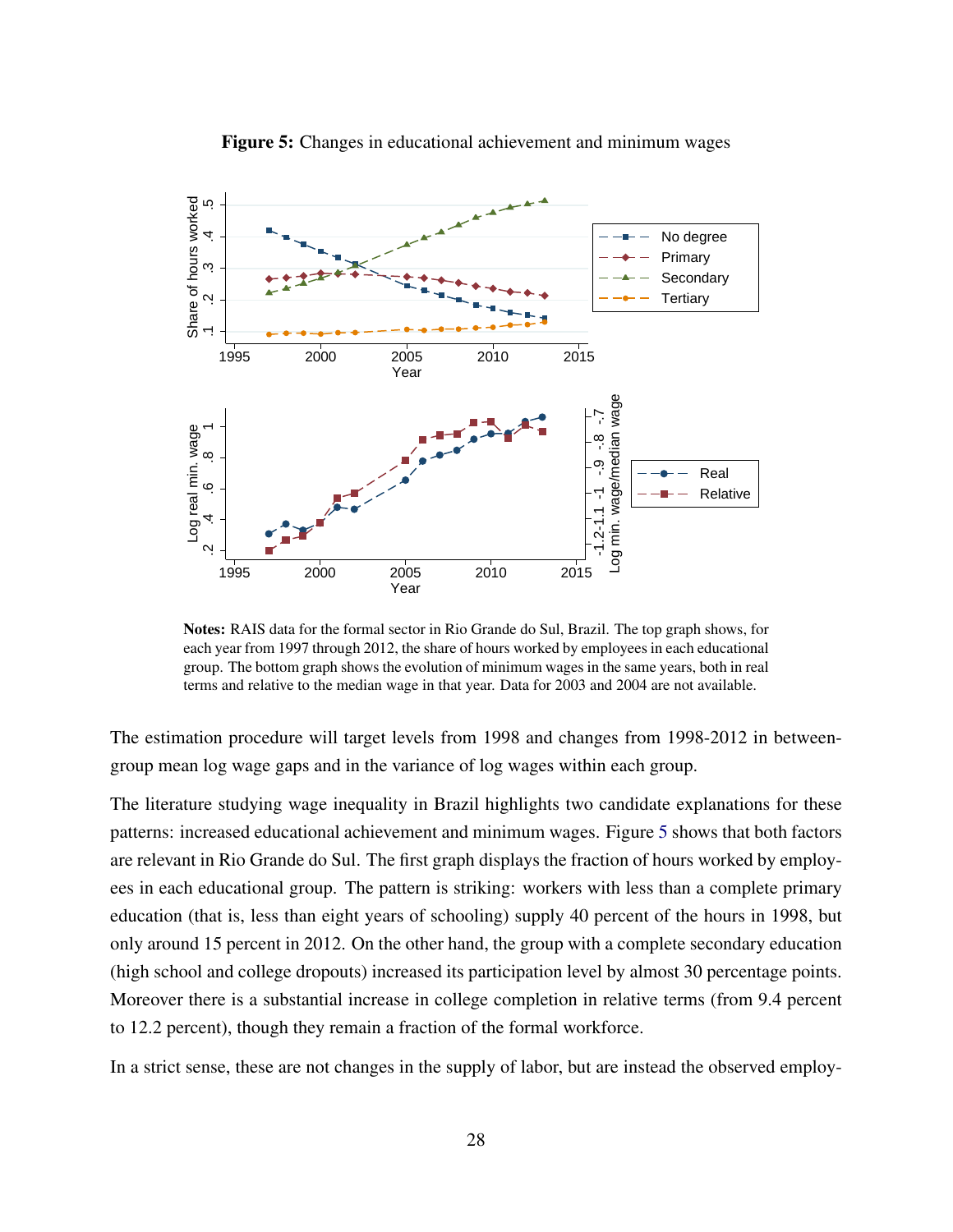ment shares for each educational group. Even with the exogenous labor supply in the model, these two concepts differ because the minimum wage creates involuntary non-employment. Figure [11](#page-69-0) in Appendix [C.2](#page-64-0) shows similar trends in the share of all adults belonging to each of these educational groups, regardless of whether they participate in the labor force or not. That fact indicates that the source of changes in schooling achievement of the workforce are changes in the education levels for the whole population, not changes in selection patterns into employment.

The bottom graph in Figure [5](#page-28-0) shows the large and steady increase in the national minimum wage in Brazil. The same figure shows that the minimum wage increased much faster than median wages in Rio Grande do Sul until 2006. The estimation procedure will target levels and changes in five measures that capture the degree to which the minimum wage is binding: the shares of workers in each educational group earning up to the minimum wage plus 25 log points, along with the minimum wage relative to mean log wages.

In addition, I will employ reduced form estimates of minimum wage spillovers as additional targets in estimation. The objective is to impose discipline on substitution patterns for the estimated model, adding credibility to counterfactual exercises.

I use the methodology developed by [Autor, Manning and Smith](#page-46-5) [\(2016\)](#page-46-5) to estimate the following equation using data for all Brazilian states in the period studied:

<span id="page-29-0"></span>
$$
\log y_{st}(p) - \log y_{st}(50) = \beta_1(p) [\log y_t - \log y_{st}(50)] + \beta_2(p) [\log y_t - \log y_{st}(50)]^2 + \zeta_{0s}(p) + \zeta_{1s}(p) \times time_t + \zeta_2(p) \times (time_t)^2 + u_{st}(p)
$$
(12)

where  $y_{st}(p)$  is the *p*-eth percentile of the real wage distribution in state *s* at time *t*;  $y_t$  is the national minimum wage at time *t*;  $\zeta_{0s}(p)$  and  $\zeta_{1s}(p)$  are state-quantile fixed effects and linear trends, respectively;  $\zeta_2(p)$  is a national quadratic trend; and  $u_{st}(p)$  is the residual.

This expression parameterizes the impact of the "effective minimum wage"  $y_t - log y_{st}(50)$  — the minimum wage relative to the median wage in any given state and year — on any quantile  $p$  of the wage distribution, again relative to the median. The quadratic specification accounts for possibly non-linear effects of the effective minimum wage. The regression includes state-percentile fixed effects and linear trends to account for state-level changes in the shape of the wage distribution that are unrelated to the minimum wage. It also includes a national quadratic trend for each percentile, accounting for flexible changes in the shape of the wage distribution that are common across states. I use this trend instead of year effects because the statutory minimum wage is set at the federal level in Brazil.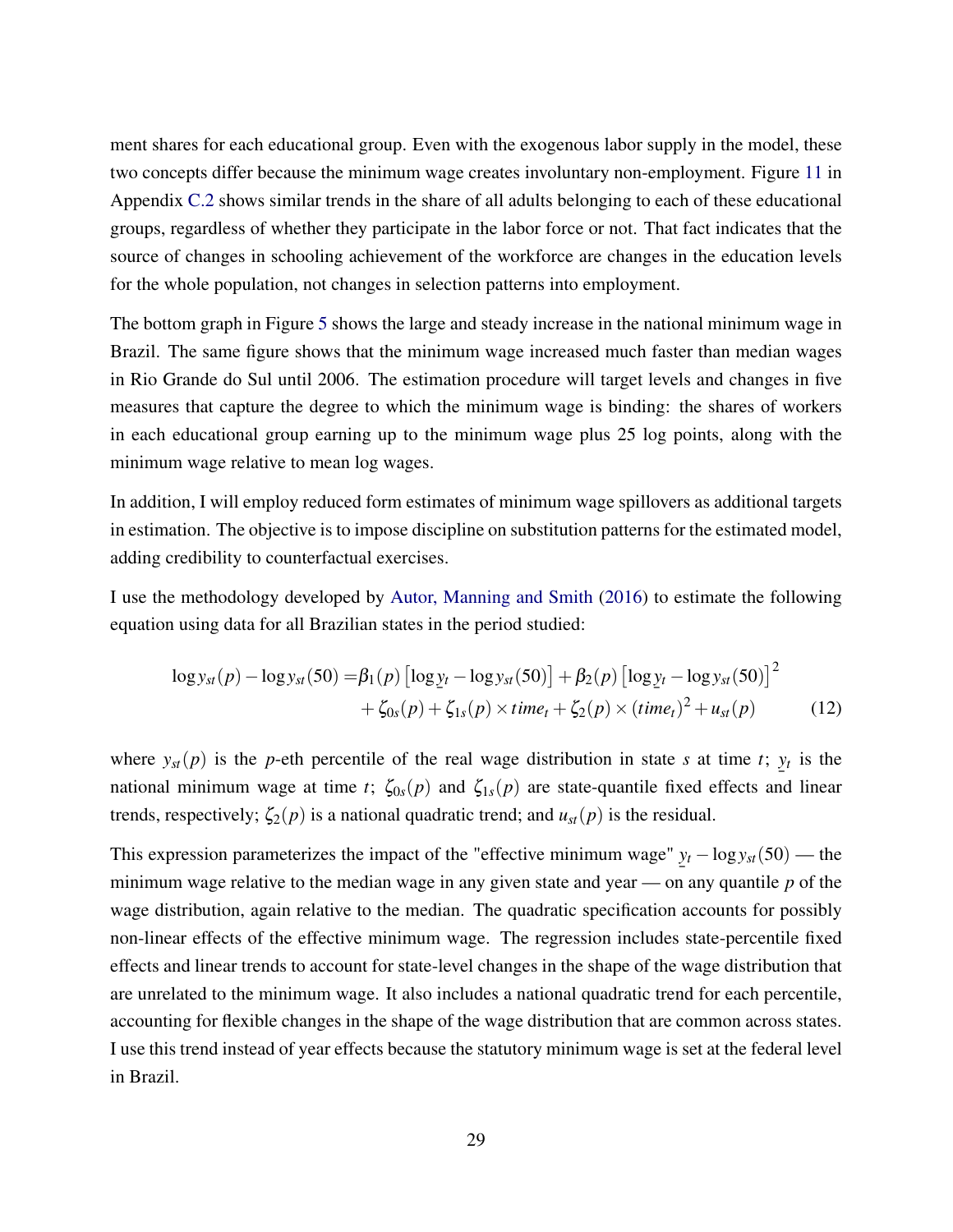<span id="page-30-0"></span>

|                |            | Levels  |            | <b>Differences</b> |  |  |
|----------------|------------|---------|------------|--------------------|--|--|
| Quantile       | <b>OLS</b> | IV      | <b>OLS</b> | IV                 |  |  |
| 10             | 0.584      | 0.427   | 0.641      | 0.540              |  |  |
|                | (0.062)    | (0.068) | (0.050)    | (0.052)            |  |  |
| 20             | 0.369      | 0.246   | 0.389      | 0.321              |  |  |
|                | (0.049)    | (0.043) | (0.036)    | (0.029)            |  |  |
| 30             | 0.204      | 0.158   | 0.241      | 0.167              |  |  |
|                | (0.073)    | (0.054) | (0.034)    | (0.022)            |  |  |
|                | 0.106      | 0.025   | 0.119      | 0.052              |  |  |
| 40             | (0.032)    | (0.031) | (0.029)    | (0.023)            |  |  |
|                | $-0.051$   | 0.044   | $-0.084$   | $-0.019$           |  |  |
| 60             | (0.037)    | (0.029) | (0.041)    | (0.024)            |  |  |
|                | 0.091      | 0.259   | $-0.037$   | 0.067              |  |  |
| 70             | (0.095)    | (0.060) | (0.059)    | (0.053)            |  |  |
| 80             | 0.113      | 0.281   | 0.015      | 0.028              |  |  |
|                | (0.108)    | (0.088) | (0.079)    | (0.063)            |  |  |
|                | 0.230      | 0.282   | 0.113      | $-0.011$           |  |  |
| 90             | (0.085)    | (0.093) | (0.073)    | (0.068)            |  |  |
| N              | 378        | 378     | 351        | 351                |  |  |
| Cragg-Donald F |            | 11.50   |            | 43.24              |  |  |

Table 1: Reduced form estimates of minimum wage spillovers

Notes: Each cell in this table corresponds to the marginal effects of the "effective minimum wage" (log statutory minimum wage minus median log wage) on quantiles of the wage distribution relative to the median log wage, coming from separate (quantile-specific) regressions. Each observation is a state-year and the regression is weighted by total hours worked. All years from 1996 through 2013 are included except 2002, 2003, 2004 and 2010, years in which data is not available for some states. Marginal effects are calculated at the median log wage for the whole sample (hours weighted). Regressions in levels include state fixed effects, state linear trends, and a national quadratic trend. Regressions in differences include state fixed effects and a national linear trend. Standard errors are clustered by state (27 clusters).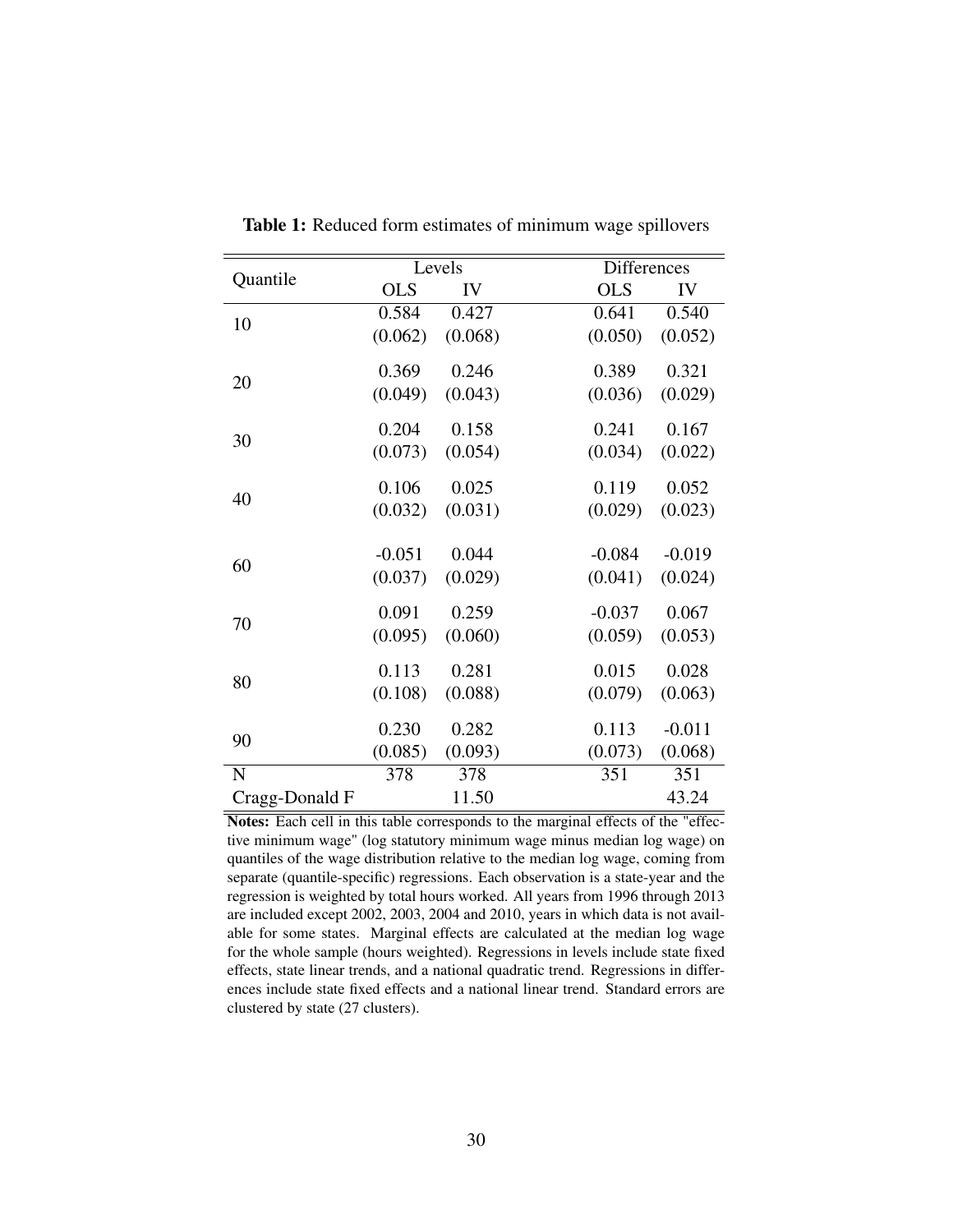[Autor, Manning and Smith](#page-46-5) [\(2016\)](#page-46-5) argue that the effective minimum might correlate with the residual term because median wages are used to construct both the independent and the dependent variables. I follow their approach to solve this problem. Specifically, I use an instrument set composed of the log real minimum wage, the square of the log real minimum wage, and an interaction of the log real minimum wage with the average median real wage in state *s* for the whole period.

Table [1](#page-30-0) shows ordinary least squares and instrumental variables estimates of the marginal effect of minimum wages over different quantiles of the wage distribution. I estimate specifications in levels and in differences. The specification in differences presents much stronger first stages (measured by the Cragg-Donald [\(1993\)](#page-48-9) F statistic). In addition, it shows no spillovers in the upper tail, a criterion that has been used for model selection when studying the impact of minimum wages on the wage distribution (e.g. [Autor, Katz and Kearney](#page-47-3) [\(2008\)](#page-47-3) and [Cengiz et al.](#page-47-10) [\(2018\)](#page-47-10)). For these reasons, it is my preferred specification.

The estimates show spillovers that are economically and statistically significant up to percentile 40. Spillovers on the upper tail are small and indistinguishable from zero. These estimates are larger than what [Autor, Manning and Smith](#page-46-5) [\(2016\)](#page-46-5) found for the US, consistent with the fact that the minimum wage is more binding in Brazil and that only a small fraction of the workforce is in possession of a tertiary education.

Finally, I use the panel structure of the matched employer-employee data to gauge the degree of wage differentials across firms for similar workers. I begin with a log-additive specification for the wage of worker *i* at time *t*:

$$
\log y_{it} = v_i + \psi_{J(i,t)} + \delta_t + u_{it}
$$

where  $v_i$  is worker *i*'s fixed effect,  $\psi_j$  is firm *j*'s fixed effect,  $J(i,t)$  represents the firm employing worker *i* at time *t*,  $\delta_t$  is a time effect, and  $u_{it}$  is a residual that is uncorrelated with all fixed effects. I am primarily interested in the following decomposition of the variance of log wages:

<span id="page-31-0"></span>
$$
\text{Var}(\log y_{it}) = \text{Var}(\mathbf{v}_i) + \text{Var}(\mathbf{w}_{J(i,t)}) + 2\text{Cov}(\mathbf{v}_i, \mathbf{w}_{J(i,t)}) + \text{Var}(\delta_t) + 2\text{Cov}(\mathbf{v}_i + \mathbf{w}_{J(i,t)}, \delta_t) + \text{Var}(u_{it})
$$
\n(13)

This decomposition has been used to quantify the relevance of firm-level wage premia for similar workers and the degree of labor market sorting [\(Abowd, Kramarz and Margolis,](#page-46-4) [1999\)](#page-46-4). If the log wage above is interpreted as a structural economic model, a positive covariance term means that high wage workers are matched to high wage firms, increasing the total variance of log wages. On the other hand, if wages are not log-additive (as in my model), it is unclear what this decomposition uncovers [\(Eeckhout and Kircher,](#page-48-2) [2011\)](#page-48-2).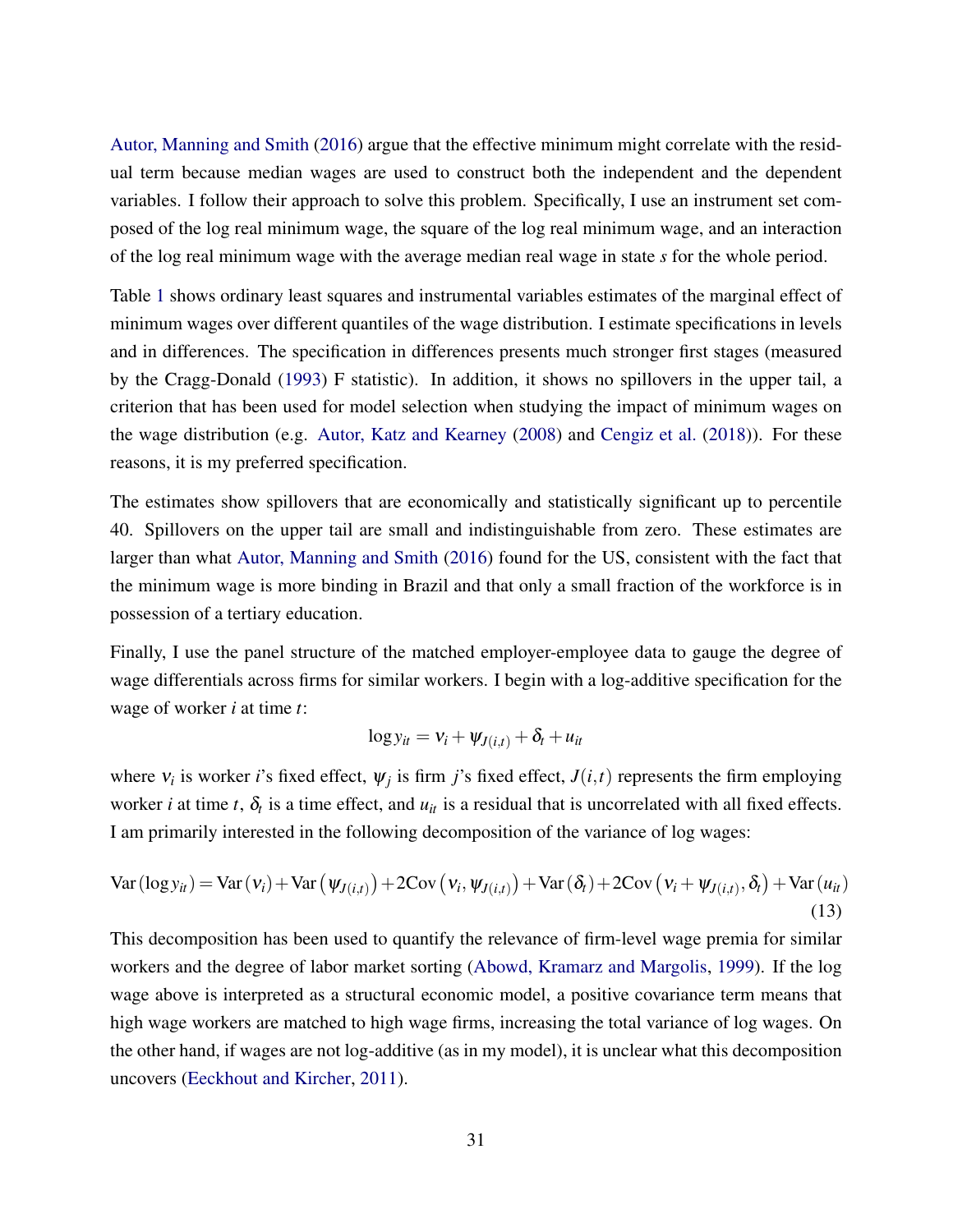<span id="page-32-0"></span>

| Component                                    | 1998                                                   |          | 2012                                                     |       | Change              |          |
|----------------------------------------------|--------------------------------------------------------|----------|----------------------------------------------------------|-------|---------------------|----------|
| $Var(log y_{it})$                            | 0.675                                                  | 100%     | 0.544                                                    | 100%  | $-0.131$            | 100%     |
| $Var(v_i)$ (worker effects)                  | $\begin{array}{cc} 0.391 \\ (0.003) \end{array}$ 57.9% |          | $\begin{array}{cc} 0.324 & 59.5\% \ 0.001 & \end{array}$ |       | $-0.067$<br>(0.003) | 51.1%    |
| $Var(\psi_{J(i,t)})$ (firm effects)          | $\begin{array}{cc} 0.139 \\ (0.002) \end{array}$ 20.6% |          | $\begin{array}{cc} 0.071 & 13.1\% \ 0.001 & \end{array}$ |       | $-0.067$<br>(0.003) | 51.5%    |
| $2\text{Cov}\left(v_i, \psi_{J(i,t)}\right)$ | $0.073$<br>(0.003)                                     | $10.8\%$ | $0.103$<br>(0.001)                                       | 18.9% | $0.030$<br>(0.003)  | $-22.6%$ |
| Other terms                                  | 0.072                                                  | 10.7%    | 0.046                                                    | 8.5%  | $-0.026$            | 20.0%    |
| $Corr(v_i, \psi_{J(i,t)})$                   | 0.157                                                  |          | 0.337                                                    |       | 0.180               |          |

Table 2: Variance decomposition from two-way fixed effects model

Notes: This table shows the variance decomposition described in Equation [\(13\)](#page-31-0) obtained using the Leave-out estimator of [Kline, Saggio and Sølvsten](#page-49-2) [\(2018\)](#page-49-2). Numbers in parentheses are asymptotic standard errors. The estimation labeled 1998 uses data for two years, 1997 and 1999. Similarly, the 2012 estimation uses data for 2011 and 2013. The decomposition includes both workers who move between firms and stayers. Each worker-year observation has the same weight. See Appendix [C.3](#page-70-0) for details and sample sizes.

However, even when the log-additive regression cannot be interpreted as a structural economic model, the variance decomposition may still provide information about the structural parameters governing imperfect competition and sorting. Thus, I use two elements of the variance decomposition as targets in the estimation procedure: the share of the variance of log wages accounted for by firm effects, estimates of the share of the variance of log wages accounted for by firm fixed effects, Var  $(\psi_{J(i,t)})$  /Var  $(y_{it})$ ; and the correlation between worker effects and firm effects.

Estimating the variance decomposition [\(13\)](#page-31-0) is not a trivial task. [Andrews et al.](#page-46-11) [\(2008\)](#page-46-11) show that a simple "plug-in" estimator of the covariance composition using estimates of the fixed effects from ordinary least squares (OLS) regressions is biased. These authors provide a correction method that assumes the homoskedastic residuals. More recently, [Kline, Saggio and Sølvsten](#page-49-2) [\(2018\)](#page-49-2) show that heteroskedasticity causes bias and proposed a leave-out estimator that corrects for it. These authors also discuss how to conduct inference on the variance decomposition terms. I use the latter estimator (henceforth denoted by KSS) because the variance of residuals vary systematically across worker groups both in the data and in the model. Appendix [C.3](#page-70-0) provides details about the procedure.

Table [2](#page-32-0) shows the KSS estimates of variance components. The variance of both firm and worker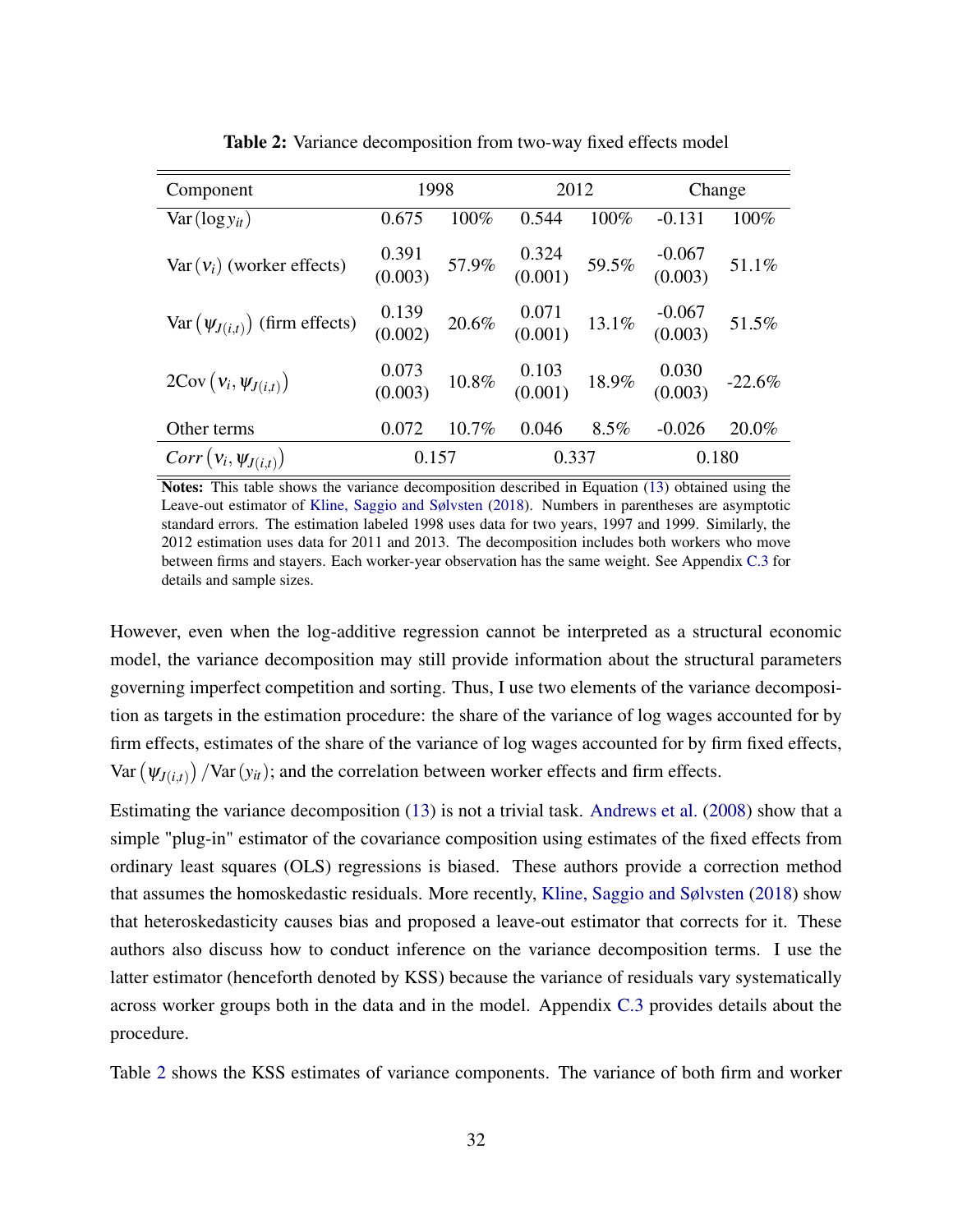effects decline over time, helping to explain the fall of wage inequality. There is also a sizable and statistically significant increase in the covariance of worker effects and firm effects. As a result, the correlation between worker effects and firm effects increases substantially.

To summarize, the estimation exercise attempts to match a total of 36 moments that provide a broad picture of inequality trends, including between-firm wage dispersion for similar workers, and constraints on the impact of minimum wages on the wage distribution.

### 4.2 Fitting the model

### 4.2.1 Parameters

I use a simple, parsimonious version of the model to fit these moments. I employ the exponential-Gamma parametrization of comparative advantage functions and blueprints described in Section [2.4.](#page-12-0) The complete list of estimated parameters is presented in Table [4.](#page-35-0)

The model has four worker types, assumed to be observable and linked to the four educational groups. I assume that the dispersion of efficiency units within each group has the same variance,  $S_h^2 = S^2$ . This assumption means that the model must fit differences in within-group wage dispersion based solely on minimum wages and wage dispersion between firms. In addition to *S* 2 , I estimate comparative advantage  $\alpha_h$  (except for normalizations  $\alpha_1 = -1$ ,  $\alpha_4 = 0$ ) and the relative taste for consumption  $\beta_h$ , which is also the elasticity of job applicants to the firm. I calibrate the elasticity of the higher type to 4, corresponding to a wage mark-down of 20%. That number is used as a reasonable benchmark in [Card et al.](#page-47-4) [\(2018\)](#page-47-4), based on their own literature reviews and those in [Manning](#page-50-1)  $(2011).^{10}$  $(2011).^{10}$ 

The estimated model has only two goods (and, equivalently, two firm types), making it parsimonious and simplifying its interpretation. I make further restrictions on parameters related to goods. The shape parameter of blueprints is assumed to be constant over time and common for

<sup>&</sup>lt;sup>10</sup>I calibrate one of the  $\beta_h$  because, without that normalization, their levels are weakly identified. The main source of identifying variation for the  $\beta_h$  are levels and changes in within-group variance of log wages, because in the model these parameters affect wage differentials between firms. However, the parameter set being estimated also includes the difference in entry costs between the two firm types, which also affect between-firm wage differentials for similar workers in the model. Under correct specification, all β*<sup>h</sup>* can still be identified jointly with the entry cost gap because they imply the size of bunching at the minimum wage. Figure [6,](#page-38-0) however, shows that the distribution of log wages is not perfectly specified and that the model cannot exactly match the observed bunching. Thus, using a calibrated value for either one of the  $\beta_h$  or the entry cost gaps can lead to more reliable estimates. I chose  $\beta_4$  for that purpose because, among Brazilian workers, those with college are probably the most similar to workers in developed countries where the estimates cited in [Manning](#page-50-1) [\(2011\)](#page-50-1) were obtained.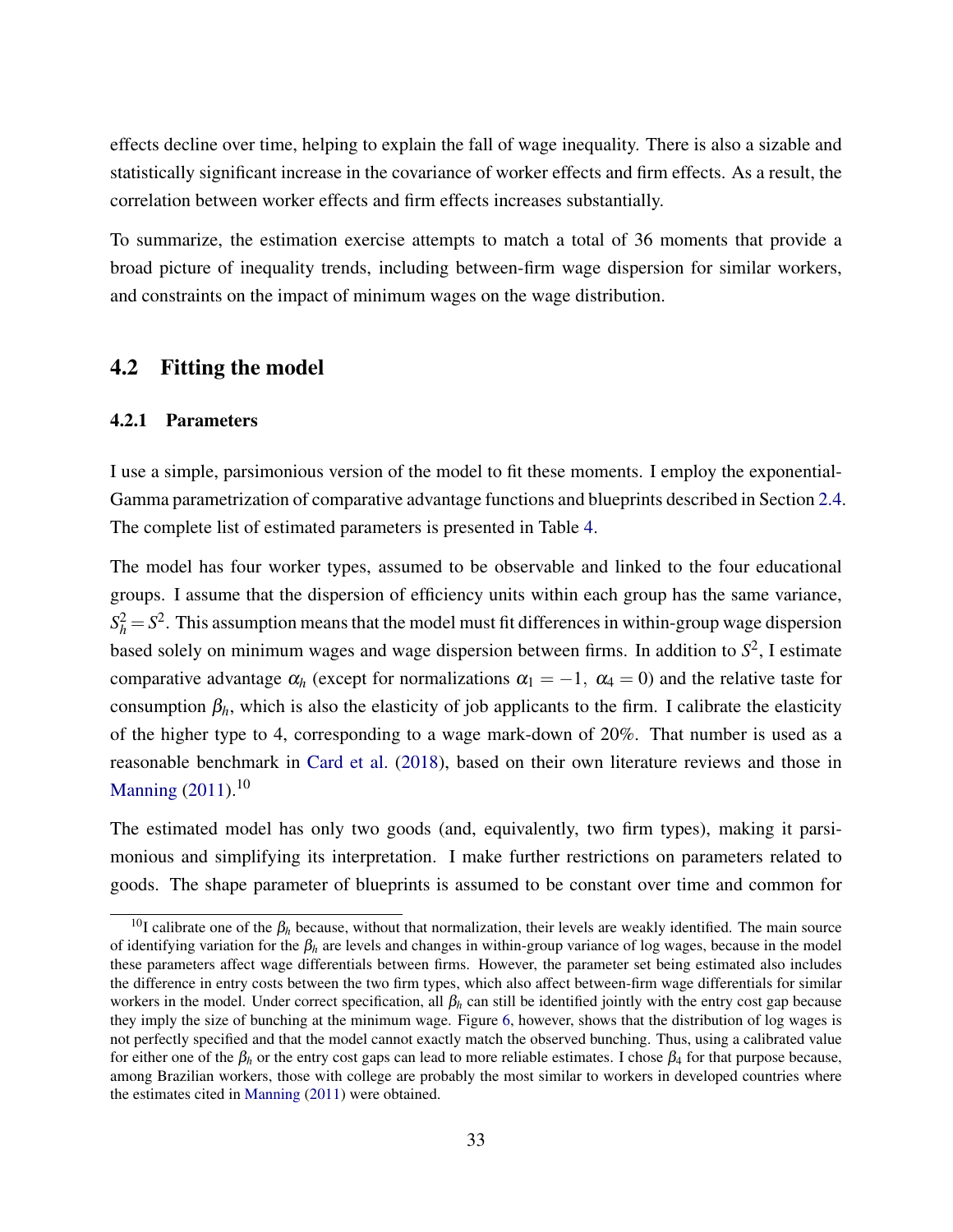<span id="page-34-0"></span>

|                                                         |                                     | Data     | Model    |          |  |  |  |
|---------------------------------------------------------|-------------------------------------|----------|----------|----------|--|--|--|
| Target                                                  | 1998                                | Change   | 1998     | Change   |  |  |  |
| Group 1: Wage inequality (RMSE = $0.025$ )              |                                     |          |          |          |  |  |  |
| Mean log wage gaps:                                     |                                     |          |          |          |  |  |  |
| Primary / No degree                                     | 0.144                               | $-0.104$ | 0.201    | $-0.085$ |  |  |  |
| Secondary / Primary                                     | 0.383                               | $-0.226$ | 0.416    | $-0.259$ |  |  |  |
| Tertiary / Secondary                                    | 0.695                               | 0.292    | 0.739    | 0.302    |  |  |  |
|                                                         | Within-group variance of log wages: |          |          |          |  |  |  |
| No degree                                               | 0.338                               | $-0.156$ | 0.328    | $-0.147$ |  |  |  |
| Primary                                                 | 0.456                               | $-0.226$ | 0.463    | $-0.209$ |  |  |  |
| Secondary                                               | 0.685                               | $-0.345$ | 0.670    | $-0.354$ |  |  |  |
| Tertiary                                                | 0.891                               | $-0.261$ | 0.878    | $-0.271$ |  |  |  |
| Group 2: The role of firms $(RMSE = 0.028)$             |                                     |          |          |          |  |  |  |
| Variance decomposition from two-way fixed effects model |                                     |          |          |          |  |  |  |
| Share of firm effects                                   | 0.206                               | $-0.075$ | 0.179    | $-0.079$ |  |  |  |
| Corr. worker and firm effects                           | 0.157                               | 0.180    | 0.110    | 0.177    |  |  |  |
| Group 3: Minimum wages $(RMSE = 0.065)$                 |                                     |          |          |          |  |  |  |
| Log minimum wage relative to mean log wage              |                                     |          |          |          |  |  |  |
| All workers                                             | $-1.342$                            | 0.435    | $-1.315$ | 0.417    |  |  |  |
| <i>Share of workers with</i> $\log y \le \log y + 0.25$ |                                     |          |          |          |  |  |  |
| No degree                                               | 0.055                               | 0.092    | 0.101    | 0.166    |  |  |  |
| Primary                                                 | 0.044                               | 0.112    | 0.084    | 0.144    |  |  |  |
| Secondary                                               | 0.028                               | 0.098    | 0.048    | 0.117    |  |  |  |
| Tertiary                                                | 0.006                               | 0.014    | 0.021    | 0.001    |  |  |  |
| Minimum wage spillovers:                                |                                     |          |          |          |  |  |  |
| p10                                                     |                                     | 0.540    |          | 0.440    |  |  |  |
| p20                                                     | 0.322                               |          |          | 0.226    |  |  |  |
| p30                                                     | 0.167                               |          |          | 0.130    |  |  |  |
| p40                                                     | 0.052                               |          | 0.050    |          |  |  |  |
| p60                                                     |                                     | $-0.019$ | $-0.033$ |          |  |  |  |
| p70                                                     |                                     | 0.067    |          | $-0.063$ |  |  |  |
| p80                                                     |                                     | 0.028    |          | $-0.089$ |  |  |  |
| p90                                                     |                                     | $-0.011$ | $-0.118$ |          |  |  |  |

Table 3: Target moments and model fit

Notes: This table shows the 36 moments targeted by the estimation procedure, along with their model-based equivalents predicted by the estimated parameters. RMSE means the root mean squared error for all of the moments in each group.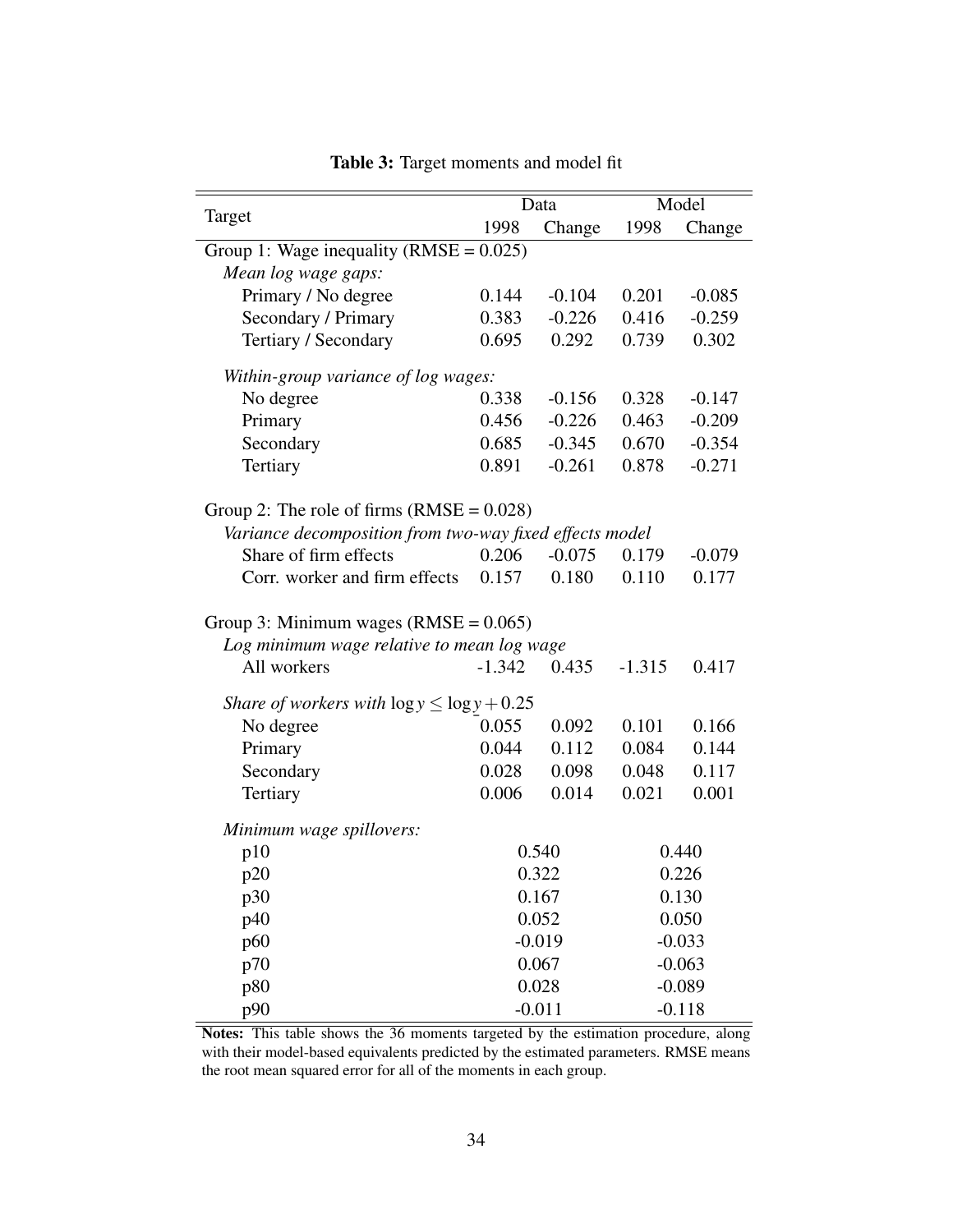<span id="page-35-0"></span>

| Parameters                                                           |                 |          |           |          |
|----------------------------------------------------------------------|-----------------|----------|-----------|----------|
| General:                                                             |                 |          |           |          |
| $\sigma$ (substitution between goods)                                | 2               |          |           |          |
| $S2$ (variance of efficiency units)                                  | 0.447           |          |           |          |
| y, 1998 (log min. wage)                                              | 0.161           |          |           |          |
| y, 2012                                                              | 0.493           |          |           |          |
| Worker type-specific:                                                | No Degree       | Primary  | Secondary | Tertiary |
| $\alpha_h$ (comparative advantage)                                   | $-1$            | $-0.595$ | $-0.314$  | $\theta$ |
| $\beta_h$ (taste for consumption/elast. of worker supply)            | 60.55           | 7.65     | 5.16      | 4        |
| Goods:                                                               | $g = 1$ $g = 2$ |          |           |          |
| $\theta_{g}$ , 1998 (initial blueprint complexity)                   | 0.378 1.195     |          |           |          |
| $k_g$ (blueprint shape)                                              | 116.18          |          |           |          |
| $\log z_g$ , 1998 (initial blueprint productivity)                   | $-2.192$        | 0        |           |          |
| $\log F_g / \bar{a}_g$ , 1998 (entry cost to mean amenities)         | $-6.653$        | 0        |           |          |
| Demand shock:                                                        |                 |          |           |          |
| $d \log \theta$ (skill-biased technical change)                      | 1.151           |          |           |          |
| $d \log z_2/z_1$ (change in productivity gap)                        | $-1.901$        |          |           |          |
| $d \log((F_2/\bar{a}_2)/(F_1/\bar{a}_1))$ (change in entry cost gap) | $-4.197$        |          |           |          |

#### Table 4: Estimated parameters

Notes: This table shows the 16 parameters being estimated in the quantitative exercise. Numbers that are greyed-out and italicized are normalizations or calibrations.

both goods. In addition, because I am not interested in predictions about firm size or the number of firms, I restrict my attention to the ratio of entry costs to mean amenities — more specifically, the log difference of this ratio between firm types. Finally, the elasticity of substitution between goods is calibrated to  $\sigma = 2$ . This parameter is technically identified from minimum wage spillovers; specifically, from the secondary impact of that shock on wages discussed in Proposition [4.](#page-24-0) In this particular case, however, that effect is small relative to the imprecision in the estimated minimum wage spillover (see Figure [7\)](#page-39-0). Thus, that parameter is weakly identified in practice, and calibration is a more transparent approach. $^{11}$ 

I now introduce the definition of the demand shock as a combination of three components. First, following the tradition in this literature, I allow for a skill-biased technical shock that increases productivity gaps between worker groups. In the task-based production function, this can be mod-

 $11$ I assume that goods are net substitutes because the model-based curves in Figure [7](#page-39-0) suggest that the higher the substitution, the closer the predicted spillovers in the upper tail are to reduced-form estimates. Still, I chose a relatively small value for the elasticity of substitution as a way of being conservative about the extent of changes in the composition of firm types following structural shocks.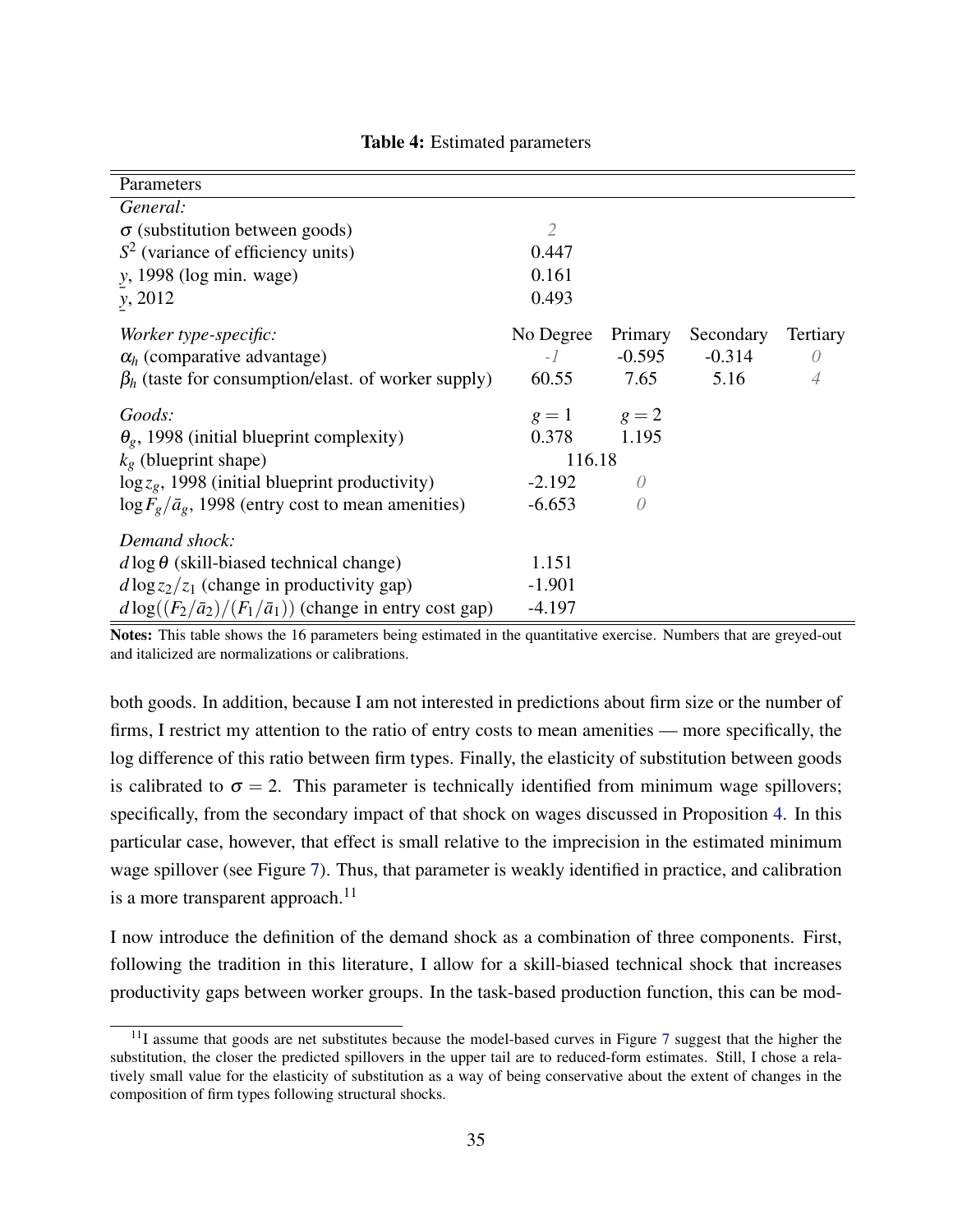eled as a proportional increase in task complexities  $d \log \theta$ , as shown in Proposition [3.](#page-23-0) The second component is a possible change in the relative productivity of firm types,  $d \log z_2/z_1$ . This component affects the overall employment share of each firm type. The third component is a change in the relative ratio of entry costs to amenities,  $d \log((F_2/\bar{a}_2)/(F_2/\bar{a}_2))$ . That relative ratio is a key determinant of cross-firm wage dispersion for similar workers.

The last parameters in the model are minimum wages relative to the price of entry inputs (the numeraire in the model). Minimum wages are added as a free parameter procedure because prices for goods, entrepreneurial talent, and labor are unobserved, making a direct calibration of that parameter impossible.

### 4.2.2 Estimation procedure

The model is estimated by minimizing the least squares distance between the observed moments in Table [3](#page-34-0) and the model equivalent of these moments. Each of the three groups of moments have the same importance in estimation. To evaluate the loss function, I need a function that maps the vectors of parameters to the vectors of moments predicted by two equilibria of the model, one corresponding to 1998 and another corresponding to 2012. To find these equilibria given a set of candidate models, I use a slightly modified set of equilibrium conditions: instead of imposing that the number of job applicants equals the total number of workers of each type (which is unobserved in the data), I impose instead that the number of employed workers in the model equals observed employment.<sup>12</sup>

The first group of moments in Table [3,](#page-34-0) along with the measures of how binding the minimum wage is in the third group, are calculated from the model-implied wage distributions for each worker type. Minimum wage spillovers are calculated as follows. First, I take each of the estimated equilibria and calculate a counterfactual where the log minimum wage increases by  $10^{-6}$  relative to the entry input. Next, consistent with the reduced form specification (Equation [12\)](#page-29-0), I calculate the changes in each quantile *p* over the change in the minimum wage, both of which are relative to the median wage:  $\Delta[y(p) - y(50)] / \Delta[y - y(50)]$ . Finally, I use the average of spillovers across both periods ¯ (1998 and 2012) as the model-based analogues of the reduced form estimates.

I simulate the model-predicted variance decomposition from an AKM regression using a large firms

<sup>&</sup>lt;sup>12</sup>This approach is computationally more efficient than adding parameters for total labor supply  $N_h$  and additional moments for observed employment. They are not completely equivalent because the latter can account for sampling error in observed employment shares by worker group. Given the large sample size, this difference is unlikely to be relevant in practice.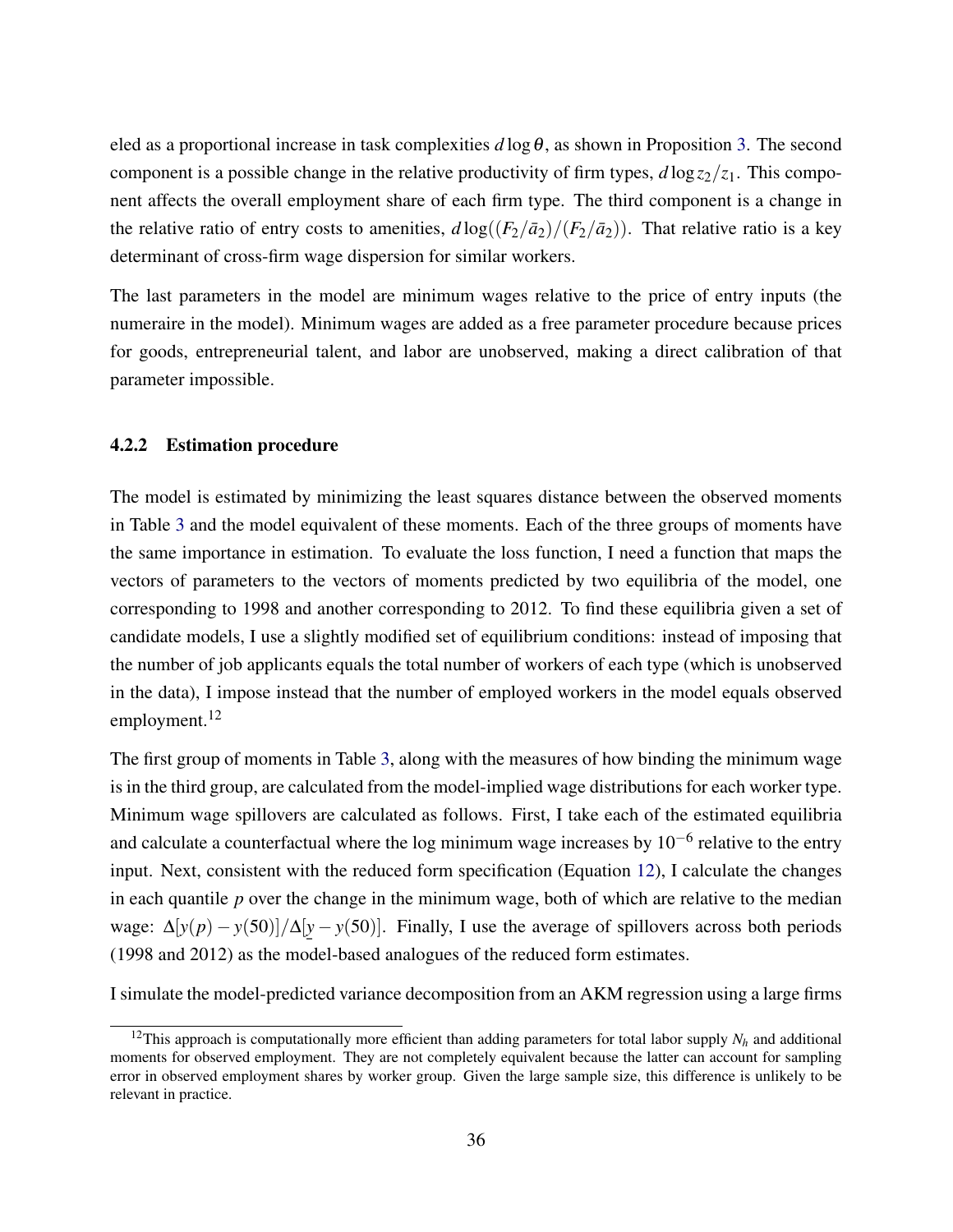assumption. When firms are large, the internal distributions of worker types and wages in a firm of type *g* are approximately the same as the model-predicted distributions for that type. Thus, firms of the same type in the model are statistically identical except for size. I also need a stylized model of employment dynamics, because the model described in the previous section is static. Define a worker type *i* as a tuple  $(h_i, \varepsilon_i)$ . First, I assume that there is mobility between firm types for all worker types *i* that are not rejected by either firm. Second, I assume that  $\varepsilon_{it}$  is a combination of a portable human capital component (the worker fixed effect) plus a transient effect, with the relevance of the transient effect calibrated so that the share of the variance of log wages attributable to the residual is of similar size to that in the data.<sup>13</sup>

Given these assumptions, the variance decomposition is calculated from a simulation of the model where there are only two large firms in the economy, one for each firm type. First, I discretize the distribution of efficiency units  $\varepsilon$ , so that there is a discrete number of worker types  $(h_i, \varepsilon_i)$ . Then, I simulate a data set where each observation is a combination of worker type *i* and firm type *g*. This data set contains indicators for firm and worker type, worker earnings, and weights constructed from the model-predicted mass of workers of each type *i* employed by firms of each type *g*. Next, I estimate firm and worker effects via a weighted ordinary least squares regression of log earnings on firm and worker type dummies.<sup>14</sup> Finally, I calculate the variance decomposition components using those estimated fixed effects.

The parametric space is the real line for parameters defined in logs and the positive real line for most others. The exceptions are comparative advantages  $\alpha_h \in (0,1)$  and  $\beta_h \in (1,100)$ . Standard errors will be provided in a future version of this paper.

#### 4.2.3 Estimates, goodness of fit, and discussion

Table [4](#page-35-0) shows the estimated parameters and Table [3](#page-34-0) illustrates the moments predicted by the estimated model. Overall, the model fits the data well, particularly for the first two groups of moments (levels and trends in wage inequality and components of the variance decomposition based on the two-way fixed effects regressions). That the model fits within-group variances well is particularly interesting given the restriction that the variance of labor efficiency units is the same for all groups and both periods.

<sup>&</sup>lt;sup>13</sup> Formally, I set  $\varepsilon_{it} = \varepsilon_i^F + \varepsilon_{it}^T$ , with the transitory component  $\varepsilon_{it}^T$  orthogonal to the fixed component  $\varepsilon_i^F$ . The variances of each of these components is calibrated so that (i) the variance of  $\varepsilon_{it}$  is the parameter  $S^2$ ; and (ii) the estimated share of the residuals in the model-based variance decomposition is 0.9.

<sup>&</sup>lt;sup>14</sup>OLS estimates are consistent in this regression because the number of firm fixed effects being estimated does not grow with the sample size.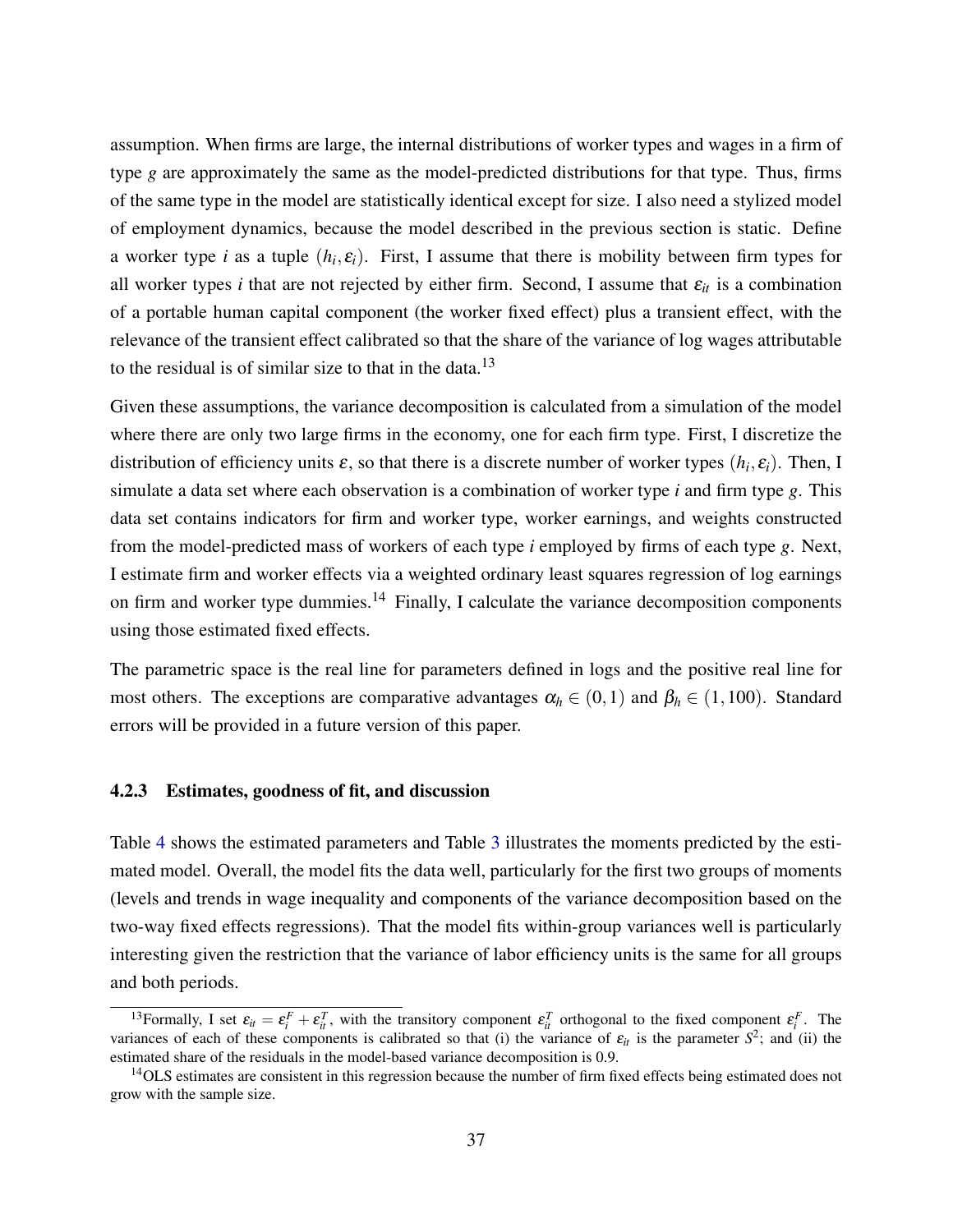<span id="page-38-0"></span>

Figure 6: Distribution of log wages, data and model

Notes: This figure shows histograms of log wages using 0.05-sized bins, separately by educational group (No degree, Primary, Secondary, and Tertiary) and time (1998 in blue, 2012 in red). Panel (a) shows data from RAIS, Rio Grande do Sul, Brazil, hours-weighted. Panel (b) shows histograms predicted by the estimated model.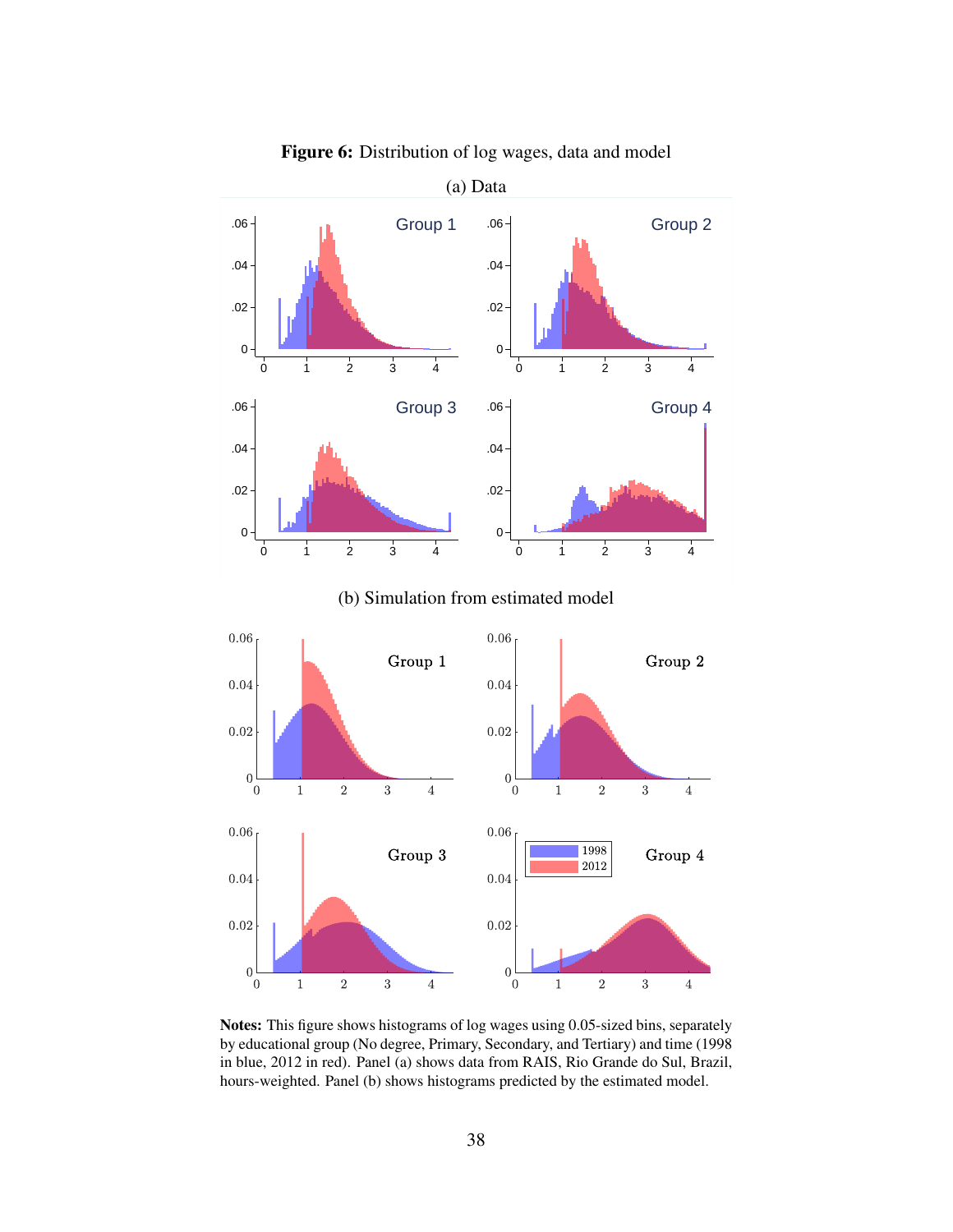### Figure 7: Minimum wage spillovers

<span id="page-39-0"></span>

Notes: This figure shows the impact of changes in the "effective minimum" (statutory minimum wage minus median wage) on different deciles of the wage distribution, relative to the mean. The solid line shows marginal effects from the instrumental variable estimation of Equation [\(12\)](#page-29-0), following [Autor,](#page-46-5) [Manning and Smith](#page-46-5) [\(2016\)](#page-46-5). The shaded area represents 95 percent confidence intervals for these estimates. The dashed line shows spillovers predicted from the estimated model. The dash-dot line and the dotted line demonstrate the spillovers from a model similar to that of the estimated one, with the exception that substitution between goods is either ruled out (that is,  $\sigma = 0$ ) or amplified ( $\sigma = 10$ ) relative to the baseline estimation ( $\sigma = 2$ ).

Figure [7](#page-39-0) shows that minimum wage spillovers from the model are similar to the reduced form estimates, though the model understates positive spillovers in the lower tail and overstates negative spillovers in the upper tail. The same figure also shows how the elasticity of substitution parameter substitution between goods affects comparative statics, following the logic introduced in Proposition [4.](#page-24-0) More substitution between good leads to a less negative spillovers in the upper tail of the distribution. Those differences, however, are small.<sup>15</sup>

The fit of the model can be verified visually by comparing observed wage distributions with modelgenerated ones in Figure [6.](#page-38-0) Overall, the model captures the most salient features of the data. The fit is worse close to the minimum wage, with the model over-predicting bunching in this area.

Now I discuss the estimated parameters shown in Table [4](#page-35-0) and the implied equilibria in the model. I start with worker-related parameters. Comparative advantage  $\alpha_h$  is increasing in education, as expected. These parameters are identified from changes in mean log wage gaps. The taste for consumption  $\beta_h$  is estimated to be decreasing with education. Workers with no complete degree have a high taste for consumption, implying that labor markets are close to competitive for that

<sup>&</sup>lt;sup>15</sup>In this exercise, productivity gaps are adjusted so that employment shares of each firm type remain the same after the change in  $\sigma$ . As a result, all other moments are the ones shown in Table [3.](#page-34-0)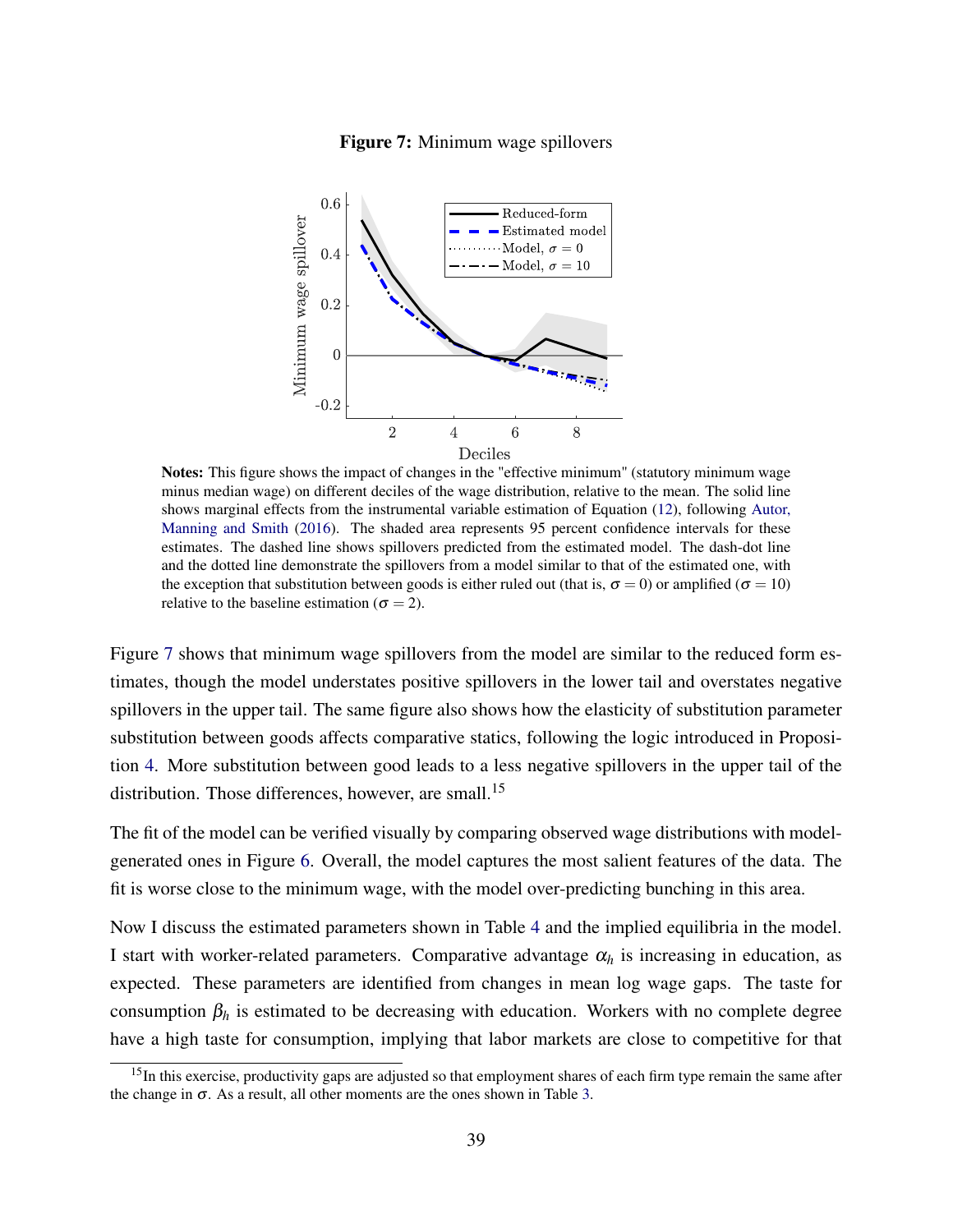<span id="page-40-0"></span>

Figure 8: Wages and employment by firm type and worker type

Notes: The top panel shows wages for each worker type *h* posted by firms producing good *g*. The bottom panel shows the distribution of employment in the economy between worker types and firm types. For each year, all bars sum to one.

worker group. For workers with more education, the implied wage mark-downs relative to marginal productivities range from 12 percent (for workers with basic schooling) to 20 percent (for workers with a college degree). The variance of efficiency units  $S^2$  is 0.447, close to the total variance of log wages in 2012. Both  $S^2$  and  $\beta_h$  are identified essentially from levels and changes in the variance of log wages within worker groups.

Good  $g = 2$  is more intensive in task complexity, has higher fixed costs, and requires fewer tasks in production than good  $g = 1$ . The estimated skill-biased component of the demand shock is positive, stretching the distribution of task requirements for both goods to the right. The demand shock also includes convergence between goods in entry costs and productivity.

The resulting employment patterns, along with the mean log wages for workers of each type employed at firms producing each good, are shown in Figure [8.](#page-40-0) Firms producing the second good are more skill intensive in both periods. In the first period, firms producing  $g = 2$  pay higher wages to all worker types except the least educated one. The size of the wage premium is increasing in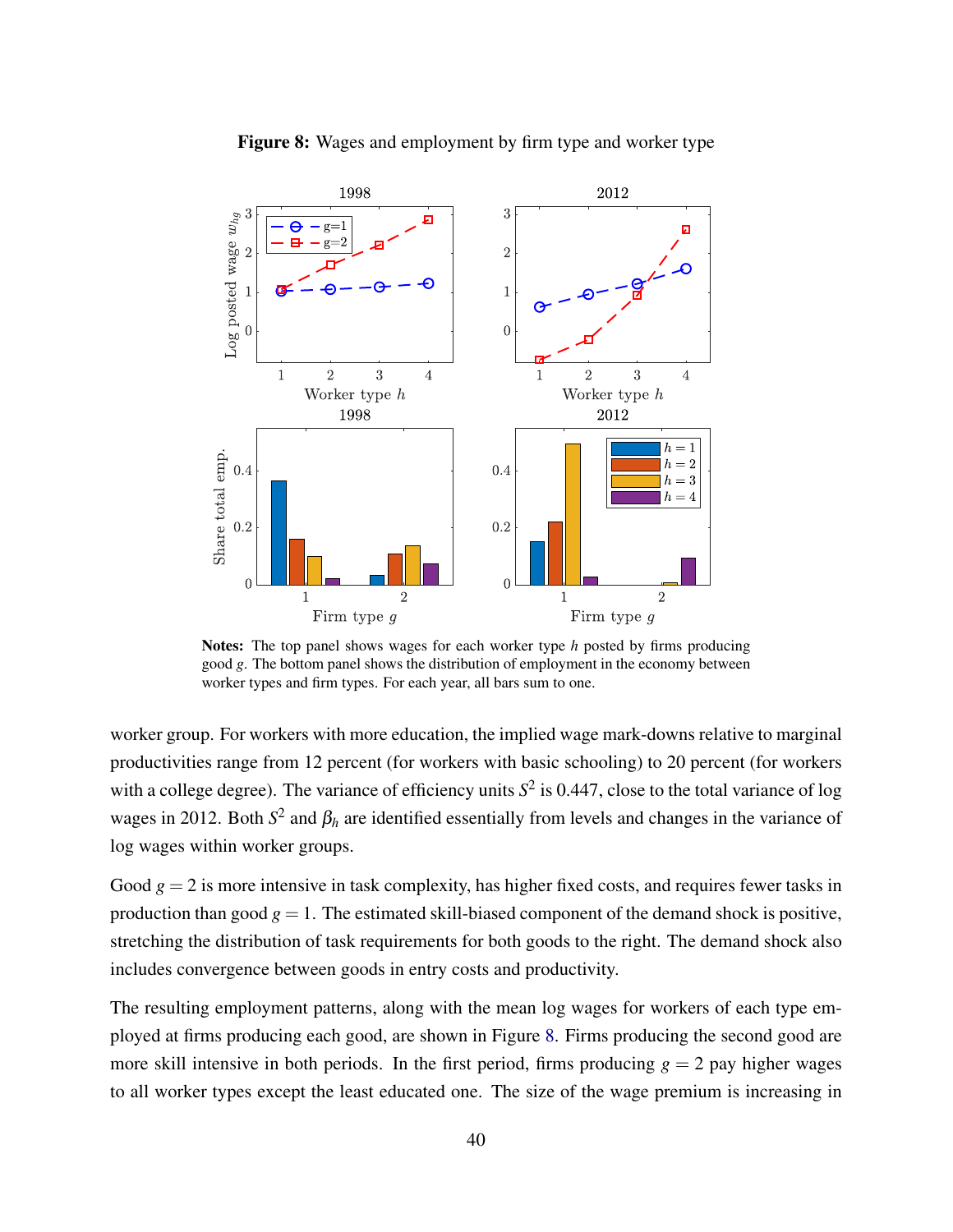worker type. These differences stem from a combination of increased demand for skilled workers along with a higher ratio of entry costs to amenities in the second firm type relative to the first, as described in Proposition [2.](#page-0-0) These differences explain both the substantial share of firm effects in the variance of log wages and why the estimated firm effects from the log-additive model correlate with worker effects.

In the second period, firms producing  $g = 2$  still pay more to skilled workers. However, they post lower wages for less skilled workers, reflect extremely low labor demand for them. The combination of these effects explains why firm fixed effects become less relevant as a share of the total variance of log wages, while at the same time the correlation between worker and firm fixed effects increases.

I interpret the demand shock as follows. In the first period, the first good,  $g = 1$  represents a "backward" technology intensive in low-complexity tasks. The second good,  $g = 2$  represents a "modern" technology that has higher returns to education. The demand shock replaces the "backward" technology to another that uses more complex tasks and is closer to the modern one in entry costs and physical productivity. At the same time, the "modern" technology is also affected by skill-biased technical change, becoming even more specialized in high-complexity tasks. Following a concurrent increase in the supply of education, firms producing the modern good find it profitable to fully specialize in college-educated workers.

# 4.3 Disentangling the role of supply, demand, and minimum wages

In this final step, I use the model to generate counterfactuals that isolate the role of supply, demand, and minimum wage shocks. The first counterfactual scenario has all parameters from the estimated model in 1998, except for labor supply —- which changes to the 2012 levels – and minimum wages, which adjust relative to the numeraire of the model so that it remains constant relative to mean log wages.<sup>16</sup> Next, I move from this scenario to another where the demand shocks occurred, and the minimum wage is still kept constant relative to mean log wages. Finally, the last step measures

<sup>&</sup>lt;sup>16</sup>It is easy to observe the number of employed workers in each educational group, but it is not obvious how to measure total labor supply  $N_h$  in the model due to involuntary non-employment. I use a structural approach to deal with this issue. The estimation procedure looks for one equilibrium in the model for each period such that the model predictions (including share of employment by education) match the data. After the equilibrium and its corresponding set of parameters is identified, the parametric assumption of the distribution of efficiency units allows the researcher to extrapolate the number of unemployed workers, thus obtaining the total labor supply  $N_h$ . Thus, the change imposed in the first counterfactual is moving from the estimated *N<sup>h</sup>* for the 1998 equilibrium to the one coming from the 2012 equilibrium.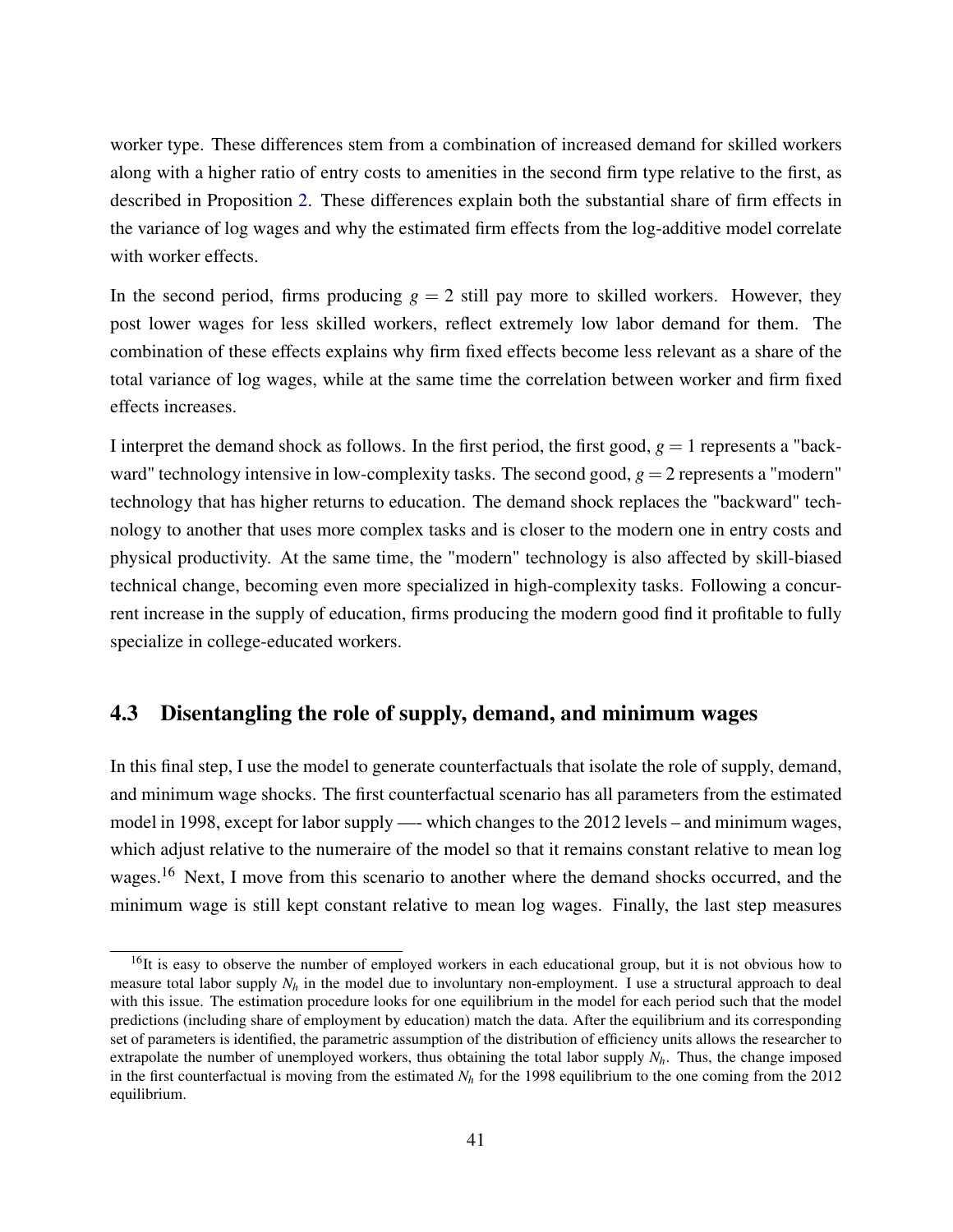<span id="page-42-0"></span>

| Moment                                                  | All changes | Supply   | Demand   | Minimum wage |  |  |
|---------------------------------------------------------|-------------|----------|----------|--------------|--|--|
| Variance of log wages                                   | $-0.201$    | 0.004    | $-0.079$ | $-0.125$     |  |  |
| Mean log wage gaps:                                     |             |          |          |              |  |  |
| Primary / No degree                                     | $-0.085$    | $-0.081$ | 0.102    | $-0.106$     |  |  |
| Secondary / Primary                                     | $-0.259$    | $-0.088$ | $-0.100$ | $-0.070$     |  |  |
| Tertiary / Secondary                                    | 0.302       | $-0.010$ | 0.424    | $-0.112$     |  |  |
| Within-group variance of log wages:                     |             |          |          |              |  |  |
| No degree                                               | $-0.147$    | $-0.007$ | $-0.032$ | $-0.108$     |  |  |
| Primary                                                 | $-0.209$    | $-0.034$ | $-0.064$ | $-0.111$     |  |  |
| Secondary                                               | $-0.354$    | $-0.038$ | $-0.225$ | $-0.091$     |  |  |
| Tertiary                                                | $-0.271$    | 0.073    | $-0.327$ | $-0.017$     |  |  |
| Variance decomposition from two-way fixed effects model |             |          |          |              |  |  |
| Share of firm effects                                   | $-0.079$    | 0.081    | $-0.193$ | 0.033        |  |  |
| Corr. worker and firm effects                           | 0.177       | $-0.080$ | 0.281    | $-0.024$     |  |  |

Table 5: Model-based decomposition: supply, demand, and minimum wages.

Notes: The meaning of each column is as follows: *All changes* denotes changes predicted by the estimated model, comparing the 1998 equilibrium to the 2012 equilibrium. *Supply* shows differences between the 1998 equilibrium and a counterfactual equilibrium using 1998 parameters, except for the number of workers of each type (changed to the 2012 value) and minimum wages (adjusted so that the minimum wage to mean log wage remains constant). *Demand* shows the differences between the first counterfactual and a second counterfactual where the demand shock is imposed, while still holding minimum wages stable relative to mean log wages. *Minimum wage* shows differences between the second counterfactual and the 2012 equilibrium.

the difference from this second counterfactual to the estimated model in the second period, which includes changes in all dimensions.

Before showing the results of this model-based decomposition, it is worth noting that this exercise requires a strong assumption: each of these components is entirely exogenous, such that moving either one in isolation is a meaningful counterfactual. One example of a deviation would be an endogenous technical response to increased availability of qualified labor. Another example is labor supply responses to changes in wages following demand and minimum wage shocks. The labor supply example is particularly relevant for two reasons. First, in contrast to other model-based exercises, I do not restrict the sample to male workers, a group that usually has a low elasticity of labor supply. Second, the informal sector provides an "outside option" for workers in the formal sector, and the gap in attractiveness between formal and informal jobs might be a complicated function of the labor supply, technical change, and minimum wages [\(Haanwinckel and Soares,](#page-49-8) [2016\)](#page-49-8). A model-based account of the informal sector is possible, but it is beyond the scope of this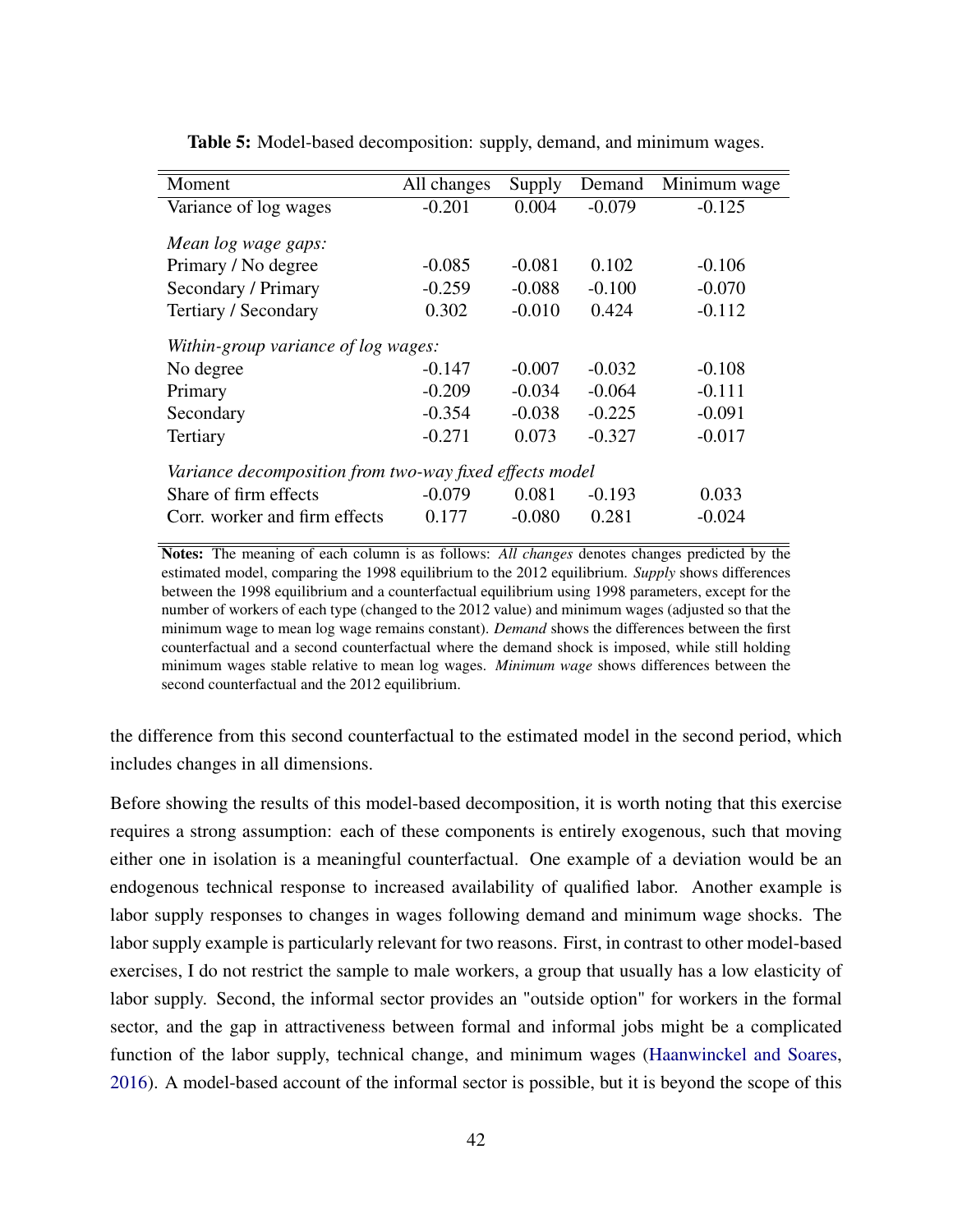paper.

Even with these limitations, this exercise can still shed light on the causes of decreased inequality in Brazil, because it incorporates equilibrium effects while studying a wide range of shocks. There are some model-based decompositions of wage inequality in Brazil, but they focus on smaller sets of shocks and causal mechanisms relative to this paper. [Engbom and Moser](#page-48-10) [\(2018\)](#page-48-10) develop a model of between-firm wage dispersion and focus on the role of the minimum wage, but do not account for equilibrium effects of changes in educational achievement and technical change. [Mak and Siow](#page-50-12) [\(2018\)](#page-50-12) build a model of within-firm complementarities between workers and use it to study the role of labor supply. That paper does not feature between-firm wage dispersion and minimum wages. Finally, [\(Ferreira, Firpo and Messina,](#page-48-11) [2017\)](#page-48-11) performs a decomposition exercise that features a broad array of explanatory factors and includes both the formal and informal sectors. That exercise, however, does not account for equilibrium effects of changes in labor supply, demand, and institutions; while helpful as a descriptive tool and for ruling out some possible explanations, it does not offer measurements of the causal effect of each shock.

With these caveats in mind, I discuss the results of the model-based decomposition. The supply shock reduces mean log wage gaps among workers with less than tertiary education, but have no effect on the returns to college relative to high school. These effects are consistent with a straightforward supply-demand intuition, since the supply of high school and college educated workers increases substantially. The effects on within-group variances of log wages is small. Finally, the overall effect on the total variance of log wages is null; even though there are reductions in between-group log wage gaps, there is also an endowment effect that increases the overall dispersion of wages in the economy. This result is similar to the conclusions in [Ferreira, Firpo and](#page-48-11) [Messina](#page-48-11) [\(2017\)](#page-48-11). The supply shock also causes a moderate increase in the share of the variance of log wages explained by firm effects, along with a moderate decline in the correlation of worker and firm fixed effects.

As described in the previous subsection, the estimated demand shock is a combination of skillbiased technical change (modeled as a drift towards more complex tasks) and convergence between firm types in entry costs and productivity. With a representative firm, increased task complexity should widen all between-group wage gaps. Following this logic, there is a large increase in wages for college-educated workers. However, high school workers lose relative to those with only primary education. The reason for this "wage polarization" effect is the loss of firm-level wage premia for high-school workers. Without the minimum shock, most workers in this group are employed by "modern" firms where their skills are valuable. As described in the previous section, the demand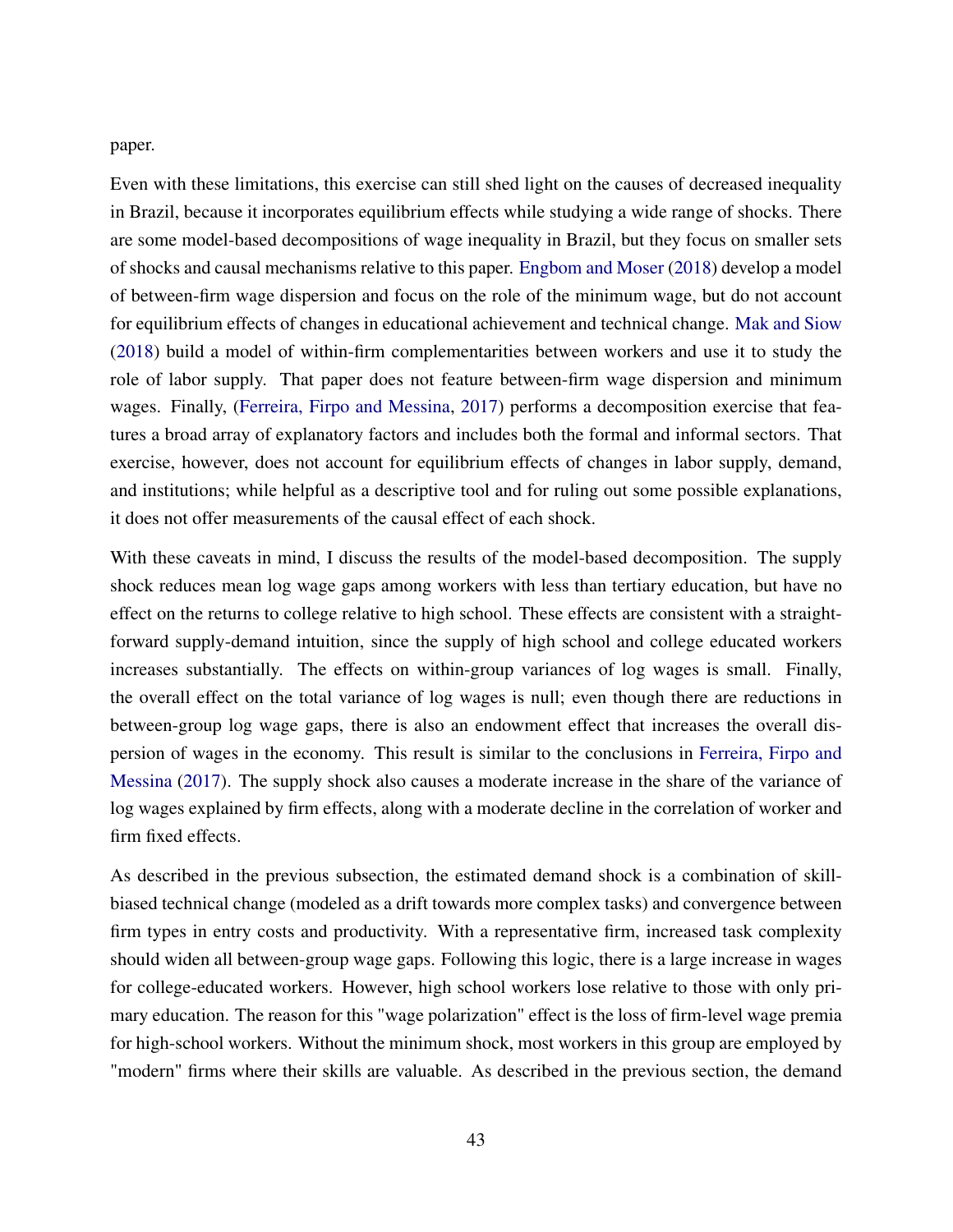shock induces "modern" firms to fully specialize in college-educated workers. The high school workers are then reallocated to "backward" firms, where their comparative advantage relative to less-educated workers is smaller.

The demand shock also causes reductions in cross-firm wage dispersion, which reflect in an overall decline in wage inequality. There are two separate channels leading to these reductions. First, because the modern firms specialize in college-educated workers following the increase in task complexity, there is effectively no cross-firm wage dispersion for workers up to high school in the second period. That explains decreased within-group inequality for these workers following the demand shock. In addition, the reduction in the entry cost gap between goods reduced the size of the cross-firm wage premia for college educated workers, with corresponding consequences for the variance of log wages within that group. The combined effect of these changes is a sizable reduction in overall inequality, accounting for almost 40 percent of the total decline in the variance of log wages.

The demand shock also makes the labor market more assortative, as measured by the correlation between worker and firm fixed effects in the AKM regressions. This result follows from full specialization in college-educated workers in the modern firms, along with the fact that the wage premia for these workers remain positive (though smaller in magnitude).

The minimum wage is the most important factor explaining declining wage inequality in this context. It has sizable effects in both between-group and within-group inequality. I also find that minimum wages have small impacts on the share of the variance of log wages explained by firm effects and in the correlation between worker and firm effects. These results are similar to those in [Engbom and Moser](#page-48-10) [\(2018\)](#page-48-10).

# 5 Conclusion

This paper demonstrated that a task-based model of production is a useful tool for modeling firm heterogeneity in imperfectly competitive labor markets. The theory reveals two kinds of novel interactions between the supply-demand-institutions framework commonly employed to study wage inequality and the applied microeconomic literature examining imperfect competition in labor markets using matched employer-employee data. First, shocks to labor supply, labor demand, and minimum wages affect between-firm wage dispersion and labor market sorting. Second, adding firm heterogeneity and imperfect competition to the traditional approach leads to aggregation issues that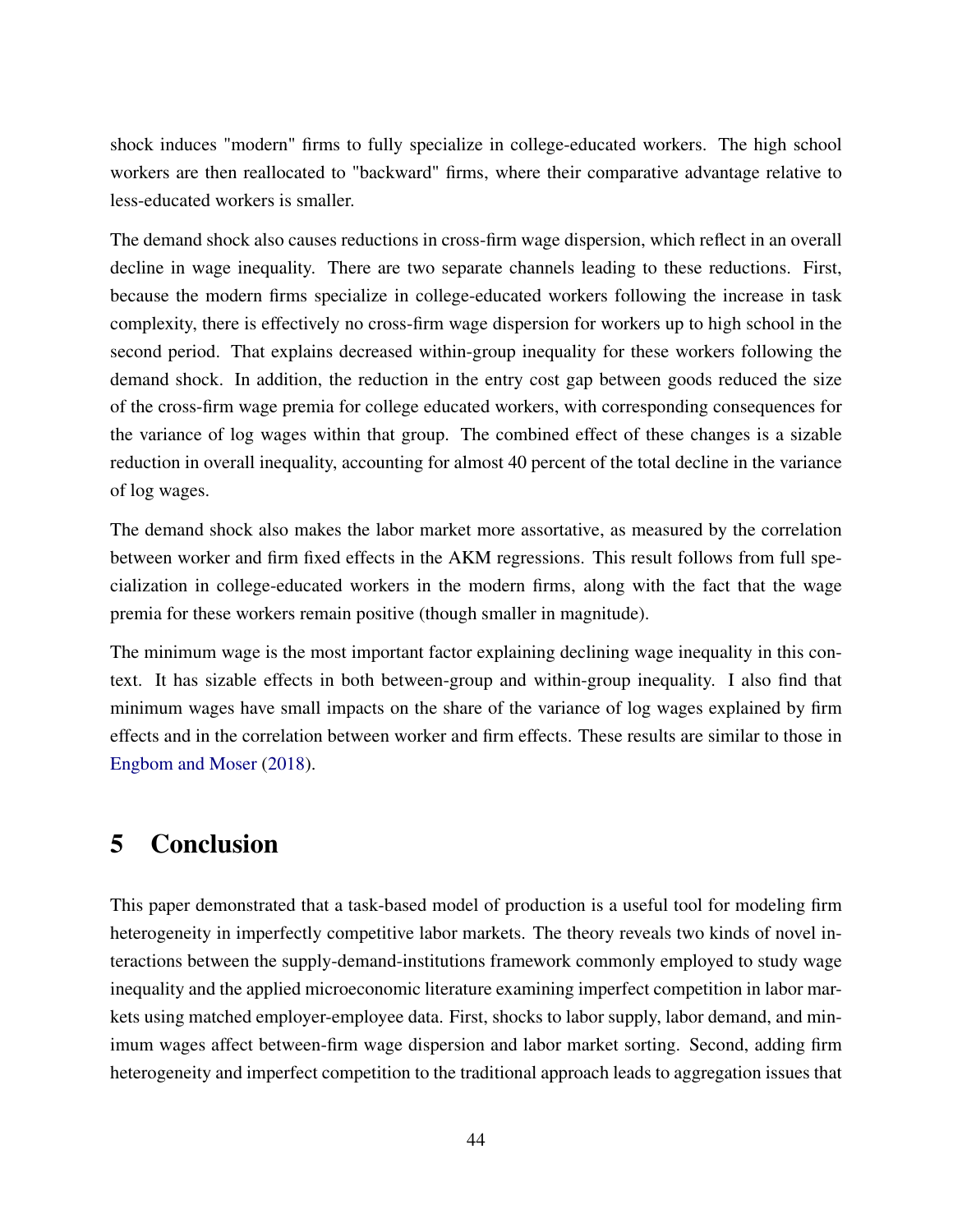might change how those shocks affect the wage distribution in a qualitative sense.

The application of the model using Brazilian data showed that the channels introduced in the theory are relevant for explaining the evolution of inequality and labor market sorting. It also showed that demand-side shocks, including skill-biased technical change, play essential roles in the labor market transformations in Brazil, despite the observed declines in wage inequality.

I conclude this section by discussing two directions for further research. First, a version of the model with capital provides a tool for modeling different forms of technical changes, as well as capital-skill complementarity. [Acemoglu and Autor](#page-46-2) [\(2011\)](#page-46-2) employ a task-based structure to model routine-biased technical change resulting from price reductions for types of capital particularly effective at tasks executed by mid-skill workers. The same idea can be introduced in this framework. A simple way to do so is to include different vintages of capital, all of which perfectly substitute for labor at individual tasks but with varying schedules of productivity. This is simple from a modeling perspective because capital vintages behave as worker types do, thus requiring no modification of the model. Each vintage is then a substitute for some worker types and a complement to others. A different approach is to assume capital and labor are imperfect substitutes in the production of tasks, and that this elasticity of substitution decreases in task complexity. This provides a microfoundation for capital-skill complementarity, a pattern that has been documented in the labor demand literature [\(Hamermesh,](#page-49-9) [1996\)](#page-49-9) and that is potentially relevant for explaining trends in wage inequality [\(Krusell et al.,](#page-49-10) [1999\)](#page-49-10).

The model can also be used to quantify the impact of trade shocks on wages. Economists have increasingly used models with heterogeneous firms when studying the inequality effects of trade. Some papers [\(Sampson,](#page-50-13) [2014;](#page-50-13) [Burstein, Morales and Vogel,](#page-47-11) [2016;](#page-47-11) [Burstein and Vogel,](#page-47-12) [2017\)](#page-47-12) show, using competitive models, that trade liberalization can affect the returns to skill because it favors firms that are more skill-intensive. Others [\(Helpman, Itskhoki and Redding,](#page-49-11) [2010;](#page-49-11) [Davis and Harri](#page-48-8)[gan,](#page-48-8) [2011;](#page-48-8) [Helpman et al.,](#page-49-12) [2017\)](#page-49-12) highlight that trade opening can also increase between-firm wage dispersion for similar workers when labor markets are not competitive. The model developed in this paper can combine both perspectives, while also accounting for the ex-ante worker heterogeneity in productivity, firm-to-worker sorting, and other shocks to wage inequality coming from the traditional supply-demand-institutions framework.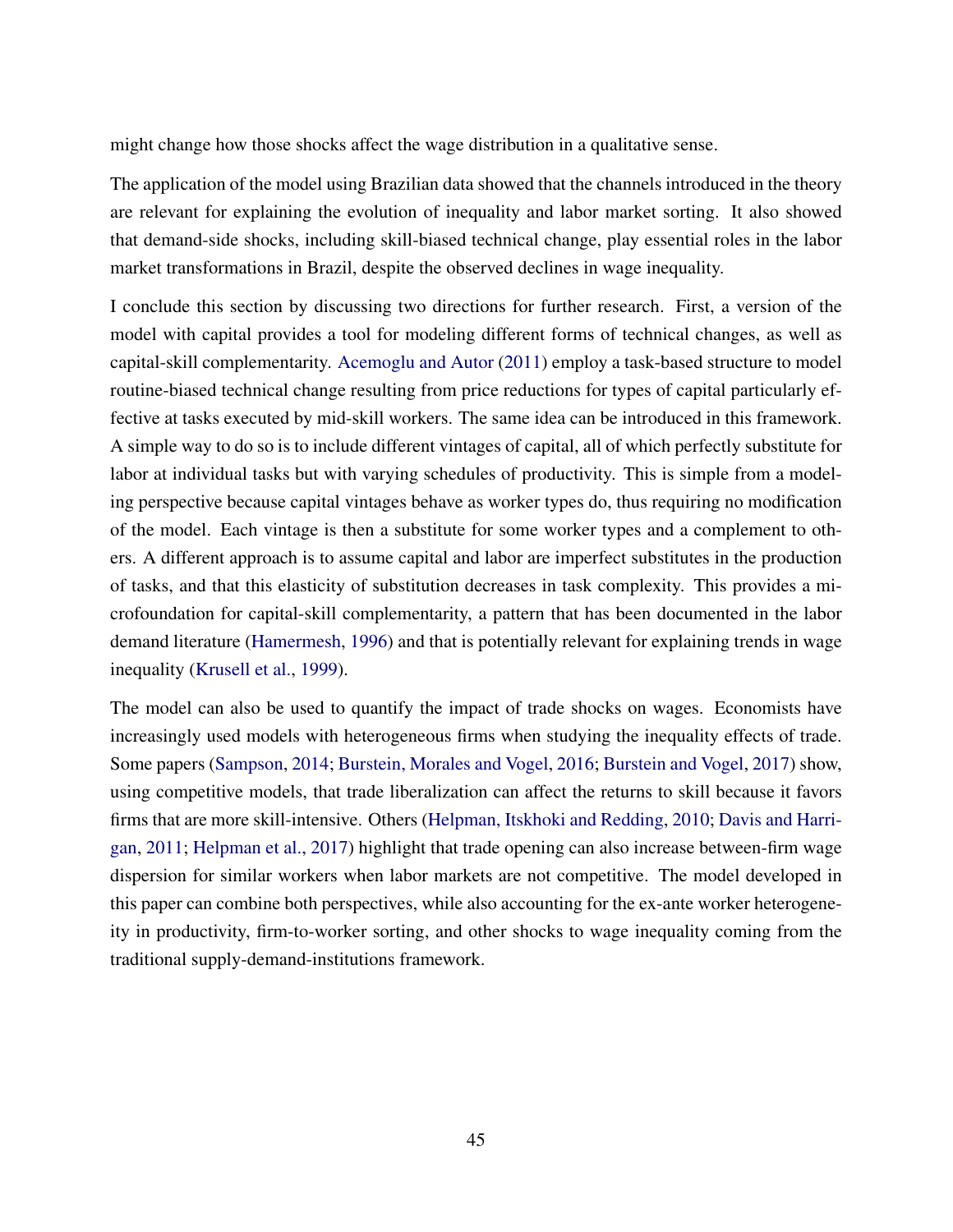# References

- <span id="page-46-4"></span>Abowd, John M, Francis Kramarz, and David N Margolis. 1999. "High Wage Workers and High Wage Firms." *Econometrica*, 67(2): 251–333.
- <span id="page-46-7"></span>Abowd, John M., Francis Kramarz, Sébastien Pérez-Duarte, and Ian M. Schmutte. 2018. "Sorting Between and Within Industries: A Testable Model of Assortative Matching." *Annals of Economics and Statistics*, , (129): 1–32.
- <span id="page-46-8"></span>Acemoglu, Daron. 1999. "Changes in Unemployment and Wage Inequality: An Alternative Theory and Some Evidence." *The American Economic Review*, 89(5): 1259–1278.
- <span id="page-46-10"></span>Acemoglu, Daron. 2001. "Good Jobs versus Bad Jobs." *Journal of Labor Economics*, 19(1): 1–21.
- <span id="page-46-2"></span>Acemoglu, Daron, and David Autor. 2011. "Skills, Tasks and Technologies: Implications for Employment and Earnings." In *Handbook of Labor Economics*. Vol. 4, Part B, , ed. David Card and Orley Ashenfelter, Chapter 12, 1043–1171. Elsevier.
- <span id="page-46-9"></span>Acemoglu, Daron, and Pascual Restrepo. 2018. "Artificial Intelligence, Automation and Work." National Bureau of Economic Research Working Paper 24196.
- <span id="page-46-1"></span>Alvarez, Jorge, Felipe Benguria, Niklas Engbom, and Christian Moser. 2018. "Firms and the Decline in Earnings Inequality in Brazil." *American Economic Journal: Macroeconomics*, 10(1): 149–89.
- <span id="page-46-11"></span>Andrews, M. J., L. Gill, T. Schank, and R. Upward. 2008. "High wage workers and low wage firms: negative assortative matching or limited mobility bias?" *Journal of the Royal Statistical Society: Series A (Statistics in Society)*, 171(3): 673–697.
- <span id="page-46-6"></span>Antràs, Pol, Luis Garicano, and Esteban Rossi-Hansberg. 2006. "Offshoring in a Knowledge Economy." *The Quarterly Journal of Economics*, 121(1): 31–77.
- <span id="page-46-3"></span>Ashenfelter, Orley C., Henry Farber, and Michael R Ransom. 2010. "Labor Market Monopsony." *Journal of Labor Economics*, 28(2): 203–210.
- <span id="page-46-0"></span>Autor, David H. 2014. "Skills, education, and the rise of earnings inequality among the other 99 percent." *Science*, 344(6186): 843–851.
- <span id="page-46-5"></span>Autor, David H., Alan Manning, and Christopher L. Smith. 2016. "The Contribution of the Minimum Wage to US Wage Inequality over Three Decades: A Reassessment." *American Economic Journal: Applied Economics*, 8(1): 58–99.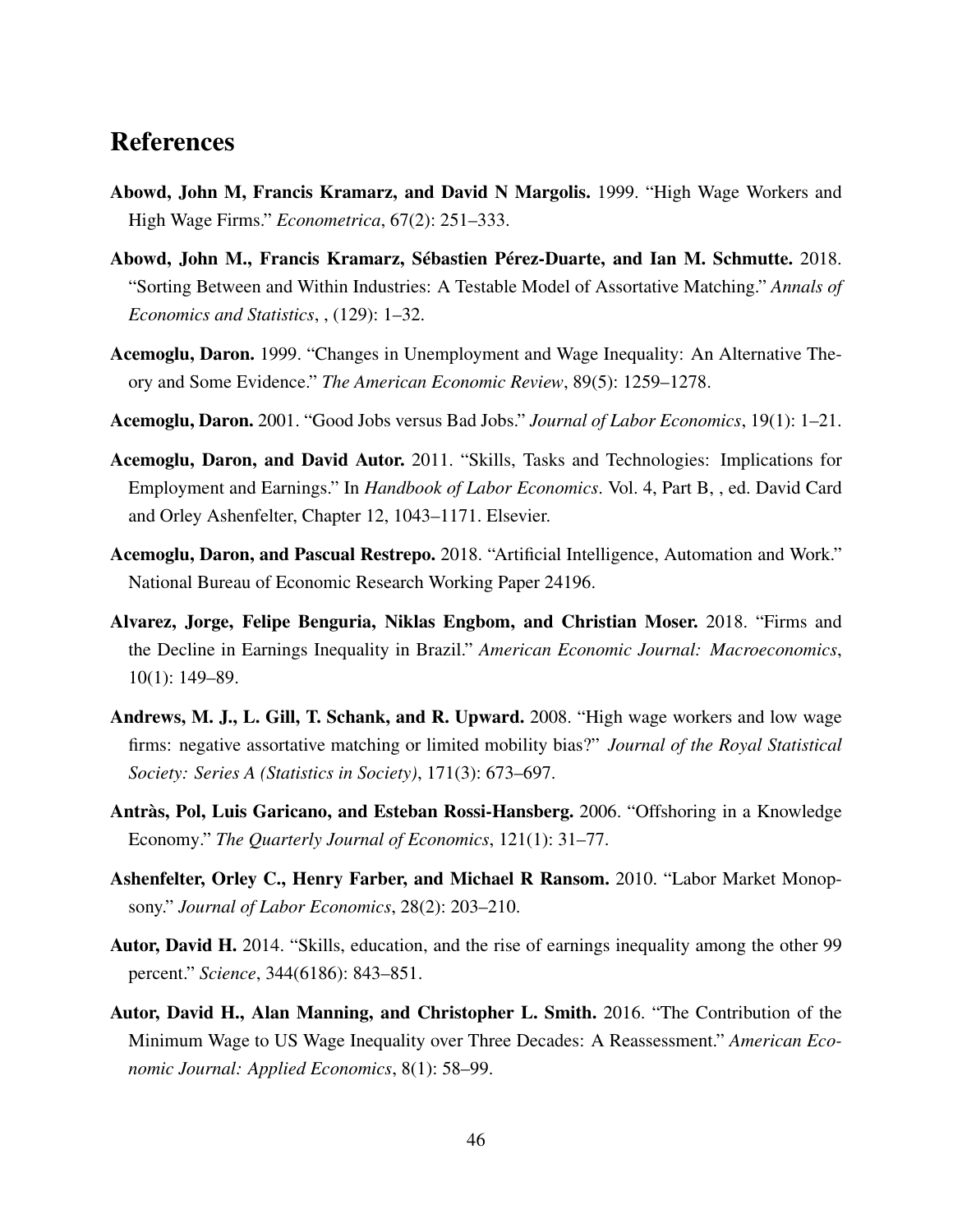- <span id="page-47-7"></span>Autor, David H, Frank Levy, and Richard J Murnane. 2003. "The Skill Content of Recent Technological Change: An Empirical Exploration." *The Quarterly Journal of Economics*, 118(4): 1279–1333.
- <span id="page-47-3"></span>Autor, David H, Lawrence F Katz, and Melissa S Kearney. 2008. "Trends in U.S. Wage Inequality: Revising the Revisionists." *The Review of Economics and Statistics*, 90(2): 300–323.
- <span id="page-47-0"></span>Bound, John, and George Johnson. 1992. "Changes in the Structure of Wages in the 1980's: An Evaluation of Alternative Explanations." *The American Economic Review*, 82(3): 371–392.
- <span id="page-47-12"></span>Burstein, Ariel, and Jonathan Vogel. 2017. "International Trade, Technology, and the Skill Premium." *Journal of Political Economy*, 125(5): 1356–1412.
- <span id="page-47-11"></span>Burstein, Ariel, Eduardo Morales, and Jonathan Vogel. 2016. "Changes in between-group inequality: computers, occupations, and international trade."
- <span id="page-47-8"></span>Caliendo, Lorenzo, and Esteban Rossi-Hansberg. 2012. "The Impact of Trade on Organization and Productivity." *The Quarterly Journal of Economics*, 127(3): 1393–1467.
- <span id="page-47-4"></span>Card, David, Ana Rute Cardoso, Joerg Heining, and Patrick Kline. 2018. "Firms and Labor Market Inequality: Evidence and Some Theory." *Journal of Labor Economics*, 36(S1): S13–S70.
- <span id="page-47-2"></span>Card, David, and John E DiNardo. 2002. "Skill-Biased Technological Change and Rising Wage Inequality: Some Problems and Puzzles." *Journal of Labor Economics*, 20(4): 733–783.
- <span id="page-47-1"></span>Card, David, and Thomas Lemieux. 2001. "Can Falling Supply Explain the Rising Return to College for Younger Men? A Cohort-Based Analysis." *The Quarterly Journal of Economics*, 116(2): 705–746.
- <span id="page-47-5"></span>Card, David, Jörg Heining, and Patrick Kline. 2013. "Workplace Heterogeneity and the Rise of West German Wage Inequality." *The Quarterly Journal of Economics*, 128(3): 967.
- <span id="page-47-10"></span>Cengiz, Doruk, Arindrajit Dube, Attila Lindner, and Ben Zipperer. 2018. "The Effect of Minimum Wages on Low-Wage Jobs: Evidence from the United States Using a Bunching Estimator." Centre for Economic Performance, LSE CEP Discussion Papers dp1531.
- <span id="page-47-6"></span>Chade, Hector, Jan Eeckhout, and Lones Smith. 2017. "Sorting through Search and Matching Models in Economics." *Journal of Economic Literature*, 55(2): 493–544.
- <span id="page-47-9"></span>Coase, R H. 1937. "The Nature of the Firm." *Economica*, 4(16): 386–405.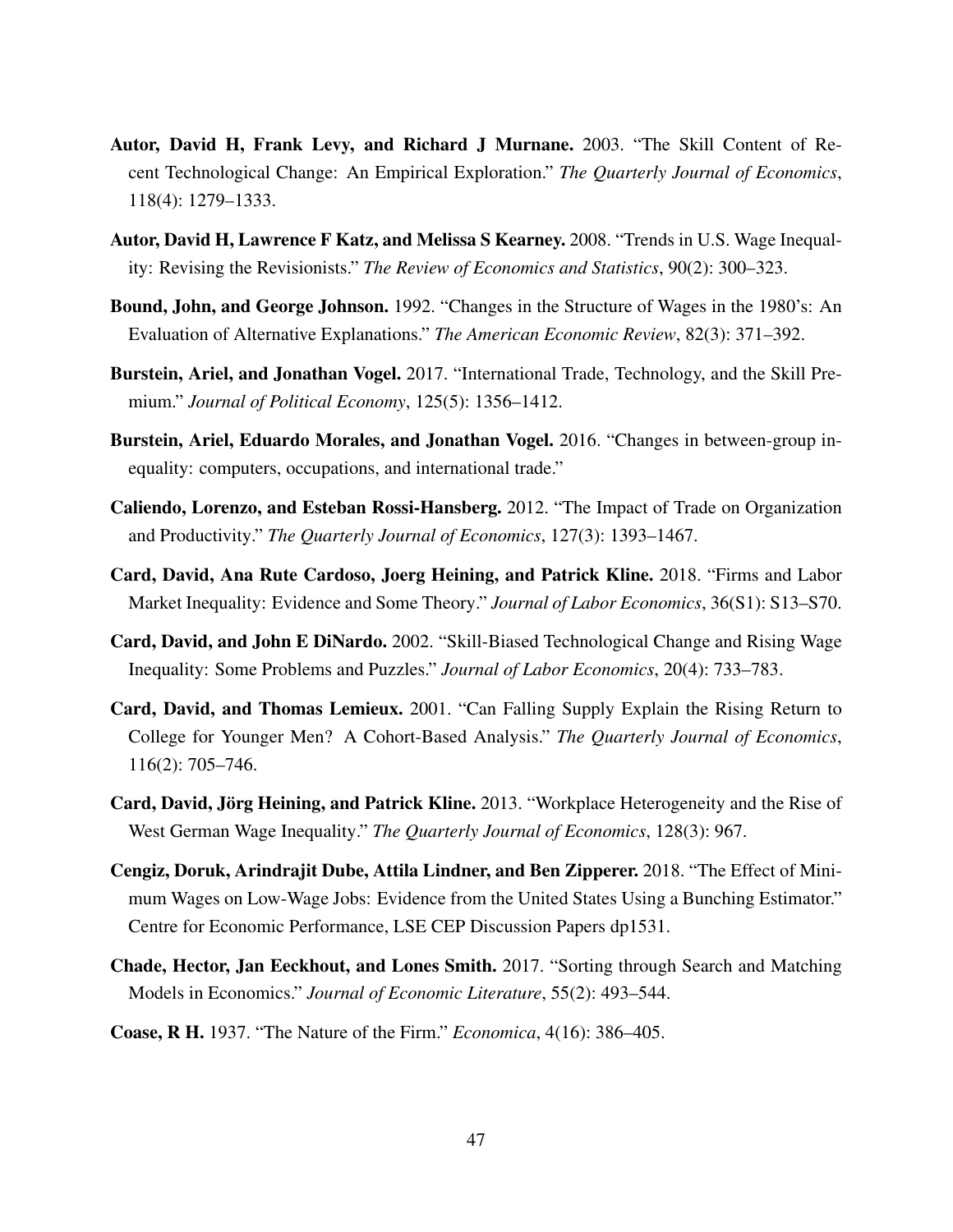- <span id="page-48-1"></span>Costinot, Arnaud, and Jonathan Vogel. 2010. "Matching and Inequality in the World Economy." *Journal of Political Economy*, 118(4): 747–786.
- <span id="page-48-9"></span>Cragg, John G., and Stephen G. Donald. 1993. "Testing Identifiability and Specification in Instrumental Variable Models." *Econometric Theory*, 9(2): 222–240.
- <span id="page-48-8"></span>Davis, Donald R., and James Harrigan. 2011. "Good jobs, bad jobs, and trade liberalization." *Journal of International Economics*, 84(1): 26 – 36.
- <span id="page-48-6"></span>de Melo, Rafael Lopes. 2018. "Firm Wage Differentials and Labor Market Sorting: Reconciling Theory and Evidence." *Journal of Political Economy*, 126(1): 313–346.
- <span id="page-48-12"></span>De Negri, João Alberto, Paulo Furtado de Castro, Natalia Ribeiro de Souza, and Jorge Saba Arbache. 2001. "Mercado Formal de Trabalho: Comparação entre os Microdados da RAIS e da PNAD." IPEA Texto para Discussão 840.
- <span id="page-48-0"></span>DiNardo, John, Nicole M Fortin, and Thomas Lemieux. 1996. "Labor Market Institutions and the Distribution of Wages, 1973-1992: A Semiparametric Approach." *Econometrica*, 64(5): 1001–1044.
- <span id="page-48-2"></span>Eeckhout, Jan, and Philipp Kircher. 2011. "Identifying Sorting—In Theory." *The Review of Economic Studies*, 78(3): 872–906.
- <span id="page-48-7"></span>Eeckhout, Jan, and Philipp Kircher. 2018. "Assortative Matching With Large Firms." *Econometrica*, 86(1): 85–132.
- <span id="page-48-10"></span>Engbom, Niklas, and Christian Moser. 2018. "Earnings Inequality and the Minimum Wage: Evidence from Brazil." Federal Reserve Bank of Minneapolis, Opportunity and Inclusive Growth Institute Working Papers 7.
- <span id="page-48-11"></span>Ferreira, Francisco H. G., Sergio P. Firpo, and Julián Messina. 2017. "Ageing Poorly?: Accounting for the Decline in Earnings Inequality in Brazil, 1995-2012." Inter-American Development Bank IDB Publications (Working Papers) 8220.
- <span id="page-48-3"></span>Garicano, Luis. 2000. "Hierarchies and the Organization of Knowledge in Production." *Journal of Political Economy*, 108(5): 874–904.
- <span id="page-48-4"></span>Garicano, Luis, and Esteban Rossi-Hansberg. 2006. "Organization and Inequality in a Knowledge Economy." *The Quarterly Journal of Economics*, 121(4): 1383–1435.
- <span id="page-48-5"></span>Gautier, Pieter A, and Coen N Teulings. 2015. "Sorting and the Output Loss due to Search Frictions." *Journal of the European Economic Association*, 13(6): 1136–1166.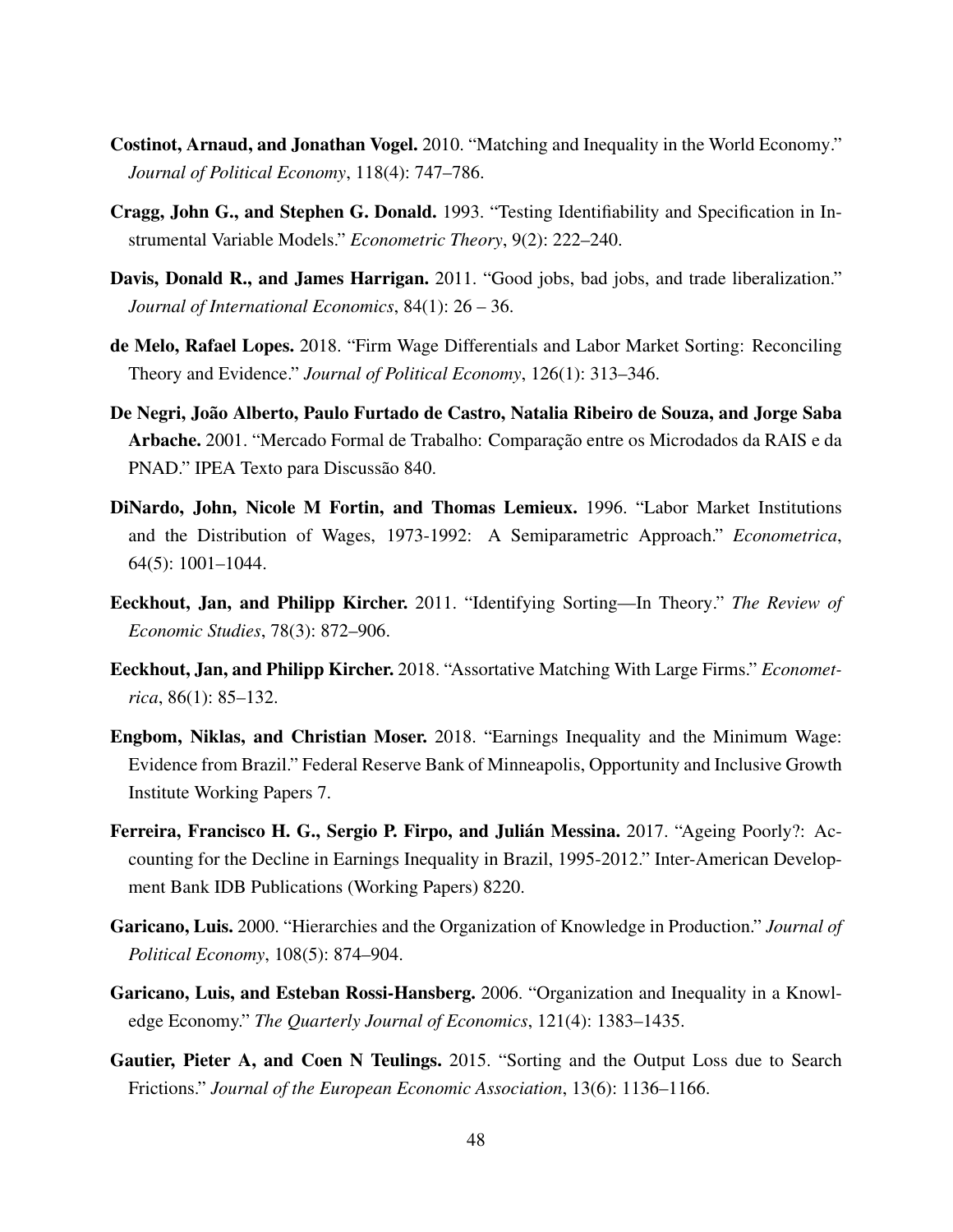- <span id="page-49-3"></span>Gautier, Pieter A, Coen N Teulings, and Aico van Vuuren. 2010. "On-the-Job Search, Mismatch and Efficiency." *The Review of Economic Studies*, 77(1): 245–272.
- <span id="page-49-4"></span>Grossman, Gene M, Elhanan Helpman, and Philipp Kircher. 2017. "Matching, Sorting, and the Distributional Effects of International Trade." *Journal of Political Economy*, 125(1): 224–264.
- <span id="page-49-8"></span>Haanwinckel, Daniel, and Rodrigo R. Soares. 2016. "Workforce Composition, Productivity, and Labor Regulations in a Compensating Differentials Theory of Informality." Institute for the Study of Labor (IZA) IZA Discussion Papers 9951.
- <span id="page-49-9"></span>Hamermesh, Daniel S. 1996. *Labor demand.* princeton University press.
- <span id="page-49-6"></span>Harasztosi, Péter, and Attila Lindner. 2018. "Who Pays for the Minimum Wage?" Unpublished manuscript.
- <span id="page-49-11"></span>Helpman, Elhanan, Oleg Itskhoki, and Stephen Redding. 2010. "Inequality and Unemployment in a Global Economy." *Econometrica*, 78(4): 1239–1283.
- <span id="page-49-12"></span>Helpman, Elhanan, Oleg Itskhoki, Marc-Andreas Muendler, and Stephen J Redding. 2017. "Trade and Inequality: From Theory to Estimation." *The Review of Economic Studies*, 84(1): 357.
- <span id="page-49-1"></span>Hornstein, Andreas, Per Krusell, and Giovanni L. Violante. 2011. "Frictional Wage Dispersion in Search Models: A Quantitative Assessment." *The American Economic Review*, 101(7): 2873– 2898.
- <span id="page-49-0"></span>Katz, Lawrence F, and Kevin M Murphy. 1992. "Changes in Relative Wages, 1963-1987: Supply and Demand Factors." *The Quarterly Journal of Economics*, 107(1): 35–78.
- <span id="page-49-2"></span>Kline, P., R. Saggio, and M. Sølvsten. 2018. "Leave-out estimation of variance components." *ArXiv e-prints*.
- <span id="page-49-7"></span>Kremer, Michael, and Eric Maskin. 1996. "Wage Inequality and Segregation by Skill." National Bureau of Economic Research Working Paper 5718.
- <span id="page-49-5"></span>Krugman, Paul. 1985. "A 'Technology Gap' Model of International Trade." *Structural Adjustment in Developed Open Economies*, , ed. Karl Jungenfelt and Douglas Hague, 35–61. London:Palgrave Macmillan UK.
- <span id="page-49-10"></span>Krusell, Per, Lee E Ohanian, José-Víctor Ríos-Rull, and Giovanni L Violante. 1999. "Capital-skill Complementarity and Inequality: A Macroeconomic Analysis." *Econometrica*, 68(5): 1029–1053.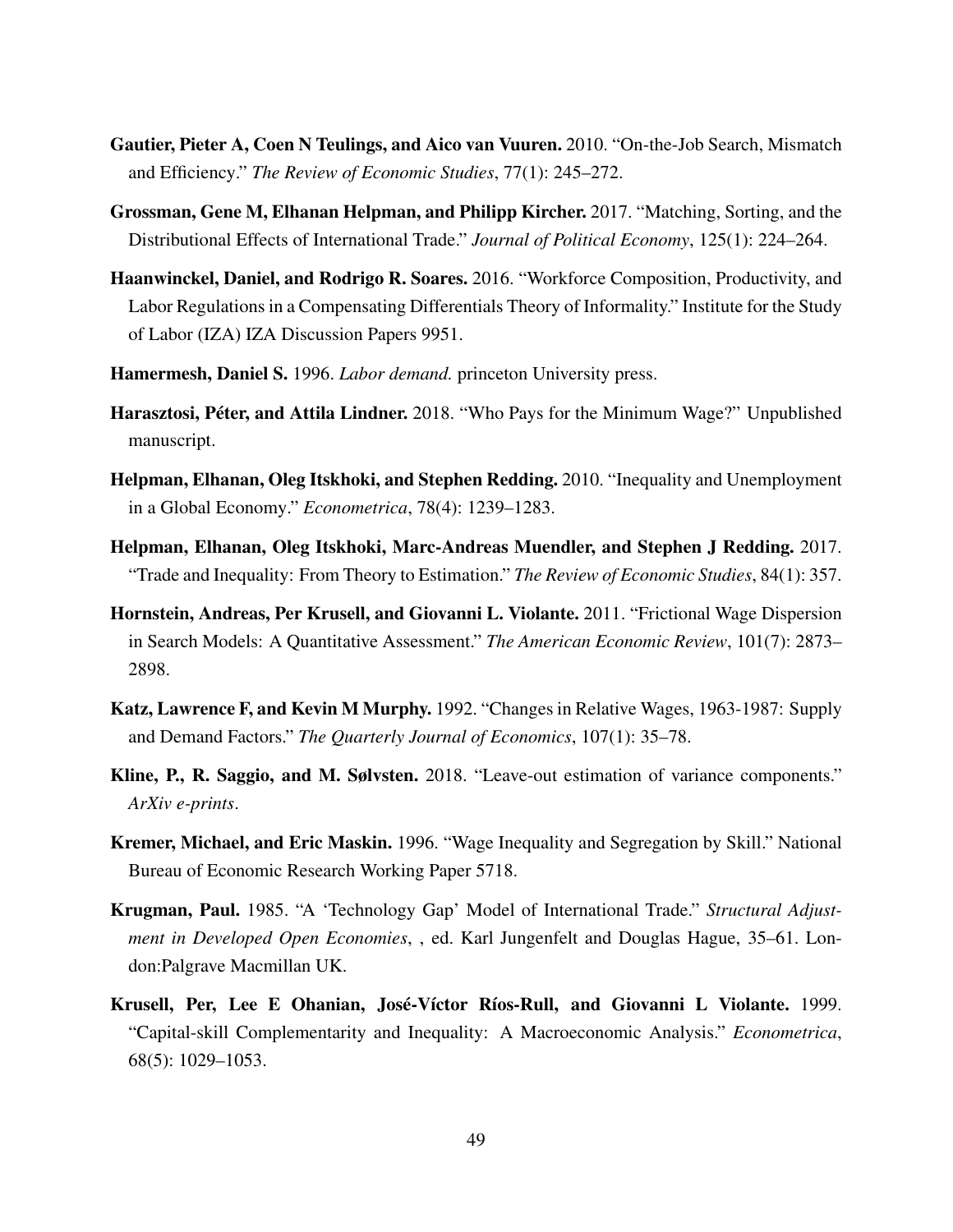- <span id="page-50-0"></span>Lee, David S. 1999. "Wage Inequality in the United States during the 1980s: Rising Dispersion or Falling Minimum Wage?" *The Quarterly Journal of Economics*, 114(3): 977–1023.
- <span id="page-50-6"></span>Lentz, Rasmus, and Dale T Mortensen. 2010. "Labor market models of worker and firm heterogeneity." *Annu. Rev. Econ.*, 2(1): 577–602.
- <span id="page-50-5"></span>Lindenlaub, Ilse. 2017. "Sorting Multidimensional Types: Theory and Application." *The Review of Economic Studies*, 84(2): 718–789.
- <span id="page-50-9"></span>Lindenlaub, Ilse, and Fabien Postel-Vinay. 2017. "Multidimensional Sorting Under Random Search." Unpublished manuscript.
- <span id="page-50-8"></span>Lise, Jeremy, Costas Meghir, and Jean-Marc Robin. 2016. "Matching, sorting and wages." *Review of Economic Dynamics*, 19: 63 – 87. Special Issue in Honor of Dale Mortensen.
- <span id="page-50-12"></span>Mak, Eric, and Aloysius Siow. 2018. "Occupational Choice, Matching and Earnings Inequality." Unpublished manuscript.
- <span id="page-50-1"></span>Manning, Alan. 2011. "Imperfect Competition in the Labor Market." In *Handbook of Labor Economics*. Vol. 4, Part B, , ed. David Card and Orley Ashenfelter, Chapter 11, 973–1041. Elsevier.
- <span id="page-50-13"></span>Sampson, Thomas. 2014. "Selection into Trade and Wage Inequality." *American Economic Journal: Microeconomics*, 6(3): 157–202.
- <span id="page-50-7"></span>Shimer, Robert. 2005. "The Assignment of Workers to Jobs in an Economy with Coordination Frictions." *Journal of Political Economy*, 113(5): 996–1025.
- <span id="page-50-2"></span>Song, Jae, David J. Price, Fatih Guvenen, Nicholas Bloom, and Till von Wachter. 2018. "Firming Up Inequality." Forthcoming, The Quarterly Journal of Economics.
- <span id="page-50-11"></span>Teulings, Coen N. 1995. "The Wage Distribution in a Model of the Assignment of Skills to Jobs." *Journal of Political Economy*, 103(2): 280–315.
- <span id="page-50-3"></span>Teulings, Coen N. 2000. "Aggregation Bias in Elasticities of Substitution and the Minimum Wage Paradox." *International Economic Review*, 41(2): 359–398.
- <span id="page-50-4"></span>Teulings, Coen N. 2003. "The Contribution of Minimum Wages to Increasing Wage Inequality." *The Economic Journal*, 113(490): 801–833.
- <span id="page-50-10"></span>Teulings, Coen N. 2005. "Comparative Advantage, Relative Wages, and the Accumulation of Human Capital." *Journal of Political Economy*, 113(2): 425–461.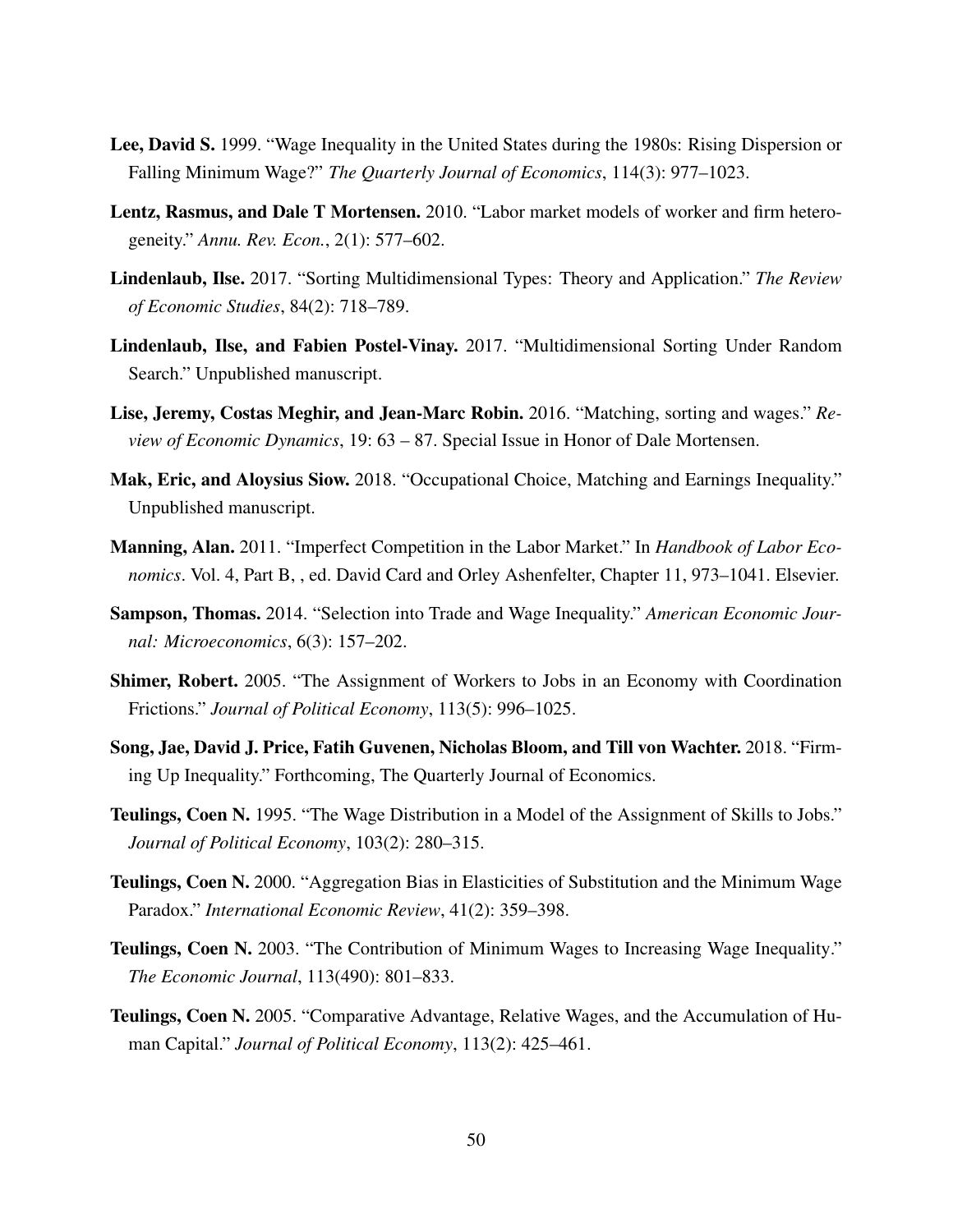# <span id="page-51-0"></span>A Proofs

### Section 2: Task-based production function

#### Proof of Lemma [1:](#page-7-1) Allocation is assortative and labor constraints bind

I proceed by proving two lemmas that, together, imply the desired result. I use the term *candidate* solution to refer to tuples of output and schedules  $\{q, \{m_h\}_{h=1}^H\}$  $\{H_{h=1}\}\$  that satisfy all constraints in the assignment problem.

<span id="page-51-1"></span>**Lemma 3.** If there exists a candidate solution  $\{q, \{m_h(\cdot)\}\}_{h=1}^H$ *h*=1 *such that one can find two tasks*  $x_1 < x_2$  and two worker types  $h_1 < h_2$  with  $m_{h_1}(x_2) > 0$  and  $m_{h_2}(x_1) > 0$ , then there exists an *alternative candidate solution*  $\{q', \{m'_p\}$  $h'_h(\cdot)\}_{h=1}^H$  $H_{h=1}$ } that achieves the same output ( $q = q'$ ) but has a *slack of labor of type h*<sub>1</sub>  $(l_{h_1} > \int_0^\infty m'_h)$  $'_{h_1}(x)dx$ ).

*Proof.* Let  $\Delta = x_2 - x_1$  and pick  $\tau \in (0, \min\{m_{h1}(x_2), m_{h2}(x_1)e_{h2}(x_1 + \Delta)/e_{h1}(x_1 + \Delta)\})$ . Because  $m_h(\cdot)$  is right continuous and the efficiency functions  $e_h(\cdot)$  are strictly positive and continuous, I  $\tau$  can find  $\delta > 0$  such that  $m_{h_1}(x) > \tau \ \forall x \in [x_2, x_2 + \delta)$  and  $m_{h_2}(x_1) e_{h_2}(x_1 + \Delta) / e_{h_1}(x_1 + \Delta) > \tau \ \forall x \in [x_2, x_2 + \delta)$  $[x_1, x_1 + \delta).$ 

Now construct  $\{q', \{m'_l\}$  $h'_h(\cdot)\}_{h=1}^H$  $\{H_{h=1}^H\}$  identical to  $\{q, \{m_h(\cdot)\}\}_{h=1}^H$  $_{h=1}^H$ }, except for:

$$
m'_{h_1}(x) = m_{h_1}(x) - \tau,
$$
  
\n
$$
m'_{h_2}(x) = m_{h_2}(x) + \tau \frac{e_{h_1}(x)}{e_{h_2}(x)},
$$
  
\n
$$
m'_{h_2}(x) = m_{h_2}(x) - \tau \frac{e_{h_1}(x+\Delta)}{e_{h_2}(x+\Delta)},
$$
  
\n
$$
m'_{h_1}(x) = m_{h_1}(x) + \tau \frac{e_{h_1}(x+\Delta)}{e_{h_2}(x+\Delta)} \frac{e_{h_2}(x)}{e_{h_1}(x)},
$$
  
\n
$$
x \in [x_1, x_1 + \delta)
$$
  
\n
$$
x \in [x_1, x_1 + \delta)
$$

I need to prove that  $\{q', \{m'_p\}$  $h'_h(\cdot)\}_{h=1}^H$  $\binom{H}{h=1}$  satisfies all constraints in the assignment problem and has a slack of labor  $h_1$ , and that  $m'_1$  $h'_h(\cdot) \in RC$ . Starting with the latter, note that  $m'_h$  $h_{h}^{\prime}(\cdot)$  is always identical to  $m_h(\cdot)$  except in intervals of the form  $[a,b)$ . In those intervals,  $m_l'$  $h(t)$  is a continuous transformation of  $m_h(\cdot)$ . So, because  $m_h(\cdot)$  is right continuous, so is  $m'_h$  $h'_h(\cdot)$ . In addition,  $m'_h$  $h'_h(x) > 0$  ∀*x* ∈ ℝ<sub>>0</sub> by the condition imposed when defining  $\delta$ . So  $m'_p$  $h'_h(\cdot) \in RC.$ 

Next, the blueprint constraints are satisfied under the new candidate solution because second and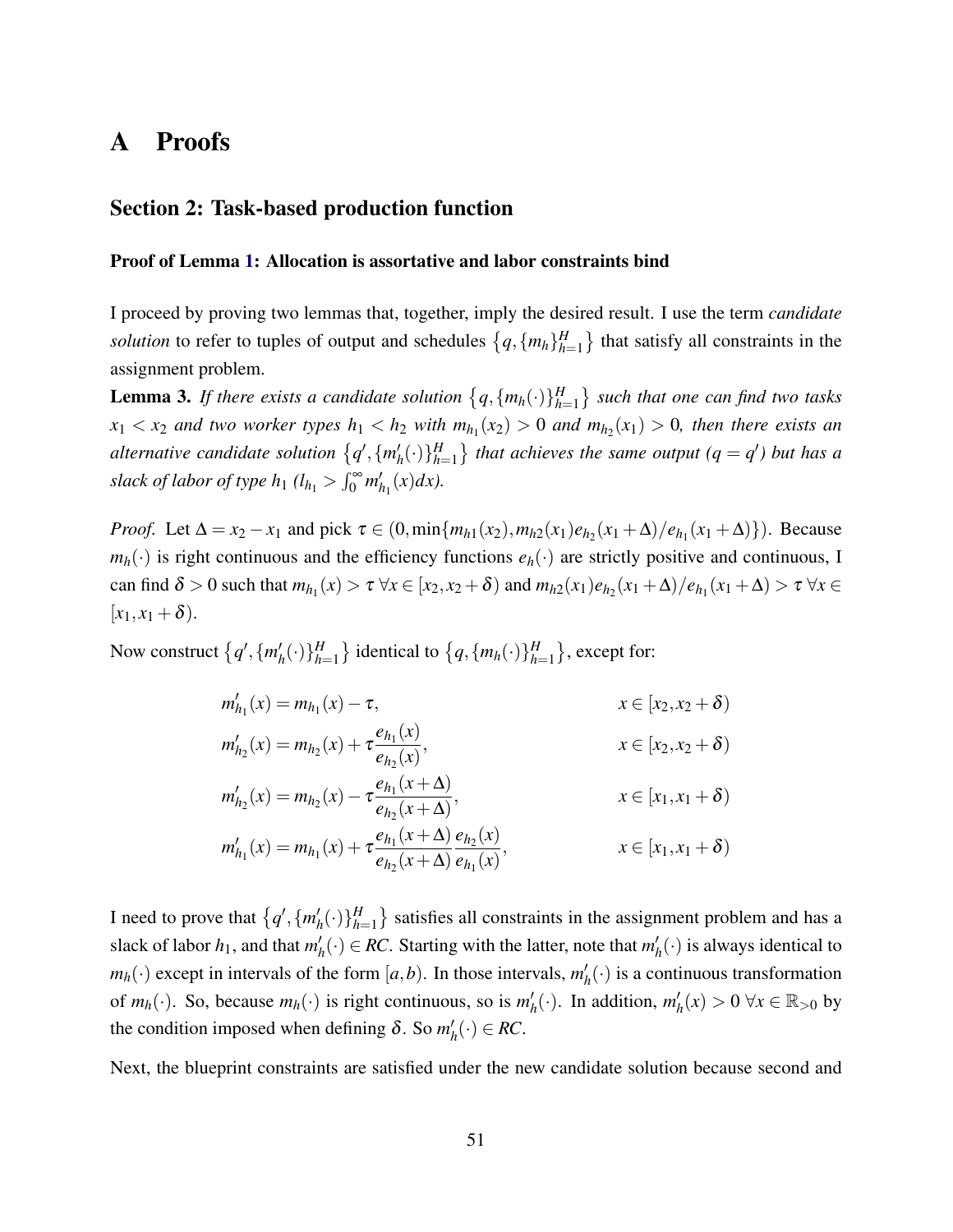fourth rows increase task production of particular complexities in a way that exactly offsets decreased production due to the first and third rows, respectively. Total labor use of type  $h_2$  is identical under both allocations, because the additional assignment in the second row is offset by reduced assignment in the third row. Finally, decreased use of labor type  $h_1$  follows from log-supermodularity of the efficiency functions, which guarantees that the term multiplying  $\tau$  in the fourth row is strictly less than one. So labor added in that row is strictly less than labor saved in the first row.  $\Box$ 

<span id="page-52-0"></span>Lemma 4. *Any candidate solution with slack of labor is not optimal.*

#### *Proof.* Consider two cases:

*If there is slack of labor of the highest type,*  $h = H$ *:* By the feasibility condition in the definition of blueprints,  $u_H = \int_0^\infty b(x)/e_H(x)dx$  is finite. Denote the slack of labor of type *H* in the original candidate solution by  $S_H = l_H - \int_0^\infty m_H(x) dx$ . Now consider an alternative candidate solution with  $q' = q + S_H/u_H, m'_H(x) = m_H(x) + (S_H/u_H)b(x)/e_H(x)$ , and  $m'_H$  $h'_h(\cdot) = m_h(\cdot) \,\forall h \lt H$ . That candidate solution satisfies all constraints and achieves a strictly higher level of output. Thus, the original candidate solution is not optimal.

*Otherwise:* Then there is a positive slack  $S_h = l_h - \int_0^\infty m_h(x) dx$  for some  $h < H$ , and no slack of type *H*. I will show that it is possible to construct an alternative allocation with the same output and positive slack of labor type *H*. Using that alternative allocation, one can invoke the first part of this proof to construct a third allocation with higher output.

Remember that the domain of f imposes  $l_H > 0$ . Because there is no slack of labor H, there must be some *x* with  $m_H(x) > 0$ . Pick an arbitrarily small  $\tau > 0$ . By right continuity of  $m_H$ , there is a  $\frac{1}{2}$   $\cdots$   $\frac{1}{2}$   $\cdots$   $\frac{1}{2}$ small enough  $\delta > 0$  such that  $m_H(x) > \tau \,\forall x \in [\underline{x}]$ *x*,  $(\underline{x} + \delta)$ . Let  $\tilde{u}_h = \int_{\underline{x}}^{\underline{x} + \delta}$  $\int_{\frac{x}{2}}^{\frac{x}{2}+\delta} e_H(x)/e_h(x)dx < \infty$  and define  $g = \min\{\tau, S_h/\tilde{u}_h\}.$ 

Now consider an alternative candidate solution identical to the original one, except that  $m_H'(x)$  $m_H(x) - g$  in the interval [ $x, x + \delta$ ) and  $m'_h$  $h'_h(x) = m_h(x) + g e_H(x) / e_h(x)$  in the same interval. The ≃ ∍≃<br>• new candidate solution satisfies all constraints, has right continuous and non-negative assignment functions, and has slack of labor of type *H*.  $\Box$ 

*Proof of Lemma [1,](#page-7-1) except non-arbitrage condition.* From Lemma [4,](#page-52-0) we know that any optimal solution must not have any slack. The same Lemma implies that any candidate solution satisfying the conditions in Lemma [3](#page-51-1) is also not optimal. So any optimal solution must be such that for any two tasks  $x_1 < x_2$  and two types  $h_1 < h_2$ ,  $m_{h_2}(x_1) > 0 \Rightarrow m_{h_1}(x_2) = 0$  and  $m_{h_1}(x_2) > 0 \Rightarrow m_{h_2}(x_1) = 0$ . This property can be re-stated as: for any pair of types  $h_1 < h_2$ , there exists at least one number  $h_1 \bar{x}_{h_2}$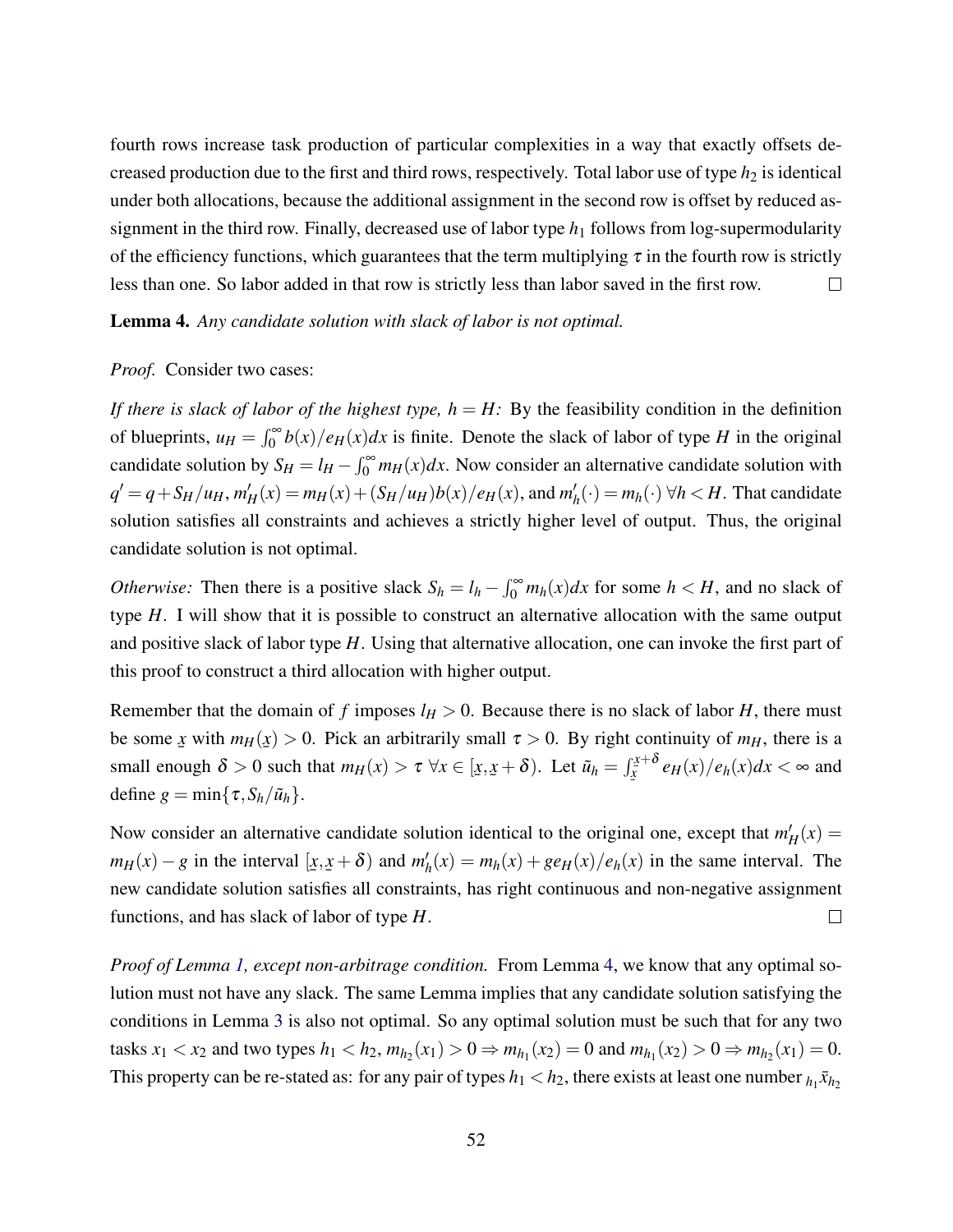such that  $m_{h_2}(x) = 0 \ \forall x < h_1 \bar{x}_{h_2}$  and  $m_{h_1}(x) = 0 \ \forall x > h_1 \bar{x}_{h_2}$ . By combining all such requirements together, there must be *H* − 1 numbers  $\bar{x}_1, \ldots, \bar{x}_{H-1}$  such that, for any type *h*,  $m_h(x) = 0 \,\forall x \notin [\bar{x}_{h-1}, \bar{x}_h]$ (where  $\bar{x}_0 = 0$  and  $\bar{x}_H = \infty$  are introduced to simplify notation).

Because there is no overlap in types that get assigned to any task (except possibly at the thresholds), the blueprint constraint implies that  $m_h(x) = b(x)/e_h(x)$   $\forall x \in (\bar{x}_{h-1}, \bar{x}_h)$ . Right continuity of assignment functions means that the thresholds must be assigned to the type on the right.

It remains to be shown that the thresholds are unique and non-decreasing. To see that, recall that  $b(x) > 0$  and  $e_h(x) > 0$   $\forall h$ . Now start from type  $h = 1$  and note that the integral  $\int_0^{\bar{x}_1} m_1(x) dx =$  $\int_0^{\bar{x}_1} b(x)/e_1(x) dx$  is strictly increasing in  $\bar{x}_1$ . Thus, there is only one possible  $\bar{x}_1 \ge 0$  consistent with full labor use of type 1. One can then proceed by induction, showing that for any type  $h > 1$ , the thresholds  $\bar{x}_h$  is greater than  $\bar{x}_{h-1}$  and unique, for the same reason as in the base case.

Proof of the non-arbitrage condition (Equation [1\)](#page-7-0) is provided in the next section of this Appendix.

### $\Box$

## Proof of Proposition [1:](#page-10-0) curvature of the task-based production function and non-arbitrage condition (Equation [1\)](#page-7-0)

Constant returns to scale and concavity follow easily from the definition of the production function. Let's start with concavity. Suppose that there are two input vectors  $l^1$  and  $l^2$ , achieving output levels  $q^1$  and  $q^2$  using optimal assignment functions  $m^1_h$  and  $m^2_h$ , respectively. Now take  $\alpha \in [0,1]$ . Given inputs  $\bar{l} = \alpha l^1 + (1 - \alpha)l^2$ , one can use assignment functions defined by  $\bar{m}_h(x) = \alpha m_h^1(x) + (1 - \alpha)l^2$  $\alpha$ ) $m_h^2(x)$   $\forall x, h$  to achieve output level  $\bar{q} = \alpha q^1 + (1 - \alpha)q^2$ , while satisfying blueprint and labor constraints. So  $f(\bar{l}, b) \ge \bar{q}$ . For constant returns, note that, given  $\alpha > 1$ , output  $\alpha q^1$  is attainable with inputs  $\alpha l^1$  by using assignment functions  $\alpha m_h^1(x)$ . Together with concavity, that implies constant returns to scale.

Lemma [1](#page-7-1) implies that, given inputs  $(l, b_g(\cdot))$ , the optimal thresholds and the optimal production level satisfy the set of *H* labor constraints with equality. I will now prove results that justify using the implicit function theorem on that system of equations. That will prove twice differentiability and provide a path to obtain elasticities of complementarity and substitution.

**Definition 4.** The excess labor demand function  $\bm{z}$  :  $\mathbb{R}_{\geq 0} \times \mathbb{R}_{\geq 0}^{H-1} \times \mathbb{R}_{\geq 0}^{H-1} \times \mathbb{R}_{> 0} \to \mathbb{R}^H$  is given by:

$$
z_h(q, \bar{x}_1, \ldots, \bar{x}_{H-1}; l) = q \int_{\bar{x}_{h-1}}^{\bar{x}_h} \frac{b_g(x)}{e_h(x)} dx - l_h
$$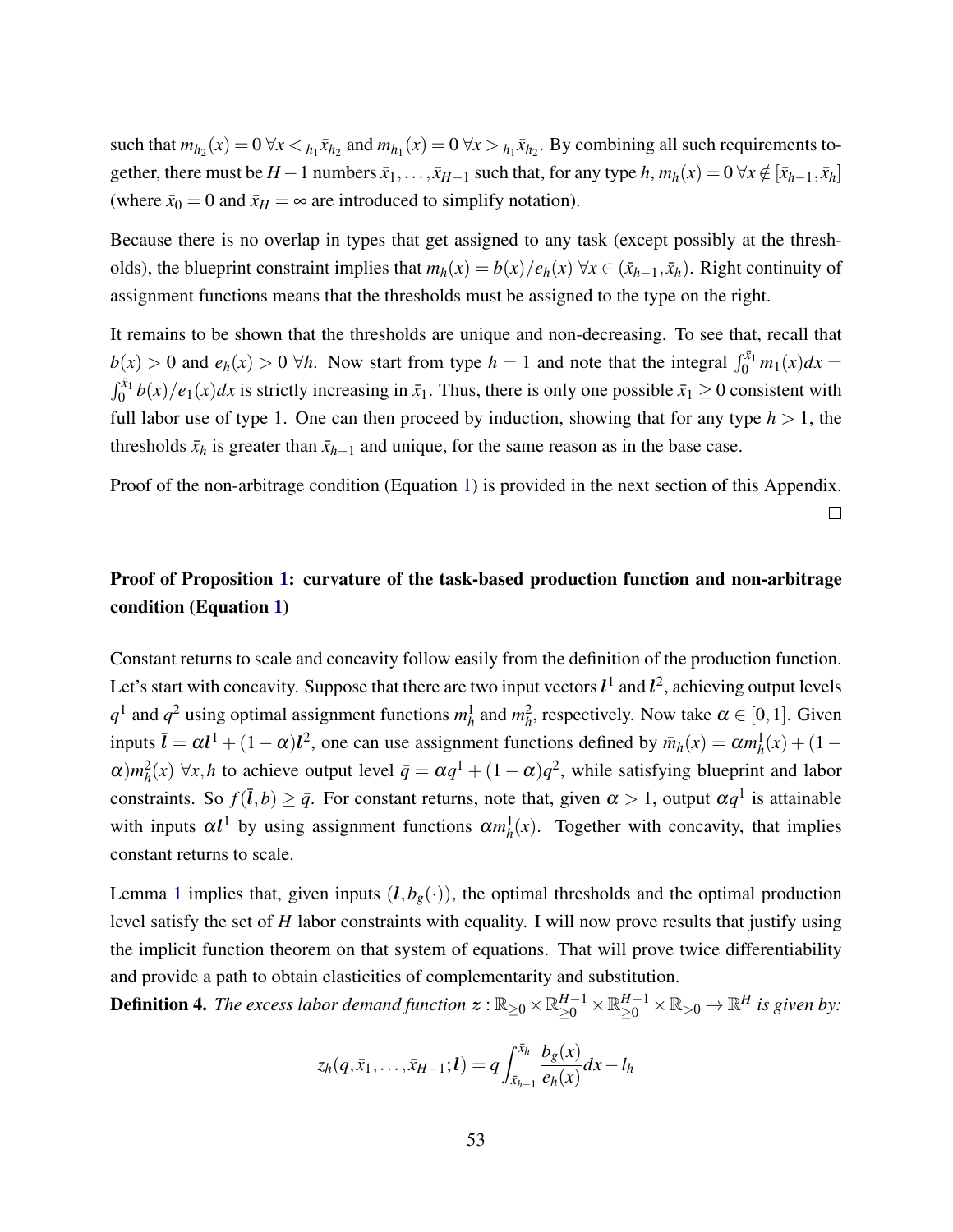### <span id="page-54-0"></span>**Lemma 5.** The excess labor demand function is  $C^2$ .

*Proof.* We need to show that, for all components  $z_h(\cdot)$ , the second partial derivatives exist and are continuous. This is immediate for the first derivatives regarding  $q$  and  $l$ , as well as for their second own and cross derivatives (which are all zero).

The first derivative regarding threshold  $\bar{x}_{h'}$  is:

$$
\frac{\partial z_h(\cdot)}{\partial \bar{x}_{h'}} = q \left[ \mathbf{1} \left\{ h' = h \right\} \frac{b_g(\bar{x}_h)}{e_h(\bar{x}_h)} - \mathbf{1} \left\{ h' = h - 1 \right\} \frac{b_g(\bar{x}_h)}{e_{h+1}(\bar{x}_h)} \right]
$$

Because blueprints and efficiency functions are continuously differentiable and strictly positive, this expression is continuously differentiable in  $\bar{x}_h$ . The cross-elasticities regarding *q* and *l* also exist and are continuous.  $\Box$ 

<span id="page-54-1"></span>**Lemma 6.** *The Jacobian of the excess labor demand function regarding*  $(q, \bar{x}_1, \ldots, \bar{x}_{H-1})$ *, when evaluated at a point where*  $z(\cdot) = 0_{H \times 1}$ *, has non-zero determinant.* 

*Proof.* The Jacobian, when evaluated at the solution to the assignment problem, is:

$$
J = \begin{bmatrix} \frac{l_1}{q} & q\frac{b_g(\bar{x}_1)}{e_1(\bar{x}_1)} & 0 & 0 & \cdots & 0 & 0\\ \frac{l_2}{q} & -q\frac{b_g(\bar{x}_1)}{e_2(\bar{x}_1)} & q\frac{b_g(\bar{x}_2)}{e_2(\bar{x}_2)} & 0 & \cdots & 0 & 0\\ \frac{l_3}{q} & 0 & -q\frac{b_g(\bar{x}_2)}{e_3(\bar{x}_2)} & q\frac{b_g(\bar{x}_3)}{e_3(\bar{x}_3)} & \cdots & 0 & 0\\ \vdots & \vdots & \vdots & \vdots & \ddots & \vdots & \vdots\\ \frac{l_{H-1}}{q} & 0 & 0 & 0 & \cdots & -q\frac{b_g(\bar{x}_{H-2})}{e_{H-1}(\bar{x}_{H-2})} & q\frac{b_g(\bar{x}_{H-1})}{e_{H-1}(\bar{x}_{H-1})}\\ \frac{l_H}{q} & 0 & 0 & 0 & \cdots & 0 & -q\frac{b_g(\bar{x}_{H-1})}{e_H(\bar{x}_{H-1})} \end{bmatrix}
$$

The determinant is:

$$
|J| = (-1)^{H+1} q^{H-2} \left[ \prod_{h=1}^{H-1} \frac{b_g(\bar{x}_h)}{e_{h+1}(\bar{x}_h)} \right] \sum_{h=1}^H \left( l_h \prod_{i=2}^h \frac{e_i(\bar{x}_{i-1})}{e_{i-1}(\bar{x}_{i-1})} \right)
$$

which is never zero, since  $q > 0$  (from feasibility of blueprints and  $l_H > 0$ ) and  $b(x)$ ,  $e_h(x) > 0 \forall x, h$ .

 $\Box$ 

Lemmas [5](#page-54-0) and [6](#page-54-1) mean that the implicit function theorem can be used at the solution to the assignment problem to obtain derivatives of the solutions to the system of equations imposed by the labor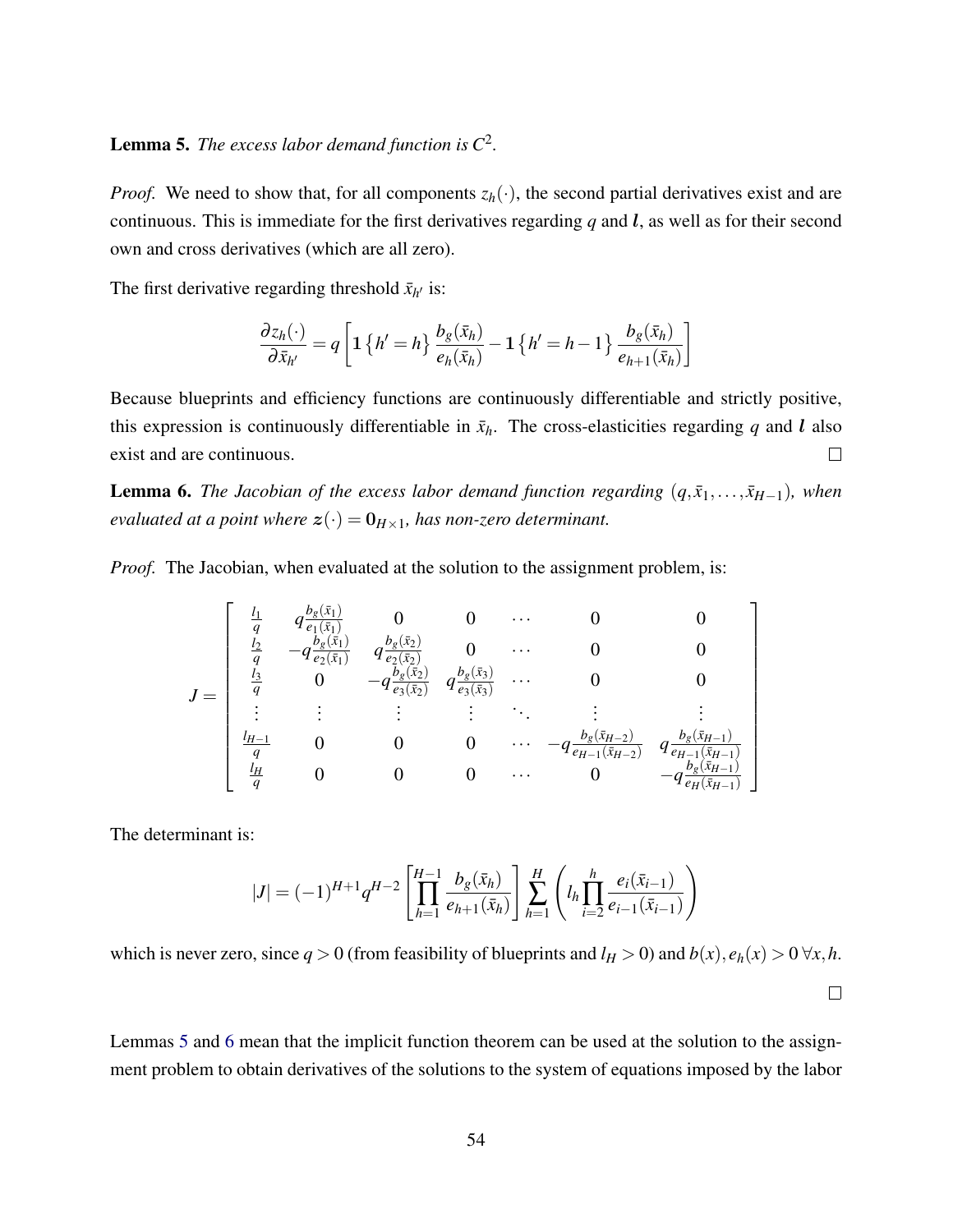constraints. These solutions are  $q(l) = f(l, b_g(\cdot))$  and  $\bar{x}_h(l)$ . Because z is  $C^2$ , so are the production function and the thresholds as functions of inputs.

Obtaining the ratios of first derivatives in Lemma [1](#page-7-1) and the elasticities of complementarity and substitution in Proposition [1](#page-10-0) is a matter of tedious but straightforward algebra, starting from the implicit function theorem. For the non-arbitrage condition in Lemma [1,](#page-7-1) a simpler approach is to define the allocation problem in terms of choosing output and thresholds, and then use a Lagrangian to embed the labor constraints into the objective function. Then, the result of Lemma [1,](#page-7-0) along with the constant returns relationship  $q = \sum_h l_h f_h$ , emerge as first order conditions, after noting that the Lagrange multipliers are marginal productivities.

When working towards second derivatives, it is necessary to use the derivatives of thresholds regarding inputs. For reference, here is the result:

$$
\frac{d\bar{x}_h}{dI_{h'}} = \frac{e_h(\bar{x}_h)}{qb_g(\bar{x}_h)} \frac{f_{h'}}{f_h} \left[ \mathbf{1} \left\{ h \ge h' \right\} - \sum_{i=1}^h s_i \right]
$$

One can verify  $\frac{d\bar{x}_h}{dI_{h'}} > 0 \Leftrightarrow h \ge h'$ . Adding labor "pushes" thresholds to the right or to the left depending on whether the labor which is being added is to the left or to the right of the threshold in question.

### Proof of Corollary 1: Distance-dependent complementarity

This is proven by inspecting the sign of the weights  $\xi_{h,h',\mathfrak{h}}$ . When  $h = h'$ , these terms are negative for all *i*. Changing *h*<sup> $\prime$ </sup> by one, either up or down, changes one of the  $\zeta_{h,h',\mathfrak{h}}$  from negative to positive while keeping the others unchanged. So there must be an increase in the elasticity of complementarity since all of the  $\rho_{\mathfrak{h}}$  are positive. Every additional increment or decrement of  $h'$ away from *h* involves a similar change of sign in one of the  $\xi_{h,h',\mathfrak{h}}$ , leading to the same increase in complementarity.

### Proof of Corollary 2: Effect of minimum wages

In a competitive economy where the minimum wage binds for only the lowest worker type, a marginal increase in the minimum wage causes unemployment of that lowest type up to the point where marginal revenue product of labor equals wages. That is exactly the same comparative statics as reducing the supply of the least skilled labor type by that corresponding amount. The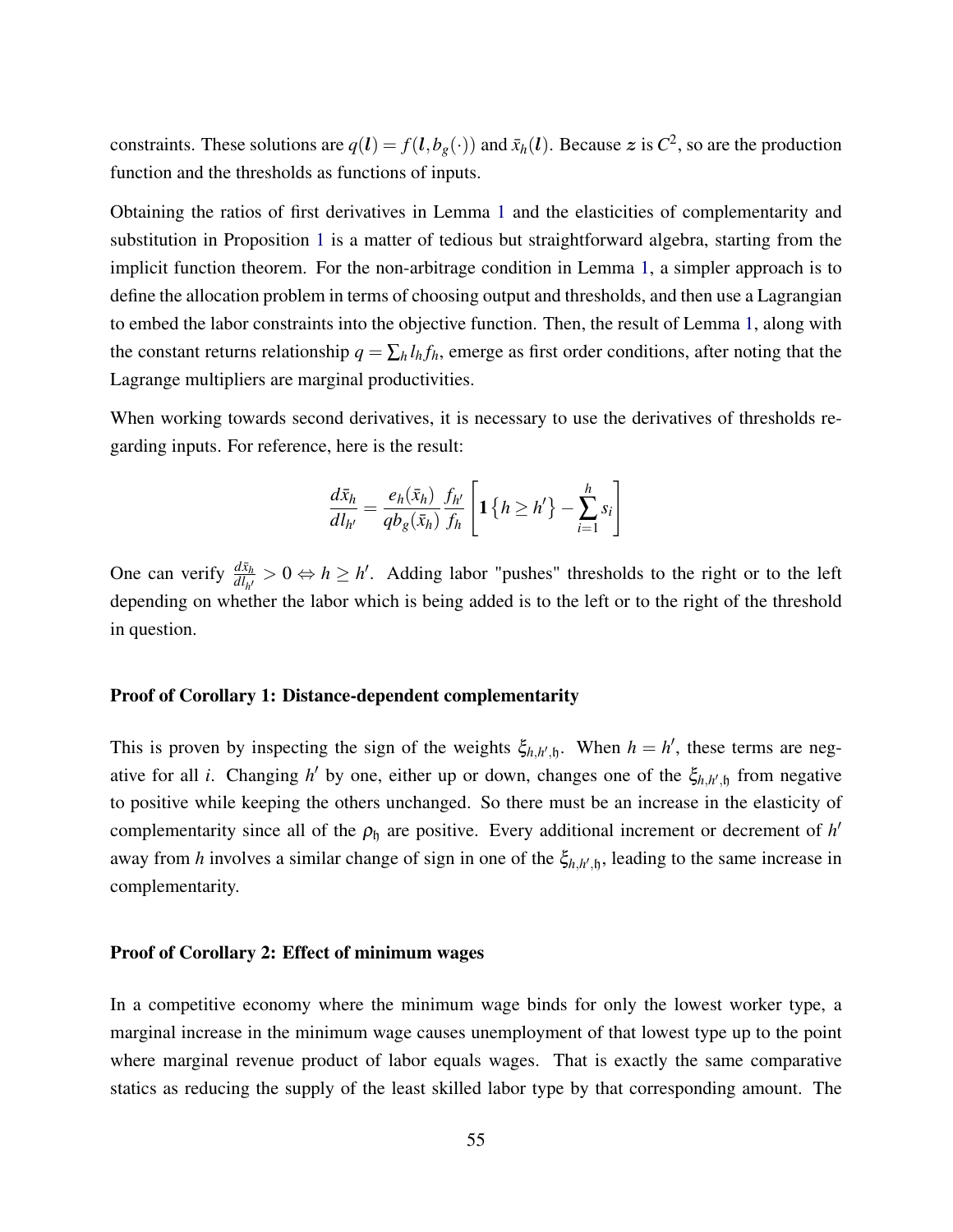proportional effect of that change on marginal productivities of all labor types is given by the negative of the elasticity of complementarity times the share of labor costs attributable to the lowest worker types. Distant-dependent complementarity constrains that effect to be decreasing over the wage distribution (because the elasticities of complementarity are increasing).

### Section 3: Markets and wages

#### Proof of Lemma [2:](#page-18-1) Firm problem and representative firms

The most difficult part of this proof is showing that the solution is interior and characterized by first order conditions. I start by implicitly defining a function  $\underline{\varepsilon}_h(l_{hj}, w_{hj}, a_j)$  that maps desired labor  $l_{hj}$  > 0 to the required cutoff point given a choice of posted wage and firm amenities:

$$
l_{hj} = l_h \left( w_{hj}, \underline{\varepsilon}_h(l_{hj}, w_{hj}, a_j), a_j \right)
$$

That function is not defined for all combinations of  $(l_{hj}, w_{hj}, a_j)$  because, given  $w_{hj}, l_{hj} = 0$  is always reachable (by setting  $\xi_h \to \infty$ ) but there is an upper bound to  $l_{hj}$  as  $\xi_h \to -\infty$ . For my  $\sum_{i=1}^{n}$   $\sum_{i=1}^{n}$   $\sum_{i=1}^{n}$   $\sum_{i=1}^{n}$   $\sum_{i=1}^{n}$   $\sum_{i=1}^{n}$   $\sum_{i=1}^{n}$   $\sum_{i=1}^{n}$   $\sum_{i=1}^{n}$ purposes, it is sufficient that it is defined around optimal values of  $l_{hj}$  and  $w_{hj}$ . The implicit function  $\underline{\varepsilon}_h(l_{hj}, w_{hj}, a_j)$  is differentiable, but the derivative is not continuous where there are discontinuities in  $\omega_h(\varepsilon)$ . Furthermore, it is strictly decreasing in  $l_{h_j}$  and strictly increasing in  $w_{h_j}$ .

Now redefine the problem of the firm in terms of a choice of labor inputs given a labor cost function implied by the labor market microstructure:

$$
\pi_g(a_j) = \max_{l_j} p_g f(l_j, b_g(\cdot)) - \sum_{h=1}^H \tilde{C}_h(l_{hj}, a_j)
$$
  
where  $\tilde{C}_h(l_{hj}, a_j) = \min_{w_{hj}} C_h(w_{hj}, \varepsilon_h(l_{hj}, w_{hj}, a_j), a_j)$ 

Totally differentiating the minimand in the cost minimization problem regarding  $w_{hj}$  yields:

$$
l_{hj}^{+}\left[(\beta_h+1)-\frac{\underline{y}}{\underline{\varepsilon}_h(l_{hj},w_{hj},a_j)}\frac{\beta}{w_{hj}}\right]
$$

where  $l_{hj}^{+}$  is the amount of efficiency units supplied by workers who earn more than the minimum wage. This derivative is strictly increasing in  $w_{hj}$ , which means that the cost-minimizing wage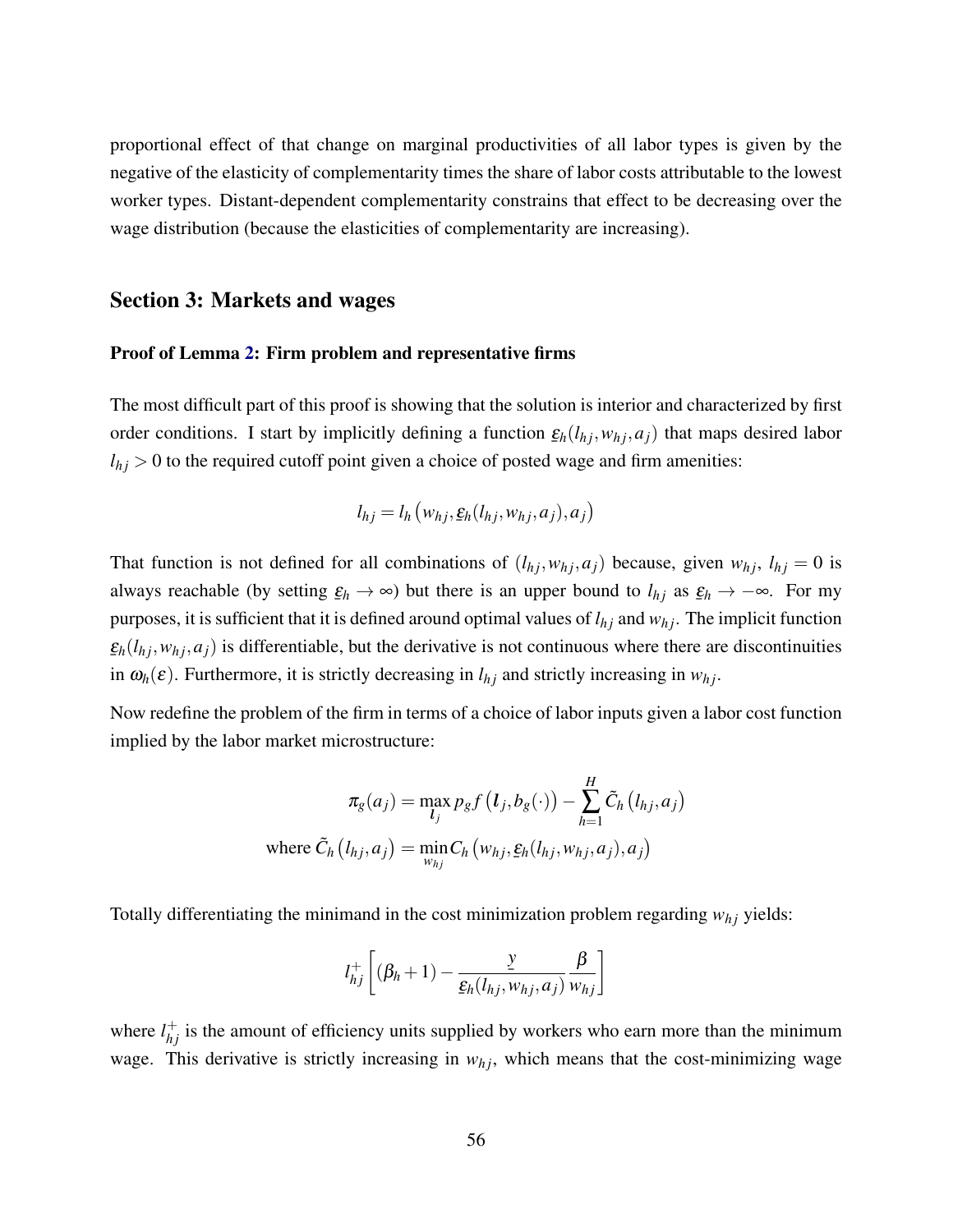$w_h(l_h; a_i)$  is defined by the first order condition:

$$
\frac{w_h(l_{hj},a_j)\underline{\varepsilon}_h(l_{hj},w_h(l_{hj},a_j),a_j)}{\underline{y}}=\frac{\beta}{\beta+1}
$$

This expression shows that wages and cutoffs move in opposite directions. To satisfy increased labor demand, firms both increase posted wages and decrease cutoffs.

The marginal cost of labor for all  $l_{hj} > 0$  can then be found by using the envelope theorem on the cost minimization problem, yielding *y*/ -<br>آ  $\underline{\varepsilon}_h(l_{hj}, w_h(l_{hj}, a_j), a_j)$ . It can be shown that  $l_{hj} \to 0 \Rightarrow$  $\underline{\varepsilon}_h(l_{hj}, w_h(l_{hj}, a_j), a_j) \rightarrow \infty$ . So marginal costs are arbitrarily close to zero as labor demand decreases.

The economic intuition for why labor costs go to zero as labor demand becomes small is as follows. With low labor requirements, firms can set arbitrarily large cutoffs and low wages. There are a few workers for whom the idiosyncratic component of preferences  $\eta_{ij}$  is so large that they still choose that firm. These workers mostly cost the minimum wage, given the low posted wage, but they provide increasing quantities of efficiency units as the cutoff increases.

To rule out corner solutions, note that the marginal product of the highest type  $h = H$  is bounded below due to the feasibility constraint on blueprints — these workers are always capable of producing a positive amount of output by themselves, without exploring any comparative advantage gains. So there is positive employment for those types. In addition, Proposition [1](#page-10-0) states that the marginal product of labor is strictly positive even when  $l_{hj} = 0$ , as long as there is positive employment of the higher type. That rules out corner solutions for the other types.

To obtain the first order conditions in terms of  $w_{hj}$  and  $\underline{\varepsilon}_{hj}$ , one can take the corresponding derivatives of [\(5\)](#page-17-1) and [\(6\)](#page-17-2). Alternatively, one can obtain the optimal cutoff by equating the marginal cost of labor above to the marginal revenue product of labor, and then use the first order condition on cost minimization to find the mark-down rule.

To see why these solutions do not depend on amenities, such that there is a representative firm for each good g, first note that  $a_j$  is a multiplicative term in both  $C_h(w_{hj}, \underline{\epsilon}_{hj}, a_j)$  and  $l_h(w_{hj}, \underline{\epsilon}_{hj}, a_j)$ .  $\frac{1}{\sqrt{n}}$ Now remember that the task-based production function has constant returns to scale. Thus, the profit function can be rewritten as  $\pi(a_i) = a_i \pi(1)$ . Amenities scale up employment and production while keeping average labor costs constant.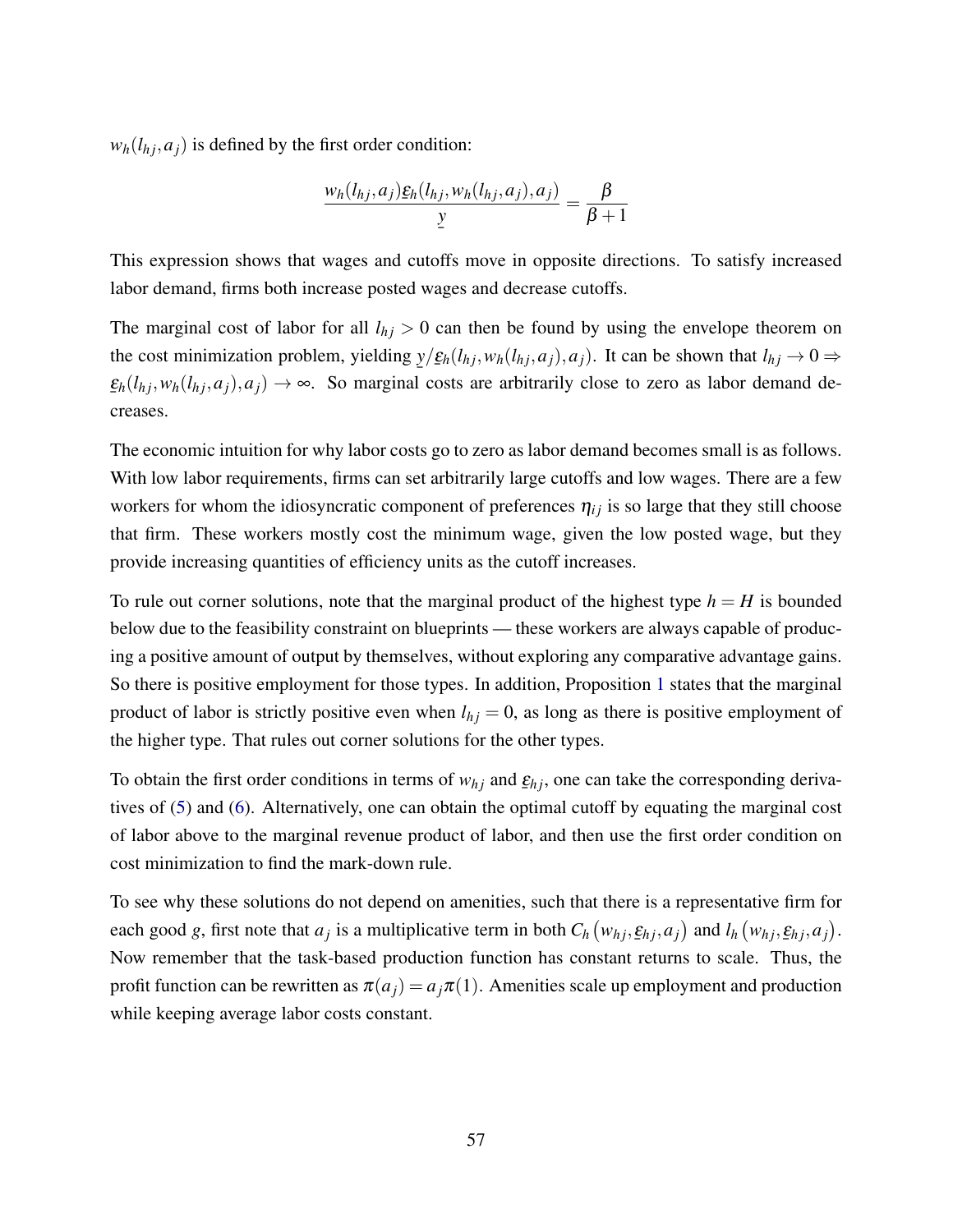### Proof of Proposition [2:](#page-0-0) Wage differentials across firms

I start by showing a useful Lemma that shows how proportional terms dividing task requirements can be interpreted as physical productivity shifters.

<span id="page-58-0"></span>**Lemma 7.** If  $b_g(x) = b(x)/z_g$  for a blueprint  $b(\cdot)$  and scalar  $z_g > 0$ , then  $f(l, b_g(\cdot)) = z_g f(l, b(\cdot))$ .

*Proof.* Plug  $b_g(x) = b(x)/z_g$  into the assignment problem defining the task-based production function. Change the choice variable to  $q' = q/z_g$ . The  $z_g$  terms in the task constraint cancel each other and the maximand changes to  $z_g q'$ . The result follows from noting that  $\max_{\{\cdot\}} z_g q' = z_g \max_{\{\cdot\}} q'$ and that the resulting value function is  $f(l, b(\cdot))$  by definition.  $\Box$ 

Now I proceed to the proof of each statement of Proposition [2](#page-0-0) separately.

*Proof of part 1:* From Lemma [7,](#page-58-0)  $f_h(l, b_g(\cdot)) = z_g f_h(l, b(\cdot))$ . Also note  $l(w_g, \epsilon_g, \bar{a}_g) = \bar{a}_g l(w_g, \epsilon_g, 1)$ and  $C(w_g, \epsilon_g, \bar{a}_g) = \bar{a}_g C(w_g, \epsilon_g, 1)$ , and remember that the task-based production function has constant returns to scale (and so marginal productivities are homogeneous of degree zero). Now let  $\tilde{F} = F_g/\bar{a}_g$  and rewrite the first order conditions of the firm [\(7\)](#page-18-0), [\(8\)](#page-18-1) and the zero profits condition [\(11\)](#page-20-1) imposing the conditions from this proposition:

$$
p_{g}z_{g}f_{h}(\mathbf{l}(\mathbf{w}_{g},\boldsymbol{\epsilon}_{g},1),b(\cdot))\exp(\boldsymbol{\epsilon}_{hg})=\underline{y}\qquad\qquad\forall h,g
$$

$$
p_{g}z_{g}f_{h}(l(w_{g}, \underline{\epsilon}_{g}, 1), b(\cdot))\frac{\beta_{h}}{\beta_{h}+1} = w_{hg} \qquad \forall h, g
$$

$$
\bar{a}_g \left[ p_g z_g f\left(\mathbf{l}\left(\mathbf{w}_g, \boldsymbol{\epsilon}_g, 1\right), b(\cdot)\right) - \sum_{h=1}^H C_h\left(\mathbf{w}_g, \boldsymbol{\epsilon}_g, 1\right) \right] = \bar{a}_g \tilde{F} \qquad \forall g
$$

To see that these equations imply a representative firm for the economy, plug in  $\boldsymbol{\epsilon}_g = \boldsymbol{\epsilon}, \, \boldsymbol{w}_g = \boldsymbol{\lambda} =$  $\{\lambda_1, \ldots, \lambda_H\}$ , and  $p_g = p/z_g$  for common  $\epsilon$  $\epsilon$ ,  $\lambda$ , and p. All dependency on g is eliminated, showing that the solution of the problem of the firm is the same for all firms in the economy and that prices are inversely proportional to physical productivity shifters  $z_g$  (such that marginal revenue product  $\Box$ of labor is equalized across firms).

*Proof of part 2:* Without a minimum wage, there is no motive for a cutoff rule:  $\underline{\varepsilon}_{hg} = 0$ . In addition,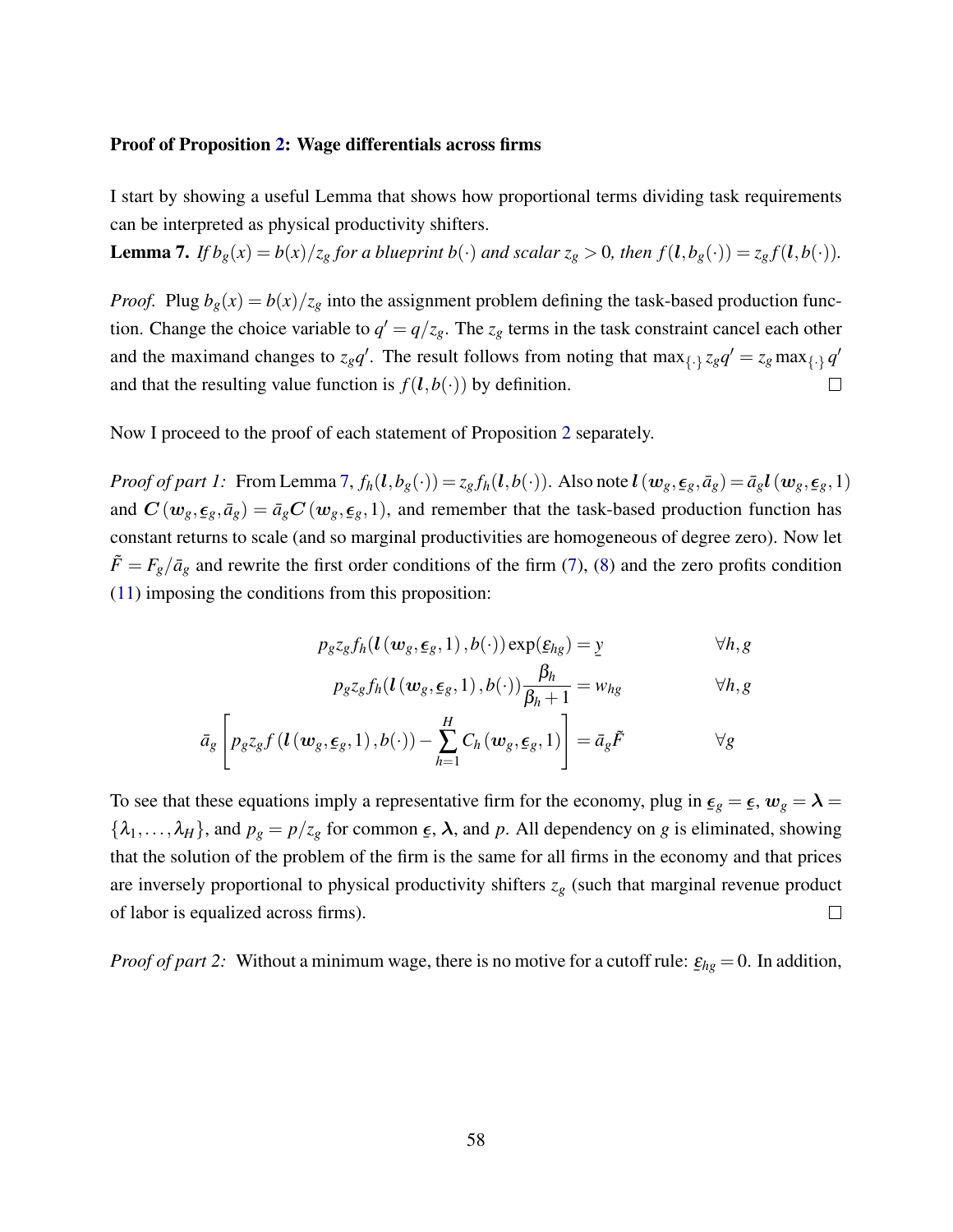the labor supply curve becomes isoelastic with identical elasticities for all worker types:

$$
l_h(w_{hg}, \cdot, \bar{a}_g) = \bar{a}_g \left(\frac{w_{hg}}{\omega_h}\right)^{\beta}
$$
  

$$
C_h(w_{hg}, \cdot, \bar{a}_g) = w_{hg} l_h(w_{hg}, \cdot, \bar{a}_g)
$$
  
where 
$$
\omega_h = \left(\sum_g J_g \bar{a}_g w_{hg}^{\beta}\right)^{\frac{1}{\beta}}
$$

Rewrite the first order conditions on wages as in the proof of part 1 above:

$$
p_{g}z_{g}f_{h}(l(w_{g},\cdot,1),b(\cdot))\frac{\beta}{\beta+1}=w_{hg} \qquad \forall h,g
$$

Also, rewrite the zero profit condition as:

$$
F_g = p_g z_g f\left(\mathbf{l}\left(\mathbf{w}_g, \cdot, \bar{a}_g\right), b(\cdot)\right) - \sum_{h=1}^H C_h(\mathbf{w}_g, \cdot, \bar{a}_g)
$$
  
=  $p_g z_g \sum_{h=1}^H l_h \left(w_{hg}, \cdot, \bar{a}_g\right) f_h\left(\mathbf{l}\left(\mathbf{w}_g, \cdot, 1\right), b(\cdot)\right) - \sum_{h=1}^H w_{hg} l_h \left(w_{hg}, \cdot, \bar{a}_g\right)$ 

I claim that  $w_g = (F_g/\bar{a}_g)^{1/(\beta+1)} \lambda$  for some vector  $\lambda = \{\lambda_1, ..., \lambda_H\}$ . From the labor supply equation, that implies  $l_{hg} = F_g^{\beta/(\beta+1)} \bar{a}_g^{1/(\beta+1)} \ell_h$ , where  $\ell_h = \omega_h^{-\beta/(\beta+1)}$  $h_h^{-\rho/(p+1)}$ . Plugging these expressions in the rewritten zero profit condition yields  $\sum_h \ell_h \lambda_h = 1 \ \forall g$ , showing that the claim does not contradict optimal entry behavior; instead, optimal entry merely imposes a normalization on the  $\lambda$  vector.

The corresponding prices that lead to zero profits are:

$$
\Rightarrow p_g = \frac{(\beta + 1)F_g}{z_g f(l(w_g, \cdot, \bar{a}_g), b(\cdot))}
$$

$$
= \frac{\beta + 1}{z_g f(\ell, b(\cdot))} \left(\frac{F_g}{\bar{a}_g}\right)^{\frac{1}{\beta + 1}}
$$

Finally, plugging these results into the first order conditions yields:

$$
f_h(\ell, b)\beta = \lambda_h \qquad \forall h, g
$$

Which again has no dependency on *g*, showing that the claimed solution solves the problem for all firms.  $\Box$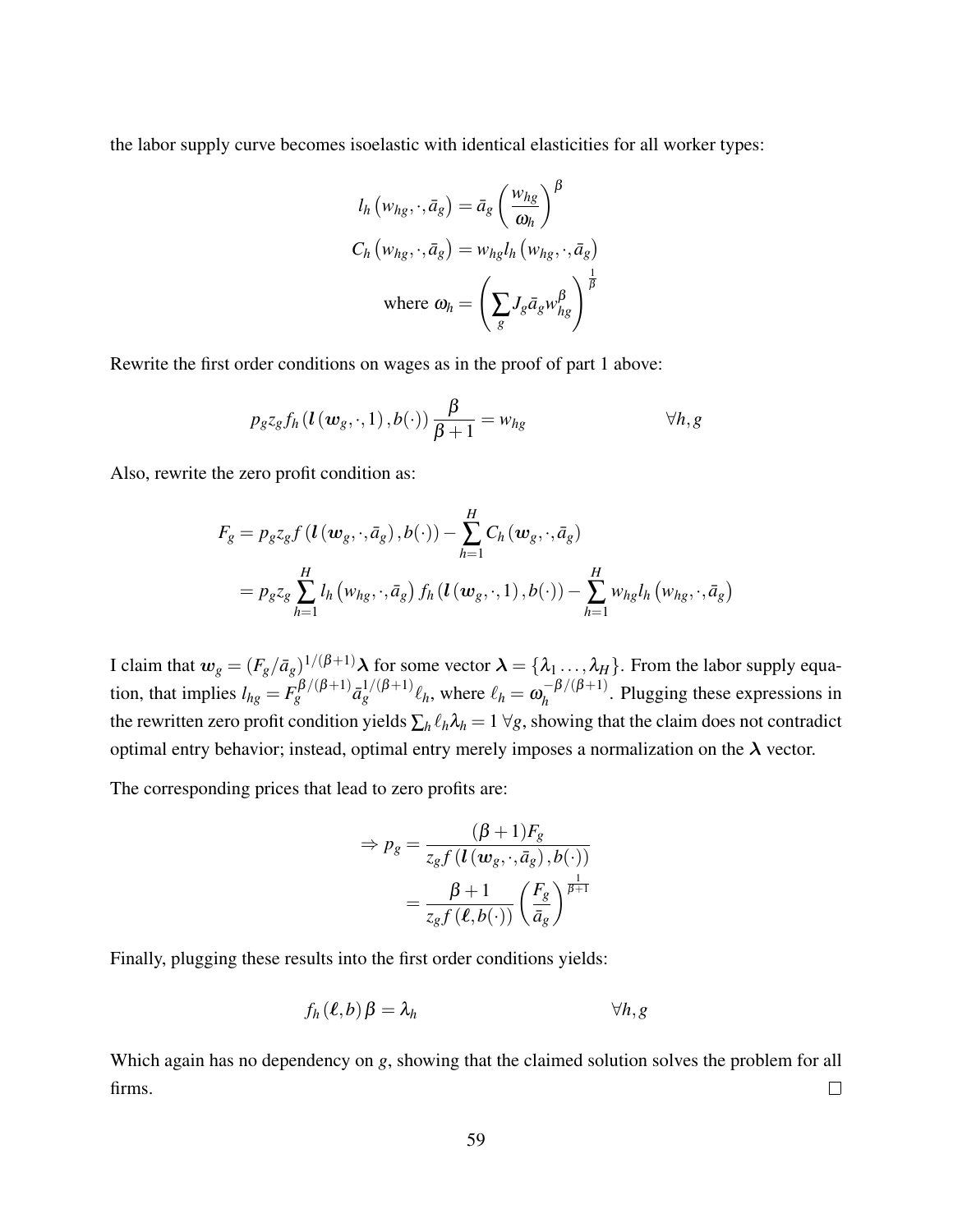*Proof of part 3:* Under the conditions from this part, labor supply curves are isoelastic, as shown in the proof of part 2 above. It is easily shown, using that isoelastic expression for  $l_h(\cdot)$ , that:

$$
\left(\frac{w_{h'g'}}{w_{hg'}}\right) \Bigg/ \left(\frac{w_{h'g}}{w_{hg}}\right) = \left[ \left(\frac{l_{h'g'}}{l_{hg'}}\right) \Bigg/ \left(\frac{l_{h'g}}{l_{hg}}\right) \right]^{\frac{1}{\beta}}
$$

Under the condition imposed on labor input ratios, the right hand side is positive. The proof follows from noting that the desired ratio of earnings is equal to the ratio of wages in the left hand side.

 $\Box$ 

### Proof of Proposition [3:](#page-23-0) Race between technology, education, and minimum wages

The proof is simple once one notes that the difference between the two economies is a linear change of variables in the task space  $x' = (1 + \Delta_1)x$ , coupled with a reduction in task demand by a factor of  $(1+\Delta_2)$ . Let  $\bar{x}_h^g$  $\frac{g}{h}$  denote task thresholds for firm *g* in the original equilibrium. Thresholds  $(1 + \Delta_1) \bar{x}_h^g$ *h* lead to exactly the same unit labor demands, except for a proportional reduction:

$$
\int_{(1+\Delta_1)\bar{x}_{h-1}^g}^{(1+\Delta_1)\bar{x}_{h}^g}\frac{b_g'(x')}{e_h'(x')}dx'=\int_{(1+\Delta_1)\bar{x}_{h-1}^g}^{(1+\Delta_1)\bar{x}_{h}^g}\frac{1}{(1+\Delta_1)(1+\Delta_2)}\frac{b_g(x')(1+\Delta_1))}{e_h(x')(1+\Delta_1))}dx'=\frac{1}{1+\Delta_2}\int_{\bar{x}_{h-1}^g}^{\bar{x}_{h}^g}\frac{b_g(x)}{e_h(x)}dx
$$

So if firms use exactly the same labor inputs, they will produce  $(1 + \Delta_2)$  times more goods. But because  $p'_g = p_g/(1 + \Delta_2)$ , total and marginal revenues are the same. Since all other equilibrium variables are the same, all equilibrium conditions are still satisfied.

#### Proof of Proposition [4:](#page-24-0) Changes in firm costs affect the returns to skill

Before proving the Proposition, I derive a Lemma that states that blueprints that are more intensive in complex tasks lead to higher gaps in marginal productivity, holding constant the quantity of labor. This Lemma is conceptually similar to the monotone comparative statics in [Costinot and](#page-48-1) [Vogel](#page-48-1) [\(2010\)](#page-48-1).

<span id="page-60-0"></span>**Lemma 8.** Let b and b' denote blueprints such that their ratio  $b'(x)/b(x)$  is strictly increasing. *Then:*

$$
\frac{f_{h+1}(l,b')}{f_h(l,b')} > \frac{f_{h+1}(l,b)}{f_h(l,b)} \quad h=1,\ldots,H-1
$$

*Proof.* Fix *l*, let  $q = f(l,b)$  and  $q' = f(l,b')$ . Now construct  $b''(x) = b'(x)q'/q$ . From Lemma [7,](#page-58-0) it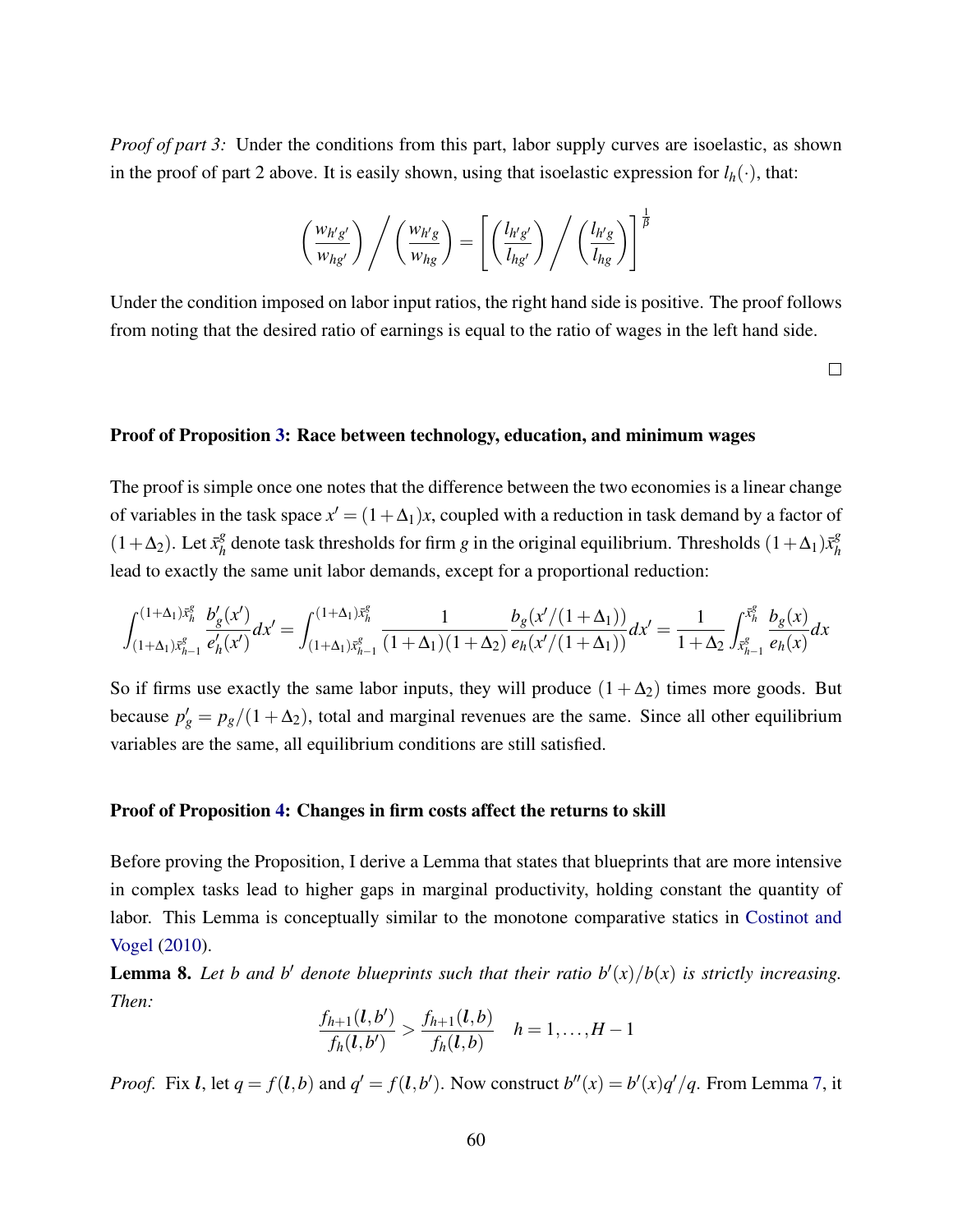follows that  $f(\bm{l}, b'') = q$  and  $f_h(\bm{l}, b'') = f_h(\bm{l}, b') \forall h$ . I will show that the statement holds for *b* and  $b''$ , and since  $b''$  and  $b'$  lead to the same marginal products, the desired result holds.

Because *b* and *b*<sup>*n*</sup> lead to the same output given the same vector of inputs, but  $b''(x)/b(x)$  is increasing, there must be a task *x*<sup>∗</sup> such  $b''(x) < b(x)$  ∀*x* < *x*<sup>∗</sup> and  $b''(x) > b(x)$  ∀*x* > *x*<sup>∗</sup>. To see why they must cross at least once at  $x^*$ , suppose otherwise (one blueprint is strictly more than other for all *x*): there will be a contradiction since task demands are strictly higher for one of the blueprints, but they still lead to the same production *q* given the same vector of inputs. From this crossing point, differences before and after emerge from the monotonic ratio property.

Now note from the non-arbitrage condition [\(1\)](#page-7-0) in Lemma [1,](#page-7-1) along with log-supermodularity of  $e_h(x)$ , that the statement to be proved is equivalent to

$$
\bar{x}_h' \ge \bar{x}_h \quad h \in \{1, ..., H-1\}
$$

where  $\bar{x}'_k$  $h'_h$  denotes thresholds under the alternative blueprint  $b''$ .

I proceed by using compensated labor demand integrals to show that thresholds differ as stated above. Denote by  $h^*$  the type such that  $x^* \in [\bar{x}_{h^*-1}, \bar{x}_{h^*})$ . The proof will be done in two parts: starting from  $\bar{x}'_1$  $\bar{x}_1$  and ascending by induction up to  $\bar{x}_{h^*-1}$ , and next starting from  $\bar{x}_{h-1}$  and descending by induction down to  $\bar{x}_{h^*}$ . Note that if  $h^* = 1$  or  $h^* = H$ , only one part is required.

*Base case*  $\bar{x}_1$ : The equation for  $h = 1$  is  $\int_0^{\bar{x}_1}$ *b*(*x*)  $\frac{b(x)}{e_1(x)}dx = \frac{l_1}{q}$  $\frac{l_1}{q}$  under the original blueprint, and  $\int_0^{\bar{x}_1'}$  $b''(x)$  $\frac{b'(x)}{e_1(x)}dx =$ *l*1  $q \overline{q}$  under the new one. Equating the right hand side of both expressions and rearranging yields:

$$
\int_{\bar{x}_1}^{\bar{x}_1'} \frac{b''(x)}{e_1(x)} dx = \int_0^{\bar{x}_1} \frac{b(x) - b''(x)}{e_1(x)} dx
$$

Since  $b(x) \ge b''(x)$  for  $x < x^*$ , the right-hand side is positive, and then the equality will only hold if  $\bar{x}'_1 \ge \bar{x}_1$ .

*Ascending induction rule:* Suppose  $\bar{x}'_{h-1} \ge \bar{x}_{h-1}$  and  $h < h^*$ . I will prove that  $\bar{x}'_h \ge \bar{x}_h$ . To do so, use the fact that  $\frac{l_h}{q}$  is the same under both the old and new blueprints to equate the labor demand integrals, as was done in the base case. This yields the following equivalent expressions: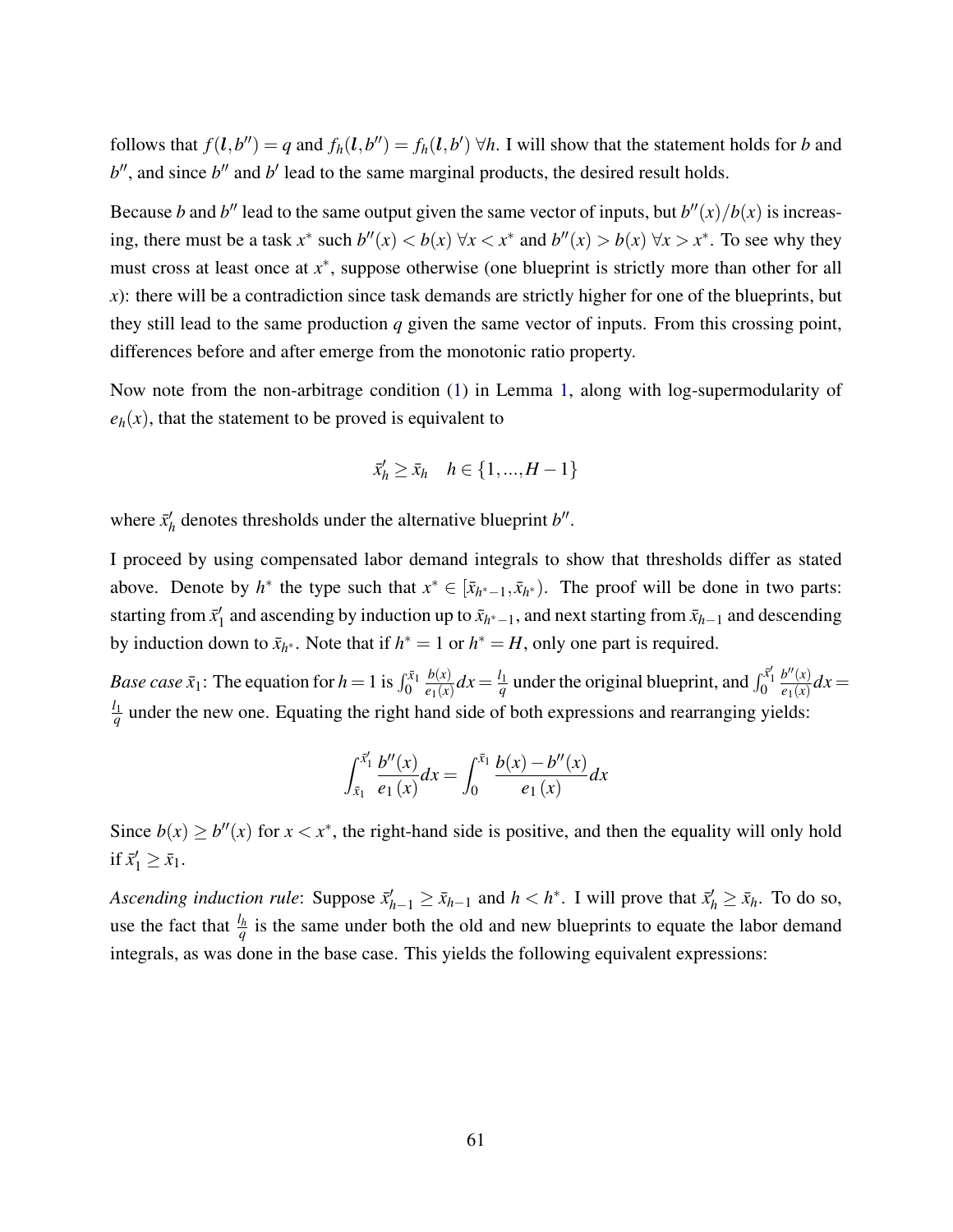$$
\int_{\bar{x}_h}^{\bar{x}'_h} \frac{b''(x)}{e_h(x)} dx = \int_{\bar{x}_{h-1}}^{\bar{x}'_{h-1}} \frac{b(x)}{e_h(x)} dx + \int_{\bar{x}'_{h-1}}^{\bar{x}_h} \frac{b(x) - b''(x)}{e_h(x)} dx
$$
  
= 
$$
\int_{\bar{x}_{h-1}}^{\bar{x}_h} \frac{b(x)}{e_h(x)} dx + \int_{\bar{x}_h}^{\bar{x}'_{h-1}} \frac{b''(x)}{e_h(x)} dx
$$

It is enough to show that the expression is positive, ensuring that  $\bar{x}'_h \geq \bar{x}_h$ . Consider two cases. If  $\bar{x}_{h-1}' \leq \bar{x}_h$ , then use the first expression. The induction assumption guarantees positivity of the first term, and the integrand of the second term is positive because  $\bar{x}_h < z^*$ . If instead  $\bar{x}'_{h-1} > \bar{x}_h$ , the second expression is more convenient. There, all integrands are positive and the integration upper bounds are greater than the lower bounds.

*Base case*  $\bar{x}_{H-1}$  *and descending induction rule*: Those are symmetric to the cases above.  $\Box$ 

In a competitive economy, thresholds are the same for all firms. Given total endowments of labor efficiency units L and aggregate demand for tasks  $B(x) = Q_1b_1(x) + Q_2b_2(x)$  (where  $Q_g$  denotes aggregate demand for good *g* before the shock), wages *w<sup>h</sup>* must be proportional to marginal productivities  $f_h(L, B(\cdot))$ , because the labor constraints that determine thresholds and marginal productivities in the task-based production function are the labor clearing conditions for this economy.

Aggregate demand for tasks following the shock is  $B'(x) = Q'_1$  $\frac{1}{2}b_1(x) + Q_2'$  $\frac{1}{2}b_2(x)$ . As noted above, wages after the shock are proportional to  $f_h(L, B'(\cdot))$ . But  $B(x, Q)$  $\eta_1, Q_2'$  $\binom{1}{2}$ / $B(x, Q_1, Q_2)$  is increasing in *x* if  $Q_2'$  $\frac{1}{2}/Q_1'$  >  $Q_2/Q_1$ . Thus, Lemma [8](#page-60-0) implies that wage gaps increase as stated in the Proposition.

# <span id="page-62-0"></span>B Numerical implementation

The basic logic of obtaining compensated labor demands in this model is to use the non-arbitrage equation [1](#page-7-0) from Lemma [1](#page-7-1) to obtain thresholds as functions of marginal productivity gaps. Then, compensated labor demands can be obtained through numerical integration of Equation [2.](#page-8-0)

The exponential-Gamma parametrization is helpful because it provides a simple closed form solu-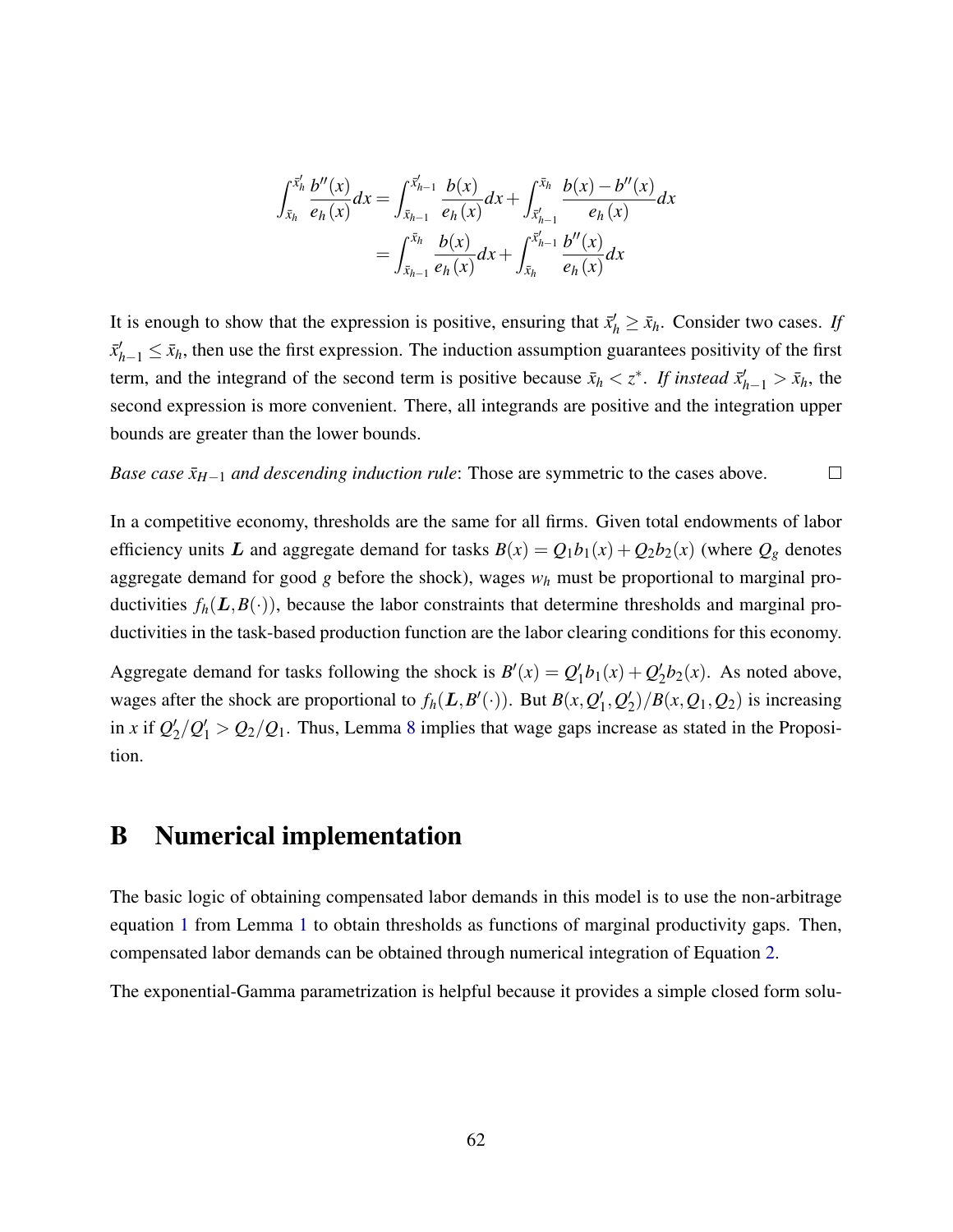tion for thresholds and the labor demand integrals. Let:

$$
e_h(x) = \exp(\alpha_h x)
$$
  
\n
$$
-1 = \alpha_1 < \alpha_2 < \dots < \alpha_{H-1} < \alpha_H = 0
$$
  
\n
$$
b_g(x) = \frac{x^{k_g - 1}}{z^g \Gamma(k_g) \theta_g^{k_g}} \exp\left(-\frac{x}{\theta_g}\right)
$$
  
\n
$$
(z_g, \theta_g, k_g) \in \mathbb{R}_{>0}^3
$$

Then:

$$
\bar{x}_{h}\left(\frac{f_{h+1}}{f_{h}}\right) = \frac{\log f_{h+1}/f_{h}}{\alpha_{h+1} - \alpha_{h}}
$$
\n
$$
\ell_{hg}(\bar{x}_{h-1}, \bar{x}_{h}) = \int_{\bar{x}_{h-1}}^{\bar{x}_{h}} \frac{b_{g}(x)}{e_{h}(x)} dx
$$
\n
$$
= \begin{cases}\n\frac{1}{z_{g}\Gamma(k_{g})}\left(\frac{k_{g}}{\Gamma_{hg}\theta_{g}}\right)^{k_{g}}\left[\gamma\left(\Upsilon_{hg}\bar{x}_{h}, k_{g}\right) - \gamma\left(\Upsilon_{hg}\bar{x}_{h-1}, k_{g}\right)\right] & \text{if } \Upsilon_{hg} \neq 0 \\
\frac{1}{z_{g}\Gamma(k_{g})}\left(1 - k_{g}\right)^{-k_{g}}\left[\gamma\left(\bar{x}_{h-1}(1 - k_{g})/\theta_{g}, k_{g}\right) - \gamma\left(\bar{x}_{h}(1 - k_{g})/\theta_{g}, k_{g}\right)\right] & \text{otherwise}\n\end{cases}
$$
\n(15)

<span id="page-63-0"></span>where  $\Upsilon_{hg} = \alpha_h + \frac{k_g}{\theta_g}$  $\frac{\kappa_g}{\theta_g}$ ,  $\gamma(\cdot,\cdot)$  is the lower incomplete Gamma function, and  $\Gamma(\cdot)$  is the Gamma function.

When  $\Upsilon_{hg}$  < 0, one needs to use the standard holomorphic extension of the incomplete Gamma function. This extension is readily available in many numerical software packages. In Matlab, Equation [15](#page-63-0) can be implemented using the *gammainc* function; it will handle both positive and negative values of  $\Upsilon_{hg} < 0$ .

If using complex numbers is not convenient, one can employ instead the following power series representation, which only requires real number computations:

$$
\ell_{hg}(\bar{x}_{h-1}, \bar{x}_h) = \frac{1}{z_g \Gamma(k_g+1)} \left(\frac{k_g}{\theta_g}\right)^{k_g} \sum_{m=1}^{\infty} \frac{\Upsilon_{hg}^m}{(1+m/k_g)m!} \left[(-\bar{x}_h)^{k_g+m} - (-\bar{x}_{h-1})^{k_g+m}\right]
$$

That series converges slowly if  $\Upsilon_{hg}$  is large in magnitude. But  $\Upsilon_{hg}$  is bounded below at −1. Thus, one can use the power series representation for negative ϒ*hg* and Equation [15](#page-63-0) for other values.

Calculating the production function and its derivatives — that is, solving for output and marginal productivities given labor inputs — is not needed in the equilibrium computation nor in estimation. However, it might be useful for other purposes. Those numbers are obtained from a system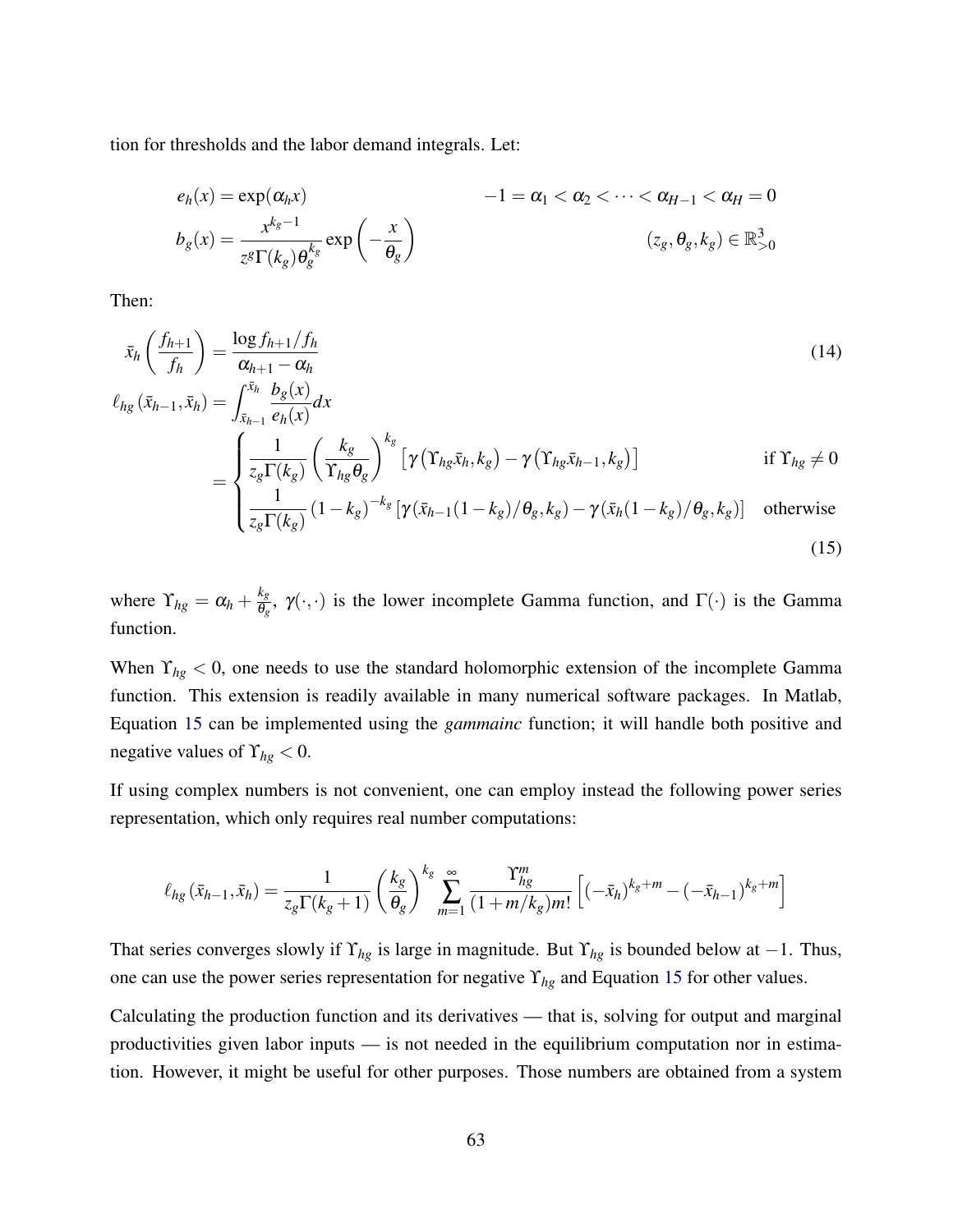of *H* equations implied by requiring that labor demand equals labor available to the firm. The choice variables can be either  $(q, \bar{x}_1, \ldots, \bar{x}_{H-1})$  or  $f_1, \ldots, f_H$ . Moving from thresholds and output to marginal productivities, or vice-versa, is a matter of applying the constant returns relation  $\sum_h f_h = q.$ 

# C Appendix to the quantitative exercise

### <span id="page-64-1"></span>C.1 Summary statistics

Descriptive statistics for the RAIS dataset are presented in Table [6.](#page-65-0) Statistics are presented for the whole sample and separately by schooling group.

### <span id="page-64-0"></span>C.2 Wage inequality and schooling trends using PNAD data

In this Appendix, I analyze the robustness of the main facts presented in Section [4.1](#page-26-0) using an alternative data source, the PNAD survey. I proceed in three steps. First, I compare wage inequality and schooling trends for formal sector workers in the two datasets. Second, I expand the sample to include both formal and informal workers to check whether these trends are restricted to the formal sector. Third, I look at schooling achievement for Brazilian adults regardless of their workforce participation status, as a way of investigating whether increased schooling achievement among employed workers reflects changes in selection patterns into employment or fundamental changes in access to schooling for the whole population.

The PNAD is a household survey with national coverage administered by the by the Brazilian Statistical Bureau (IBGE). Jointly with the Census, it is one of the primary sources of nationally representative data on a series of topics that include labor market participation, earnings, and education. It contains thorough information on employment status, including whether workers had a signed "labor card" — that is, whether the employment relationship is formally registered.

This Appendix analyzes PNAD data from 1998 through 2012. The sample I use includes adults 18 through 54 years old that are not in school, the same criterion imposed on RAIS data. I use public use software developed by PUC-Rio's Datazoom project to read the data, make it compatible across years, and deflate income variables. More information about the resulting dataset is available at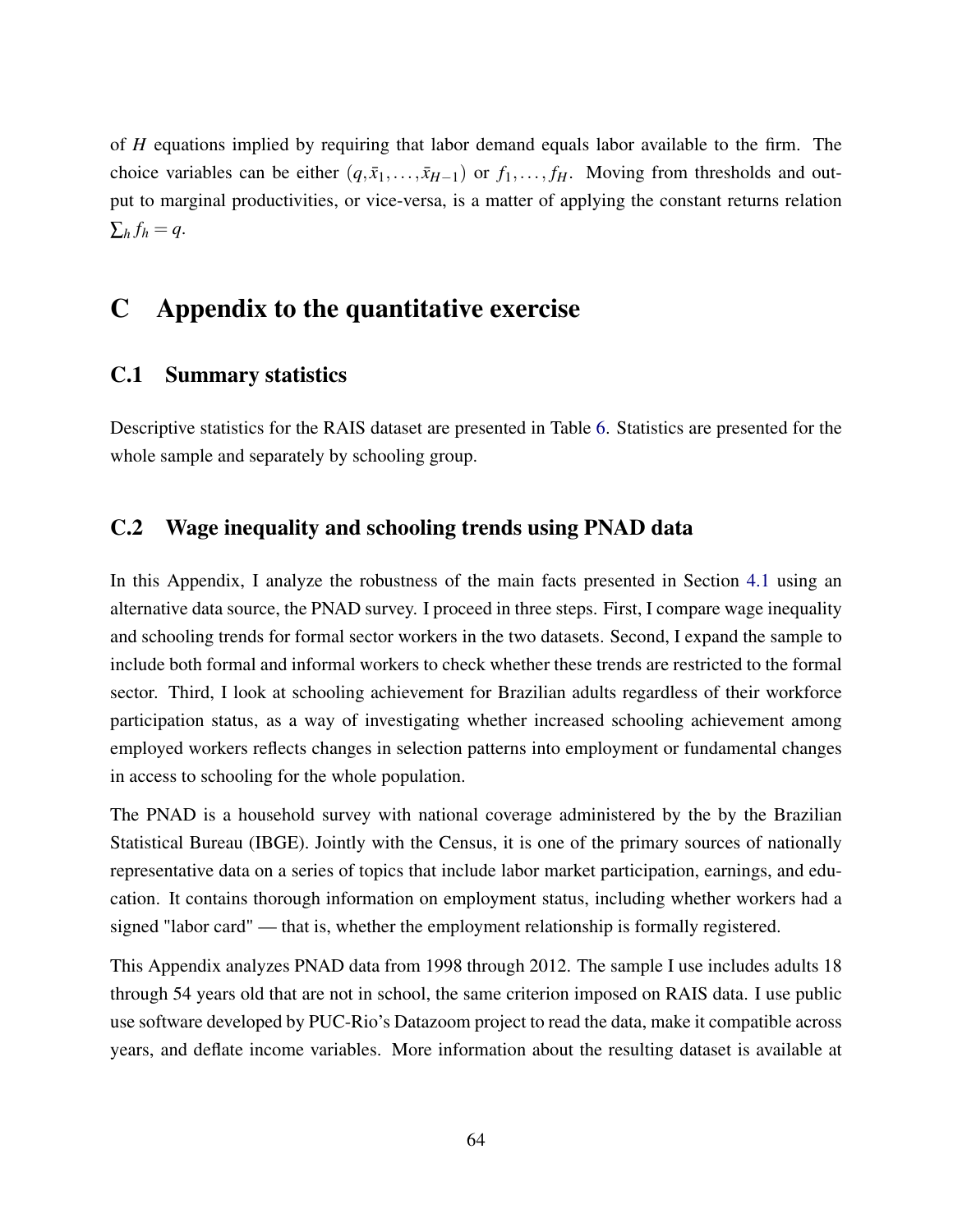<span id="page-65-0"></span>

|                   | All Workers | No degree | Primary  | Secondary | Tertiary |
|-------------------|-------------|-----------|----------|-----------|----------|
| Panel A: 1998     |             |           |          |           |          |
| Age               | 33.867      | 34.838    | 32.164   | 32.054    | 38.716   |
|                   | (9.338)     | (9.601)   | (9.296)  | (8.615)   | (7.700)  |
| Female            | 0.411       | 0.303     | 0.365    | 0.536     | 0.626    |
|                   | (0.492)     | (0.459)   | (0.482)  | (0.499)   | (0.484)  |
| Log wage          | 1.759       | 1.447     | 1.596    | 2.006     | 2.725    |
|                   | (0.828)     | (0.593)   | (0.688)  | (0.840)   | (0.938)  |
| Public sector     | 0.274       | 0.195     | 0.190    | 0.335     | 0.622    |
|                   | (0.446)     | (0.396)   | (0.392)  | (0.472)   | (0.485)  |
| Monthly hours     | 179.374     | 185.830   | 183.650  | 173.885   | 158.111  |
|                   | (26.578)    | (19.033)  | (20.340) | (29.749)  | (39.292) |
| Number of workers | 1,494,186   | 574,904   | 394,990  | 364,376   | 159,916  |
|                   |             |           |          |           |          |
| Panel B: 2012     |             |           |          |           |          |
| Age               | 34.501      | 38.682    | 34.015   | 32.554    | 37.727   |
|                   | (9.890)     | (9.865)   | (10.513) | (9.329)   | (8.642)  |
| Female            | 0.452       | 0.327     | 0.361    | 0.476     | 0.636    |
|                   | (0.498)     | (0.469)   | (0.480)  | (0.499)   | (0.481)  |
| Log wage          | 1.978       | 1.692     | 1.732    | 1.903     | 2.909    |
|                   | (0.701)     | (0.434)   | (0.487)  | (0.597)   | (0.776)  |
| Public sector     | 0.192       | 0.138     | 0.109    | 0.152     | 0.512    |
|                   | (0.393)     | (0.344)   | (0.311)  | (0.359)   | (0.500)  |
| Monthly hours     | 179.376     | 186.569   | 185.134  | 182.107   | 153.702  |
|                   | (27.319)    | (17.788)  | (19.368) | (22.342)  | (42.728) |
| Number of workers | 2,398,391   | 350,704   | 517,748  | 1,189,063 | 340,876  |

Table 6: Summary statistics, RAIS data.

This table presents summary statistics (means and standard deviations, in parenthesis) for the RAIS data. The sample includes adults in Rio Grande do Sul state from 18 to 54 years of age who are not in school and who are employed in December, having been hired in November or earlier. Wages are in 2010 Brazilian Reais and are winsorized at the top and bottom 1 percent of the wage distribution in each year.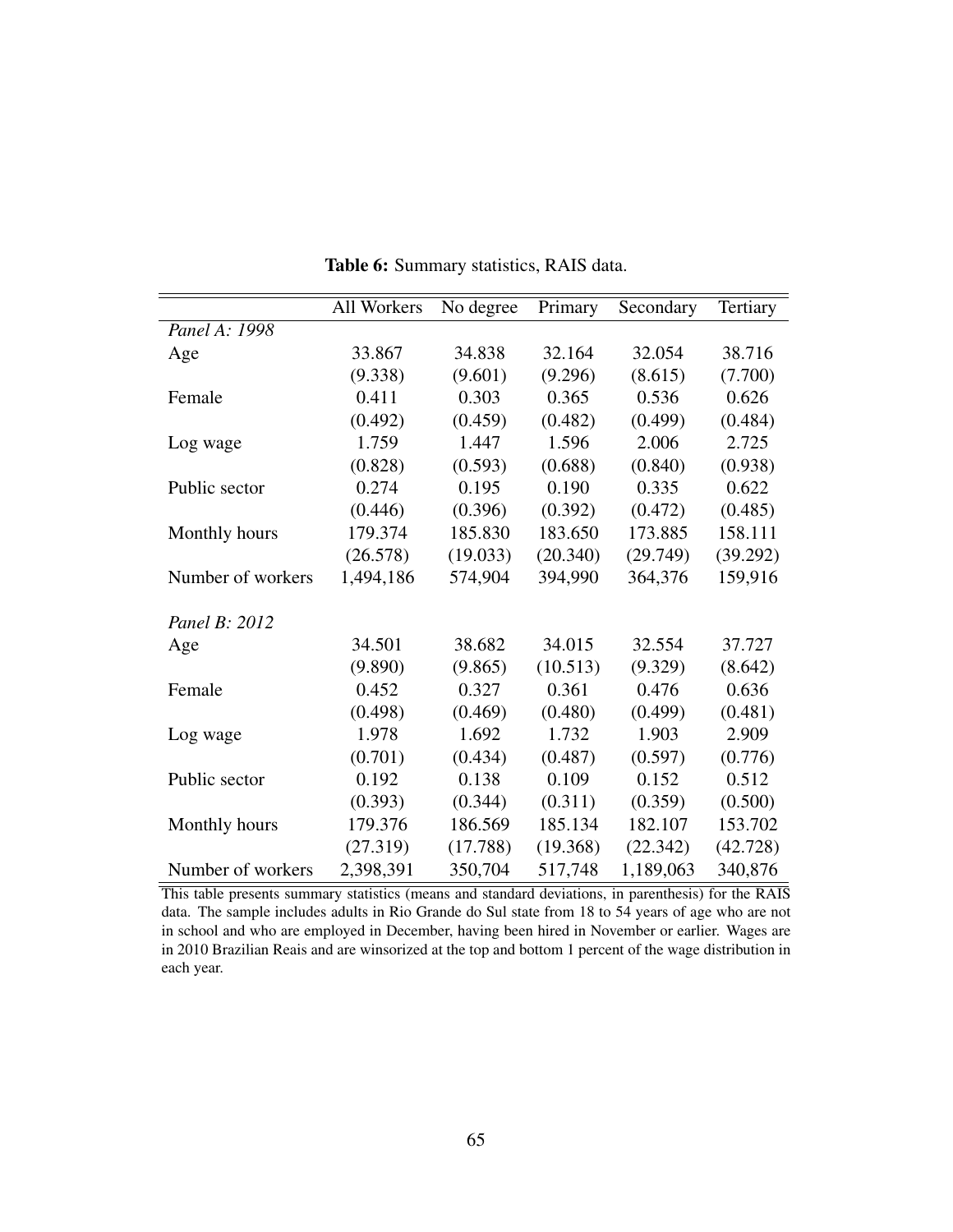

<span id="page-66-0"></span>

# Wage inequality, PNAD data, formal workers

Notes: PNAD data, Rio Grande do Sul, Brazil. Formal sector employees only (including public sector). Observations are weighted by sampling weights multiplied by hours worked.

Datazoom's website.<sup>17</sup>

### C.2.1 Comparing RAIS data and PNAD data for formal sector workers

Figure [9](#page-66-0) replicates Figure [4](#page-27-0) using PNAD data instead of RAIS data. The PNAD sample is constructed to match the RAIS sample, including only formal employees. Overall, the patterns are broadly similar: they show decreased wage inequality along different dimensions. There are two significant differences. First, the mean log wage gap between college and high school workers is stable from 1998 to 2012 in PNAD, but increasing in RAIS. Second, variances of log wages within

 $^{17}$  Currently located at  ${\tt http://www.econ.puc-rio.br/datazoom/english/index.html.}$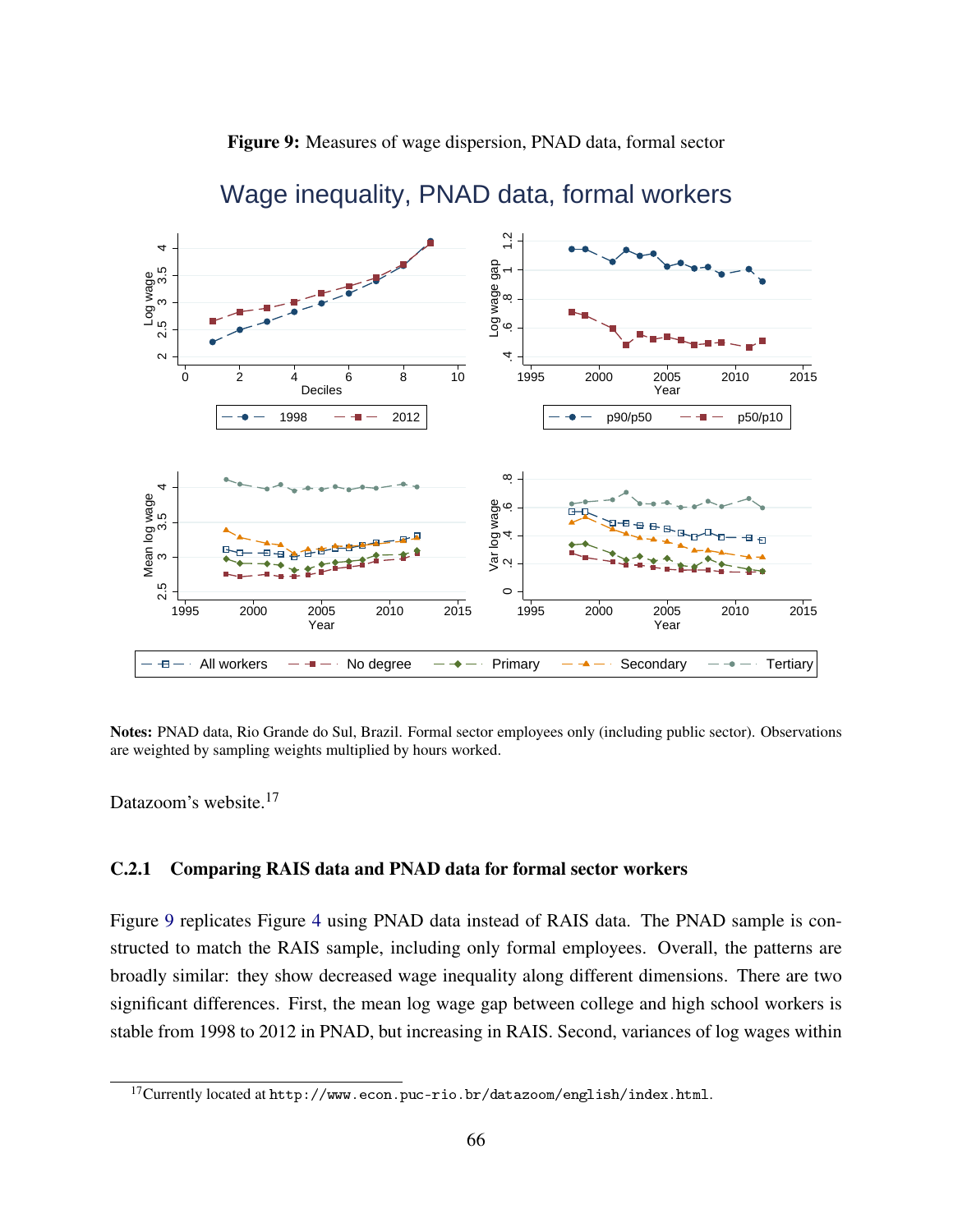groups and for the whole sample are larger with the RAIS data for 1998, but not for 2012. Thus, RAIS shows larger reductions in inequality using this measure.

The first panel in Figure [11](#page-69-0) replicates the evolution of schooling achievement of formal employees, shown in Figure [5.](#page-28-0) Again, the overall patterns are broadly similar: there is a substantial decline in the share of hours supplies by workers without any educational degree, accompanied by a similarly large increase in the percentage of hours supplied by workers with complete high school (secondary). There is also an increase in hours supplied by workers with college degrees. There are small changes in the shares; in particular, the PNAD shows a higher fraction of college-educated workers.

There are three reasons for differences between the PNAD and RAIS. First, the RAIS is a census of formal employees, while PNAD is a small sample of that population. While the latter is designed to be representative, it might under-sample some workers with very high or very low earnings. Second, RAIS data are reported by firms, while PNAD data are reported by workers. That might lead to differences if, e.g., workers with high wages under-report in the PNAD or firms misreport the education of workers. Third, there are differences in the primitive questions used to construct wages and years of schooling in each dataset. [De Negri et al.](#page-48-12) [\(2001\)](#page-48-12) compares PNAD data and RAIS data and provides a detailed account of those differences. The first two reasons suggest that, when assessing inequality trends in the formal sector, RAIS data are probably more reliable than PNAD data.

### C.2.2 Inequality trends for the whole workforce

Figure [10](#page-68-0) is constructed similarly to Figure [9](#page-66-0) above, but the data includes both formal and informal workers. I use a broad definition of the informal sector that includes domestic and self-employed workers. There are no substantial changes in qualitative patterns once informal workers are taken into account. The amount of wage dispersion is higher for the whole sample than for the restricted sample, especially in the lower tail of the wage distribution. One possible candidate for these differences is the presence of the binding minimum wage.

Differences in schooling achievement between the formal sample and the full sample can be observed by comparing the first two panels in Figure [11.](#page-69-0) Formal sector workers are a selected subsample with higher education levels. However, trends for the whole sample are, again, similar to those obtained from the formal sample.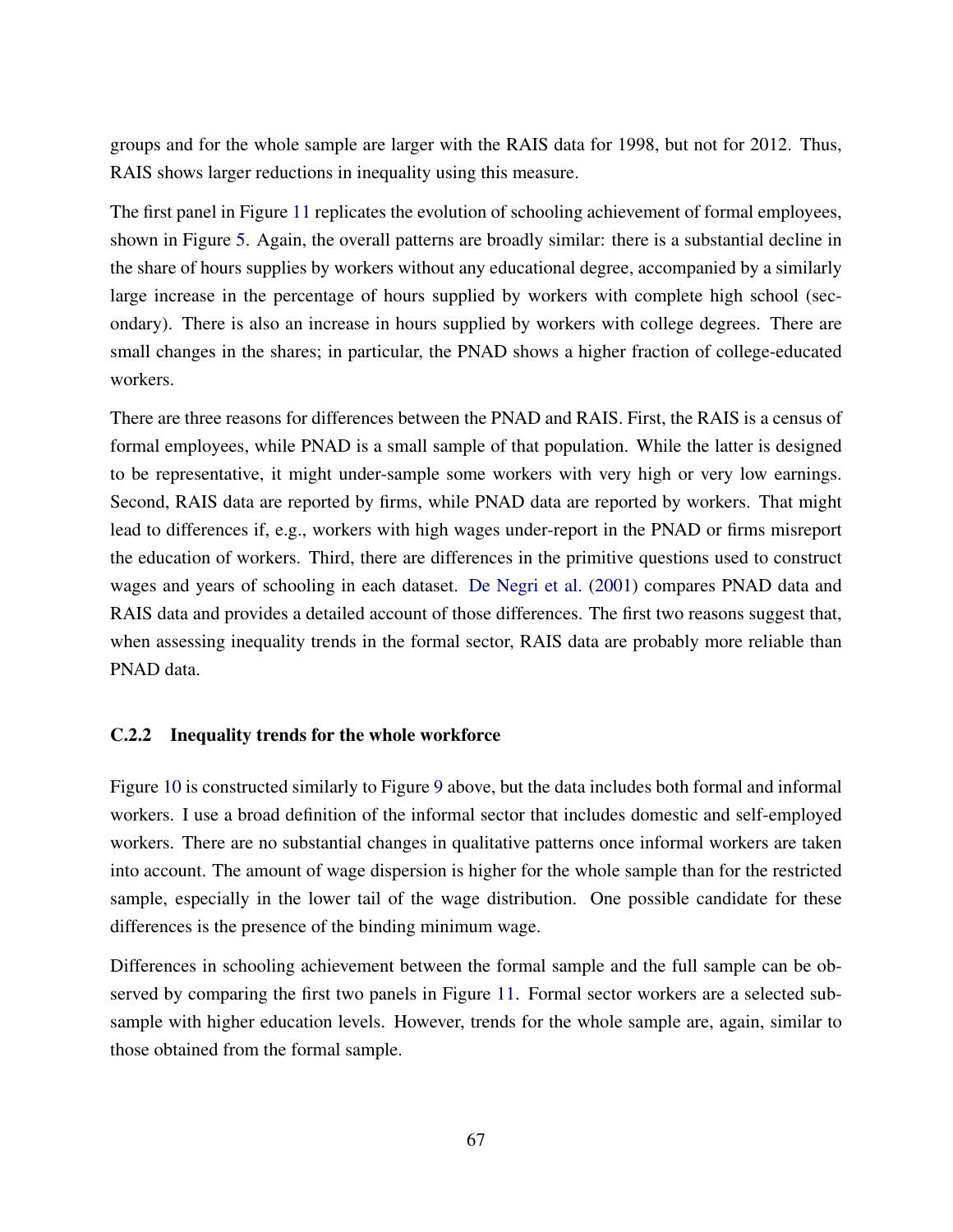

<span id="page-68-0"></span>

# Wage inequality, PNAD data, all workers

Notes: PNAD data, Rio Grande do Sul, Brazil. All employees (including public sector and informal sector). Observations are weighted by sampling weights multiplied by hours worked.

#### C.2.3 Changes in relative labor supply

The first two panels of Figure [11,](#page-69-0) along with Figure [5](#page-28-0) in the main text, show shares of hours worked supplied by each schooling group. One might wonder whether these could reflect changes in selection patterns into employment over time (coming, e.g., from business cycle fluctuations) instead of changes in labor supply. The third panel in Figure [11](#page-69-0) shows that this is not the case. That graph shows the share of adults out of school, aged 18 through 54, in each educational group regardless of whether they are employed, looking for jobs, or not in the labor force. The changes in educational achievement from that figure are similar in magnitude to those in the second and first panels. The levels are different, though, suggesting selection into employment by education.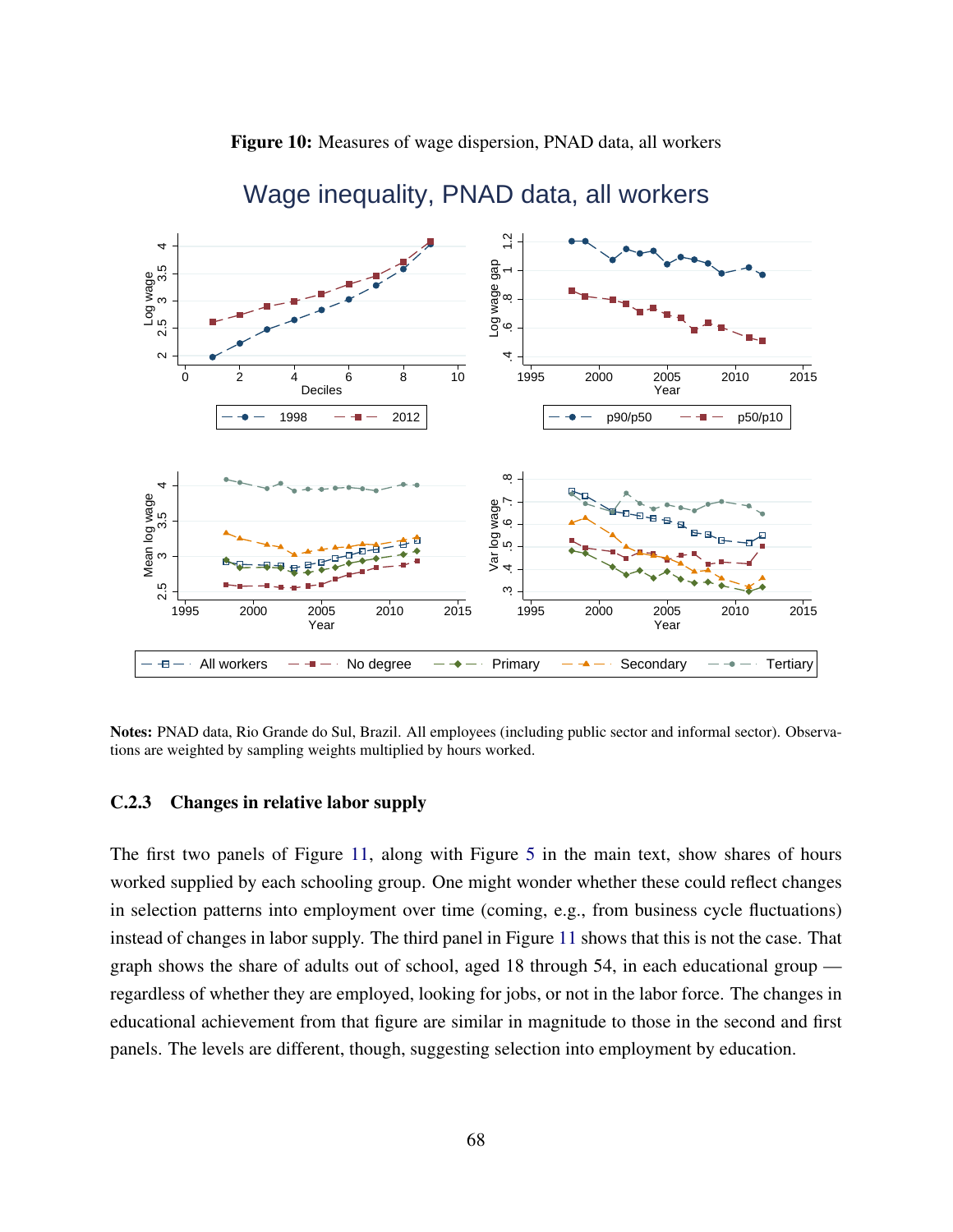<span id="page-69-0"></span>

Figure 11: Changes in educational achievement, PNAD data

Notes: PNAD data, Rio Grande do Sul, Brazil. In the first two panels, the sample includes employed workers and observations are weighted by sampling weights multiplied by hours worked. In the third panel, the sample is composed of all adults 18-54 who are not in school, weighted by sampling weights. 69